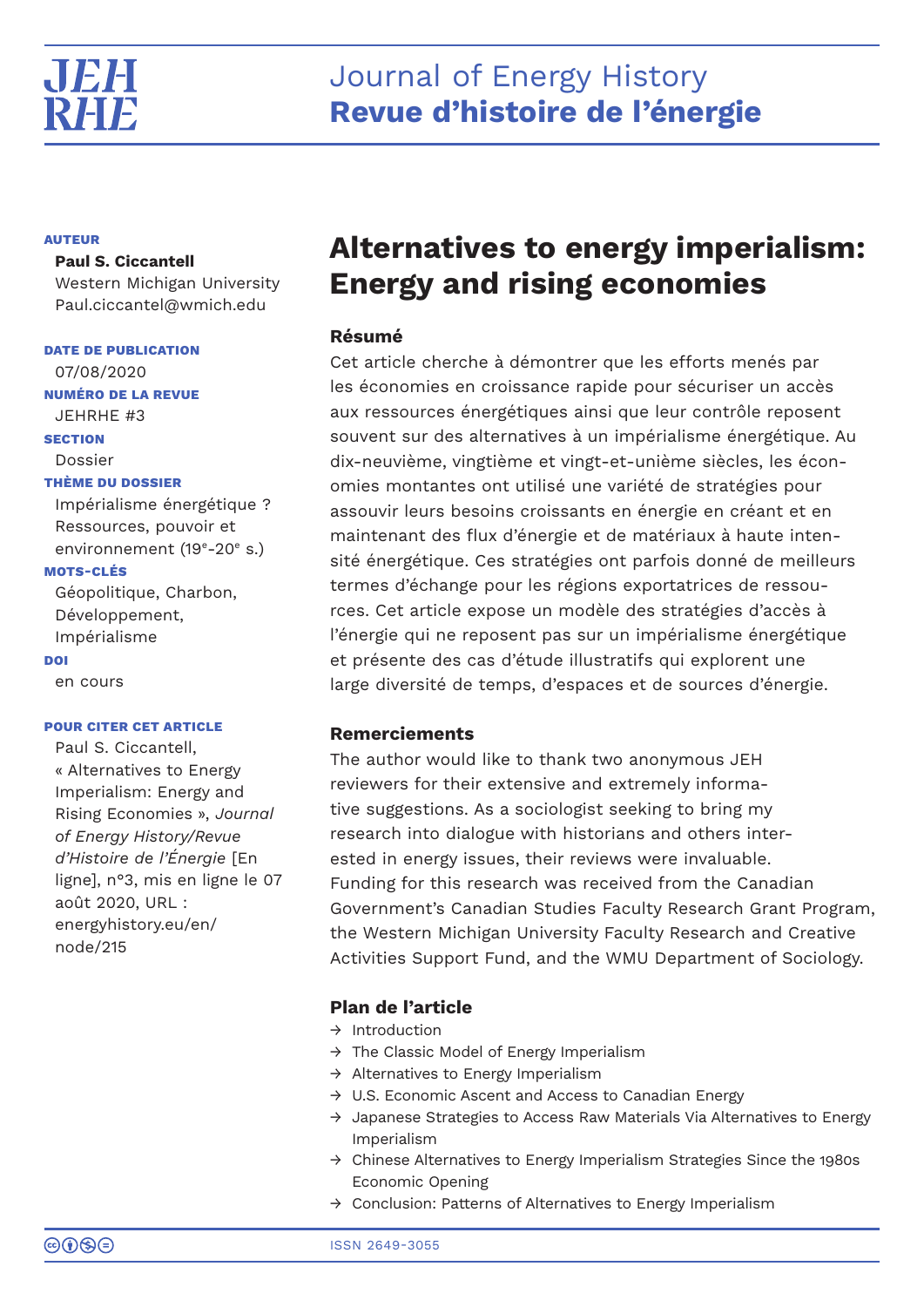# **INTRODUCTION**

- Energy imperialism has been an essential element of the world economy at least since the Industrial Revolution as states and firms have sought the energy resources needed to smelt metals, power factories, drive steam engines, and fuel economic development. For states lacking domestic supplies of critical energy sources, energy imperialism, defined here as the use of military, diplomatic, economic, and other forms of social power to take control of energy resources outside a state's domestic boundaries, was essential to the state's economic growth and geopolitical competitiveness. 1
- Often, energy imperialism entailed imperial expansion efforts and warfare. Successful energy imperialist strategies restructured whole regions of the world, such as the British and French division of the Ottoman Empire after World War I to maintain control over Middle Eastern oil supplies,**1** although the long term geopolitical and socioeconomic consequences of these efforts still haunt the twenty-first century.**2** Other ultimately unsuccessful energy imperialist strategies drove conflicts that killed millions of people and had similarly long lasting consequences. such as German efforts during World War II to capture oil resources in the Middle East and Eastern Europe**3** (Fritz 2011; Shirer 1959; Toprani 2019; Yergin 2011) and Japanese efforts beginning  $\mathcal{D}$

**1** Marian Kent, *Moguls and Mandarins: Oil, Imperialism, and the Middle East in British Foreign Policy, 1900-1940* (London: Frank Cass, 1993); William Stivers, *Supremacy and Oil: Iraq, Turkey, and the Anglo-American World Order, 1918- 1930* (Ithaca, NY: Cornell University Press, 1982); Kristian Ulrichsen, *The First World War in the Middle East* (London: Hurst & Co., 2014).

**2** Michael Klare, *Blood and Oil* (New York: Metropolitan Books, 2004).

**3** Stephen Fritz, *Ostkrieg: Hitler's War of Extermination in the East* (Lexington, KY: University Press of Kentucky, 2011); William Shirer, *The Rise and Fall of the Third Reich: A History of Nazi Germany* (New York: Simon & Schuster, 1959); Anand Toprani, "'Our Efforts Have Deteriorated Into a Contest For Dollars.' The 'Revolt of the Admirals' NSC-68, and the Political Economy of the Cold War", *Diplomacy and Statecraft* vol. 30, 2019, 681-706; Daniel Yergin, *The Quest: Energy, Security, and the Remaking of the Modern World*  (New York: Penguin Press, 2011).

in the 1930s to control coal in Manchuria and oil in Southeast Asia.**4** The failed British and French Suez intervention in 1956 may have marked a key shift from energy imperialism to alternative strategies for acquiring needed energy resources, at least for rapidly growing economies.**<sup>5</sup>**

This paper argues that efforts to gain secure access to and control over energy resources to fuel rapidly growing economies often rely on alternatives to energy imperialism. For energy sources and energy-intensive materials such as aluminum in the nineteenth, twentieth, and twenty-first centuries, rising economies utilized a variety of strategies to supply their growing industries and energy needs. Most notably, the U.S., Japan, and China used a mix of direct foreign investment, trade agreements, joint ventures, long term contracts, infrastructural investments, and technological developments to create and maintain stable flows of coal, oil, natural gas, electricity, and energy-intensive materials from a range of resource-rich areas, including, among others, Canada, Australia, Brazil, Indonesia, and Venezuela. Moreover, these strategies sometimes resulted in better terms of trade for resource-exporting regions because of high and rapidly growing demand in these rising economies and the often weaker bargaining positions of states and firms in these ascendant economies in comparison with those of more established core states and firms. This

**4** Timothy Lehmann, *For Profit or Power? The Strategic Purpose of Economic Exchange in the U.S.-Japan Great Power Rivalry* (Ph.D. Dissertation, Ohio State University, 2002); Michael Barnhart, *Japan Prepares for Total War: The Search for Economic Security, 1919-1941* (Ithaca, NY: Cornell University Press, 1987); Alvin So, *East Asia and the World Economy* (Thousand Oaks, CA: Sage, 1995); Stephen G. Bunker and Paul S. Ciccantell, *East Asia and the Global Economy: Japan's Ascent, with Implications for China's Future* (Baltimore, MD: The Johns Hopkins University Press, 2007).

3

**<sup>5</sup>** Steven Galpern, *Money, Oil, and Empire in the Middle East: Sterling and Postwar Imperialism, 1944-1971* (New York: Cambridge University Press, 2009); Hugh Thomas, *Suez* (New York: Harper Colophon, 1966); Donald Neff, *Warriors at Suez: Eisenhower Takes America into the Middle East* (New York: Simon & Schuster, 1981); Niall Ferguson, *Empire: The Rise and Demise of the British World Order and the Lessons for Global Power* (New York: Basic Books, 2002).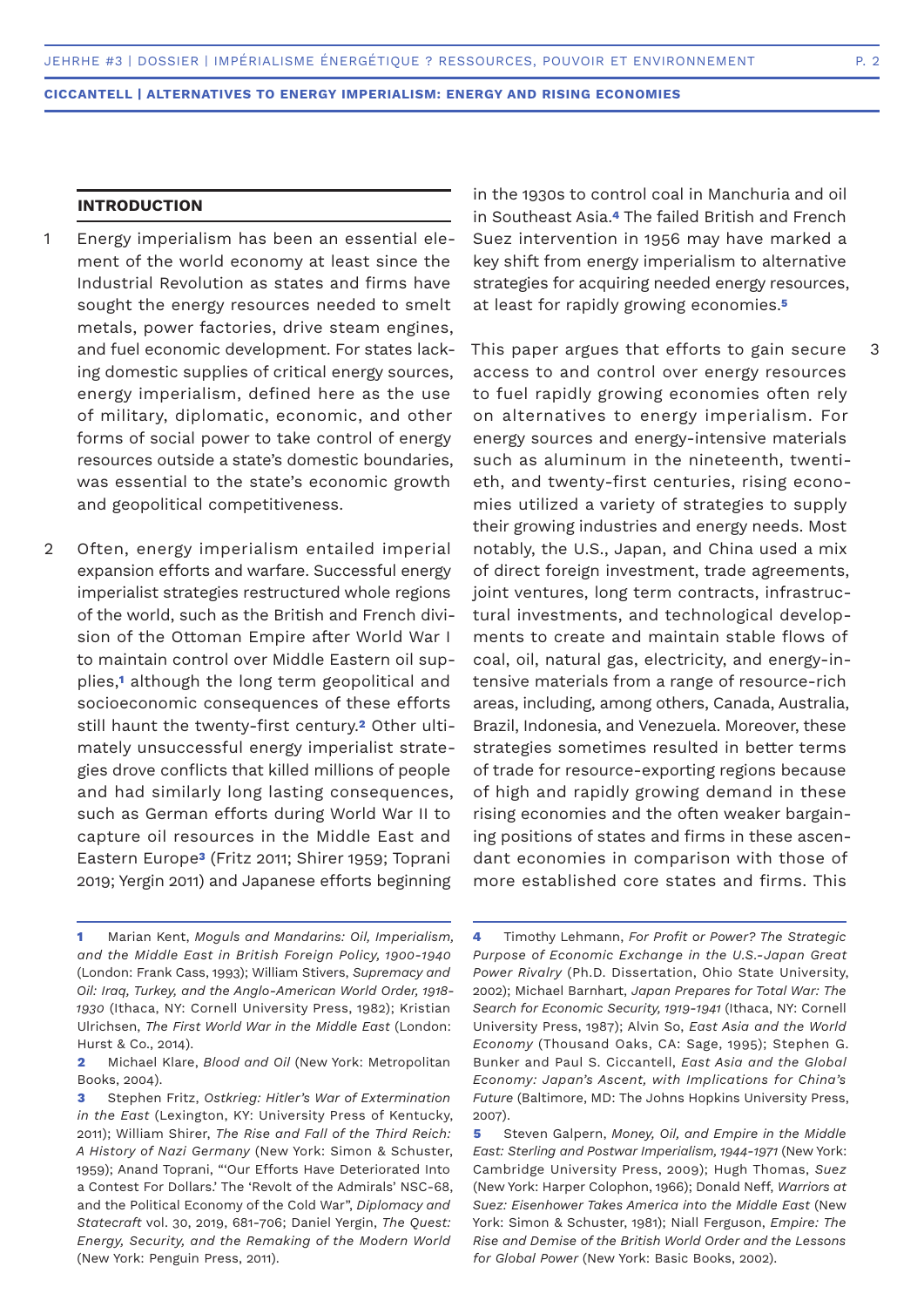paper articulates a model of energy access strategies that do not rely on energy imperialism and presents some illustrative case studies across a wide variety of times, places, and energy sources.

- This paper draws primarily on secondary analyses of energy access strategies of rapidly growing economies and of the efforts of states with large reserves of energy resources to use these raw materials as the basis for economic development. Quantitative data on these industries, including production, consumption, and trade, are drawn from the International Energy Agency, the U.S. Energy Information Agency, the U.S. Bureau of Mines and Geological Service, the BP Statistical Review of World Energy, International Energy Agency publications, and a variety of other sources.**<sup>6</sup>** 4
- The following section examines the classic model of energy imperialism via a discussion of a select set of key cases. The third section outlines the alternatives to energy imperialism model, while the following sections examine illustrative cases. In the conclusion, the paper highlights the historical patterns found in these case studies and their implications for studying energy history. 5

# **THE CLASSIC MODEL OF ENERGY IMPERIALISM**

Of all of the increasingly wide variety of raw materials needed for industrialization and economic development since the Industrial Revolution, energy sources are perhaps the most critical and fundamental. A longstanding and still rapidly growing literature examines various aspects of the central role of energy in economic development and long term social change.**7** Many works 6

emphasize episodes of imperial efforts to control energy sources and the critical role of oil since the early 20th century.**<sup>8</sup>**

Coal became the most important source of industrial power by the beginning of the 1800s,**<sup>9</sup>** a role it maintained through the mid-20th century and it remains surprisingly central in the twenty-first century.**10** The widespread geologic availability of coal in Europe and North America made energy imperialism largely unnecessary for coal. However, there were a few key instances in which coal became of focus of imperial strategies. For example, after the development of steamships in Great Britain, Europe and the U.S. in the mid-1800s, coaling stations to fuel oceangoing steamships and access to relatively nearby coal deposits to supply these coaling stations far 7

*Paradoxical Harvest: Energy and Explanation in British History, 1870-1914* (Cambridge: Cambridge University Press, 1982); Richard Adams, *The Eighth Day: Social Evolution as the Self-Organization of Energy* (Austin: University of Texas Press, 1988); Jean-Claude Debeir *et alii*., *In the Servitude of Power: Energy and Civilization Through the Ages* (London: Zed Books, 1991); Vaclav Smil, *Energy and Civilization: A History* (Cambridge, MA: MIT Press, 2017); Andreas Malm, *Fossil Capital: The Rise of Steam Power and the Roots of Global Warming* (New York: Verso, 2016); Timothy Mitchell, *Carbon Democracy: Political Power in the Age of Oil* (London: Verso, 2011); Daniel Yergin, *The Prize: The Epic Quest for Oil, Money and Power* (New York: Simon & Schuster, 1991); Michael Klare, *Resource Wars: The New Landscape of Global Conflict* (New York: Metropolitan Books, 2001); Michael Klare, *Rising Powers, Shrinking Planet: The New Geopolitics of Energy* (New York: Metropolitan Books, 2008); Richard Rhodes, *Energy: A Human History* (New York: Simon and Schuster, 2018); E.A. Wrigley, *Energy and the English Industrial Revolution* (Cambridge: Cambridge University Press, 2010).

**8** Christopher Clark, *Iron Kingdom: The Rise and Downfall of Prussia, 1600-1947* (Cambridge, MA: Belknap Press, 2006); Mitchell, *Carbon Democracy: Political Power in the Age of Oil* (cf. note 7) ; Yergin, *The Prize: The Epic Quest for Oil, Money and Power* (cf. note 7); Klare, *Resource Wars: The New Landscape of Global Conflict* (cf. note 7); Klare, *Rising Powers, Shrinking Planet: The New Geopolitics of Energy* (cf. note 7); David Harvey, *The New Imperialism* (Oxford: Oxford University Press, 2003).

**9** Malm, *Fossil Capital: The Rise of Steam Power and the Roots of Global Warming* (cf. note 7).

**10** Paul S. Ciccantell and Paul Gellert, "Chapter 7. Raw Materialism and Socio-Economic Change in the Coal Industry", in Debra Davidson and Matthias Gross (eds.) *Oxford Handbook of Energy and Society* (Oxford: Oxford University Press, 2018), 113-136.

**<sup>6</sup>** B.R. Mitchell, *International Historical Statistics: The Americas 1750-1993* (4th ed.) (New York: Macmillan Reference, 1998); F. Leacy, *Historical Statistics of Canada* (2nd edition) (Ottawa: Government of Canada, 1983); Joel Darmstadter *et al*., *Energy in the World Economy: A Statistical Review of Trends in Output, Trade, and Consumption Since 1925*  (Baltimore: The Johns Hopkins University Press, 1971).

**<sup>7</sup>** Eugene Staley, *Raw Materials in Peace and War* (New York: Council on Foreign Relations, 1937); Richard Adams, *Energy & Structure: A Theory of Social Power*  (Austin: University of Texas Press, 1975) ; Richard Adams,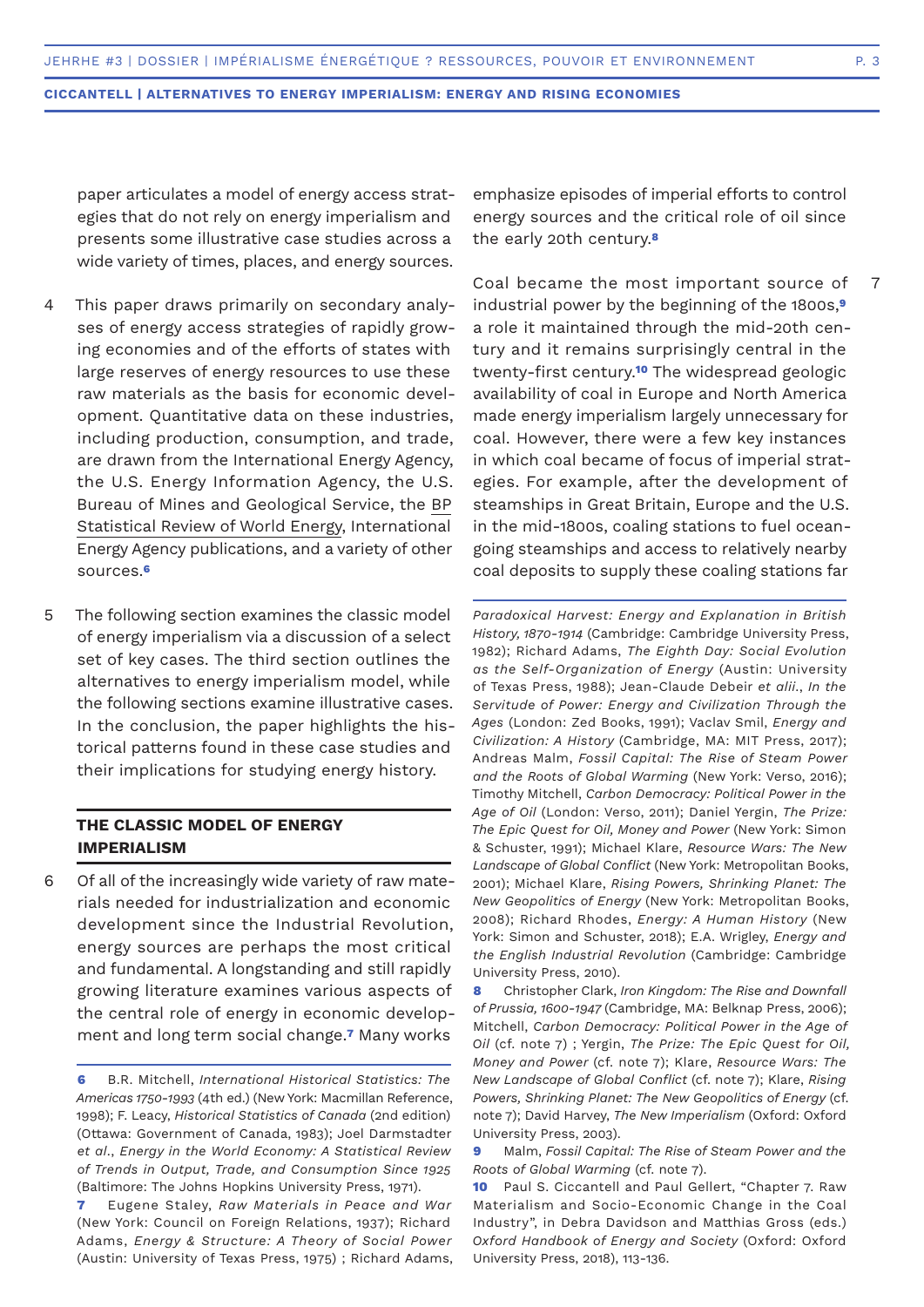from the home country's coal mines became a critical concern for Great Britain, the U.S., and other nations.**<sup>11</sup>**

The very different geologic distribution of easily available petroleum resources, however, made oil a quintessential subject of energy imperialism, often resulting in warfare between the European powers in the first half of the twentieth century. The division of the Middle East by the United Kingdom and France following the defeat of the Ottoman Empire in World War I in order to secure access to the large oil reserves known and suspected to exist in the region was perhaps the pinnacle of naked energy imperialism. The war had demonstrated the critical role of oil as fuel for ships and land transport, while post-war geologic research in the Middle East made it clear that the two victorious powers needed secure access via colonies and client states to supply their evolving industries and economies**12** and these areas would be important oil sources for the Allied war effort in World War II.**13** Ferguson**14** argues that "as an Admiralty memorandum of 1922 put it: 'From the strategical point of view the essential thing is that Great Britain should control the territories on which the oil is situated.' Although at this time the Middle East accounted for only 5 per-cent 8

of world output, the British were empire-building with the future in mind".**<sup>15</sup>**

Other prominent examples of direct energy imperialism included Japan's acquisition of coal from Manchuria in 1930s and oil from the Dutch East Indies during the early years of World War II.**<sup>16</sup>** Japanese efforts at imperial conquest and their failure would make post-war efforts by the U.S. to support Japan's economic development as part of the U.S.' Cold War rivalry with the Soviet Union quite difficult, as will be discussed below. 9

 Hitler's unsuccessful efforts to capture the 10Soviet Union's oil producing Baku region**17** was another key example of direct energy imperialism, of the essentiality of oil for warfare since the early 20th century, and of the tremendous efforts to resist energy imperialism. It is important to note, however, that these energy imperialist efforts built directly on the long tradition of German imperialist efforts within Europe, such as battles over Silesian resources between Germany and France, and in the efforts to acquire colonies in Africa and Asia to supply the new nation of Germany in the second half of the nineteenth century.**<sup>18</sup>**

**16** Raymond Vernon, *Two Hungry Giants: The United States and Japan in the Quest for Oil and Ores* (Cambridge, MA: Harvard University Press, 1983); So, *East Asia and the World Economy* (cf. note 4); Rajaram Panda, *Pacific Partnership: Japan-Australia Resource Diplomacy* (Rohtak, India: Manthan Publications, 1982); Edward Ackerman, *Japan's Natural Resources and Their Relation to Japan's Economic Future* (Chicago: University of Chicago Press, 1953); Barnhart, *Japan Prepares for Total War: The Search for Economic Security, 1919-1941* (cf. note 4); W. Ball, *Japan-Enemy or Ally?* (New York: John Day Company, 1949).

**<sup>11</sup>** On Barak, "Outsourcing: Energy and Empire in the Age of Coal, 1820-1911", *International Journal of Middle East Studies* vol. 47, 2015, 425-445; Bernard Brodie, *Sea Power in the Machine Age* (Princeton, NJ: Princeton University Press. 1941); Steven Gray, *Steam Power and Sea Power: Coal, The Royal Navy, and the British Empire, c. 1870-1914* (London: Palgrave Macmillan, 2017); Peter Shulman, *Coal & Empire: The Birth of Energy Security in Industrial America* (Baltimore: Johns Hopkins University Press, 2015).

**<sup>12</sup>** Toprani "'Our Efforts Have Deteriorated Into a Contest For Dollars.' The 'Revolt of the Admirals' NSC-68, and the Political Economy of the Cold War" (cf. note 3); Ulrichsen, The First World War in the Middle East (cf. note 1); Efraim Karsh and Inari Karsh, E*mpires of the Sand: The Struggle for Mastery in the Middle East 1789-1923* (Cambridge, MA: Harvard University Press, 1999).

**<sup>13</sup>** David Edgerton, *Britain's War Machine: Weapons, Resources, and Experts in the Second World War* (Oxford: Oxford University Press, 2011).

**<sup>14</sup>** Ferguson, *Empire: The Rise and Demise of the British World Order and the Lessons for Global Power* (cf. note 5).

**<sup>15</sup>** *Ibid*., 263.

**<sup>17</sup>** Toprani "'Our Efforts Have Deteriorated Into a Contest For Dollars.' The 'Revolt of the Admirals' NSC-68, and the Political Economy of the Cold War" (cf. note 3); *Shirer The Rise and Fall of the Third Reich: A History of Nazi Germany* (cf. note 3); *Yergin The Prize: The Epic Quest for Oil, Money and Power* (cf. note 7).

**<sup>18</sup>** Clark, *Iron Kingdom: The Rise and Downfall of Prussia, 1600-1947* (cf. note 8); Fritz Stern, *Gold and Iron: Bismarck, Bleichroder, and the Building of the German Empire* (New York: Vintage Books, 1977); David Hamlin, *Germany's Empire in the East: Germans and Romania in an Age of Globalization and Total War, 1866-1918* (Cambridge: Cambridge University Press, 2017).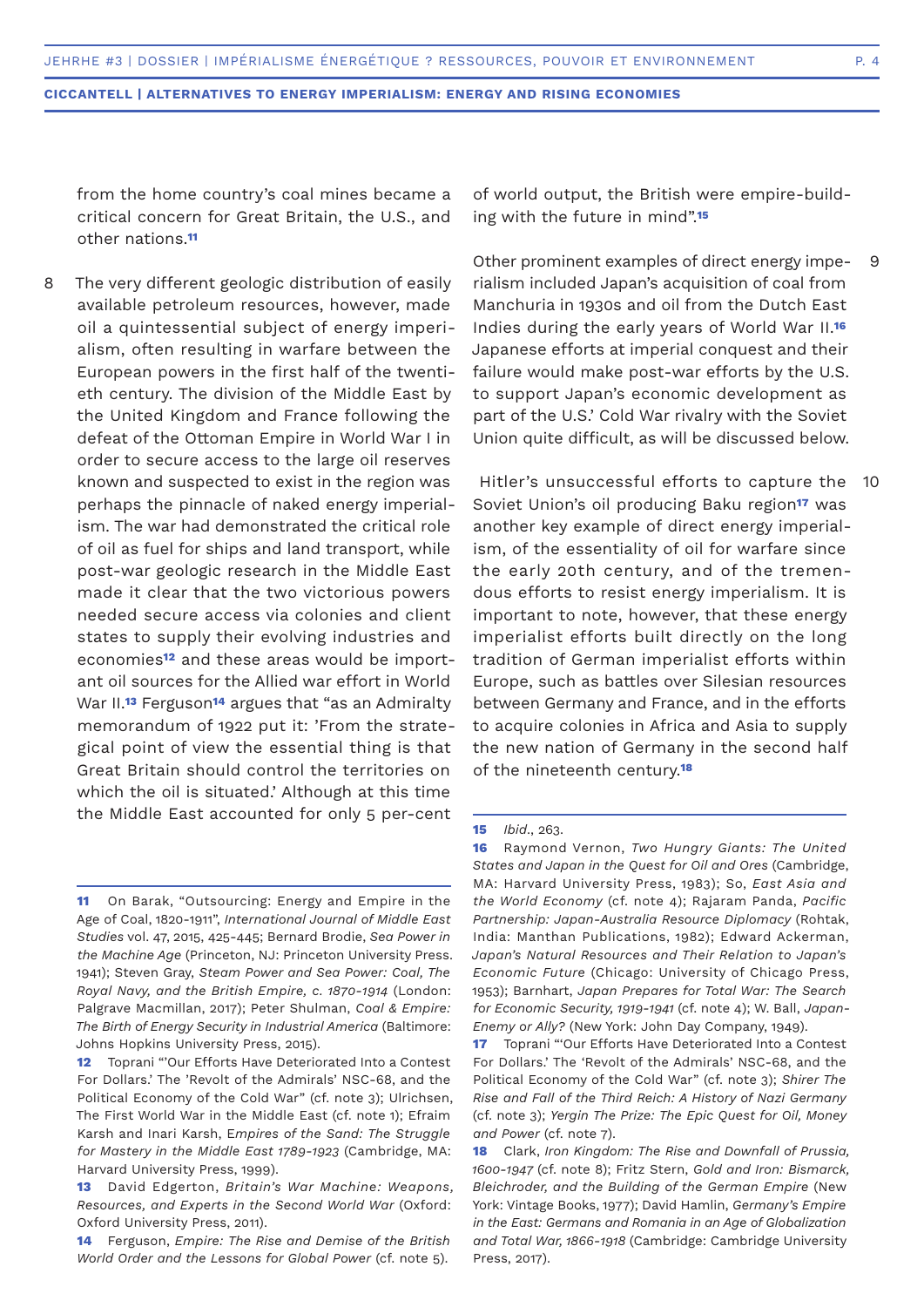- The widespread destruction and death that resulted from the two world wars and the declining power of the European colonial powers, however, made this strategy increasingly costly and difficult to maintain. The key marker of the end of energy imperialism might be the Suez crisis of 1956 as Britain and France decisively lost control over the region.**19** After Nasser nationalized the Suez Canal Company, the key transport route for Middle Eastern oil to Europe, the U.S. had refused to support British military intervention because "as President Eisenhower later asked: 'How can we possibly support Britain…if in doing so we lose the whole Arab world?'".**<sup>20</sup>** The joint British and French military intervention in November 1956 without U.S. support was disastrous: "nothing could have revealed Britain's new weakness more starkly than what happened next. First, the invaders were unable to prevent the Egyptians from blocking the Canal and disrupting oil shipments through it. Then there was a run on the pound as investors bailed out. Indeed, it was at the Bank of England that the Empire was effectively lost".**21** Energy imperialism had failed spectacularly. 11
- The loss of control over this key piece of energy and general trade infrastructure emboldened anti-colonial movements against Britain and the other European colonial powers. Ferguson summarizes it succinctly: "Suez sent a signal to nationalists throughout the British Empire: the hour of freedom had struck."**22** Over the next two decades, anti-colonial movements proliferated in the Middle East, Africa and Asia. The newly independent states that emerged often adopted resource nationalist development strategies in the Middle East based on oil and, more generally, resource nationalist development strategies based on taking control over oil, iron ore, bauxite, 12

**20** *Ibid*., 296.

**21** *Ibid*., 296.

and other raw materials.**23** In the second half of the twentieth century, alternatives to traditional energy imperialism became an imperative for ascendant economies.

# **ALTERNATIVES TO ENERGY IMPERIALISM**

The theoretical model presented in this paper rests on the theoretical and empirical analyses of the long term development and periodic restructuring of the capitalist world-economy developed by Braudel, Wallerstein, McCormick and particularly Arrighi.**24** Arrighi's model**25** analyzes a series of four systemic cycles of accumulation over the past 800 years. Each cycle began with a period of economic and geopolitical competition that produced a new hegemon that dominated the expanding world economy but then stagnated and declined. The hegemonic cycles move from Genoa (early 1400s to early 1600s) to Holland (early 1600s to 1780s) to Great Britain (early 1800s to the 1920s) to the United States (since the 1940s) over the long term. In Arrighi's**26** terms, hegemony is "the power of a state to exercise functions of leadership and governance over a system of sovereign states." Economic ascent is defined in this paper as the 13

**24** Fernand Braudel, *The Wheels of Commerce: Civilization and Capitalism 15th-18th Century Volume 2* (New York: Harper & Row, 1982); Immanuel Wallerstein, *The Modern World-System I* (New York: Academic Press, 1974); Immanuel Wallerstein, *The Modern World-System IV: Centrist Liberalism Triumphant, 1789-1914* (Berkeley, CA: University of California Press, 2011); Thomas McCormick, *America's Half Century: United States Foreign Policy in the Cold War and After (*2nd ed.) (Baltimore: Johns Hopkins University Press, 1995); Giovanni Arrighi, *The Long Twentieth Century: Money, Power, and the Origins of Our Times* (London: Verso, 1994); Giovanni Arrighi, *Adam Smith in Beijing: Lineages of the Twenty-First Century* (New York: Verso, 2007).

**<sup>19</sup>** Thomas, *Suez* (cf. note 5); Neff, *Warriors at Suez: Eisenhower Takes America into the Middle East* (cf. note 5); Evelyn Shuckburgh, *Descent to Suez: Foreign Office Diaries 1956-1956* (New York: W.W. Norton & Co., 1986); Ferguson, *Empire: The Rise and Demise of the British World Order and the Lessons for Global Power* (cf. note 5).

**<sup>22</sup>** *Ibid*., 297.

**<sup>23</sup>** Norman Girvan, *Corporate Imperialism: Conflict and Expropriation* (New York: Monthly Review Press, 1976); Michael Tanzer, *The Political Economy of International Oil and the Underdeveloped Countries* (Boston: Beacon Press, 1969); Michael Tanzer, *The Energy Crisis: World Struggle for Power and Wealth* (New York: Monthly Review Press, 1975); Bernard Mommer, *Global Oil and the Nation State*  (Oxford: Oxford University Press, 2002); Anthony Sampson, *The Seven Sisters: The Great Oil Companies & the World They Shaped* (New York: Bantam Books, 1975).

**<sup>25</sup>** Arrighi, *The Long Twentieth Century: Money, Power, and the Origins of Our Times* (cf. note 24).

**<sup>26</sup>** *Ibid*., 27.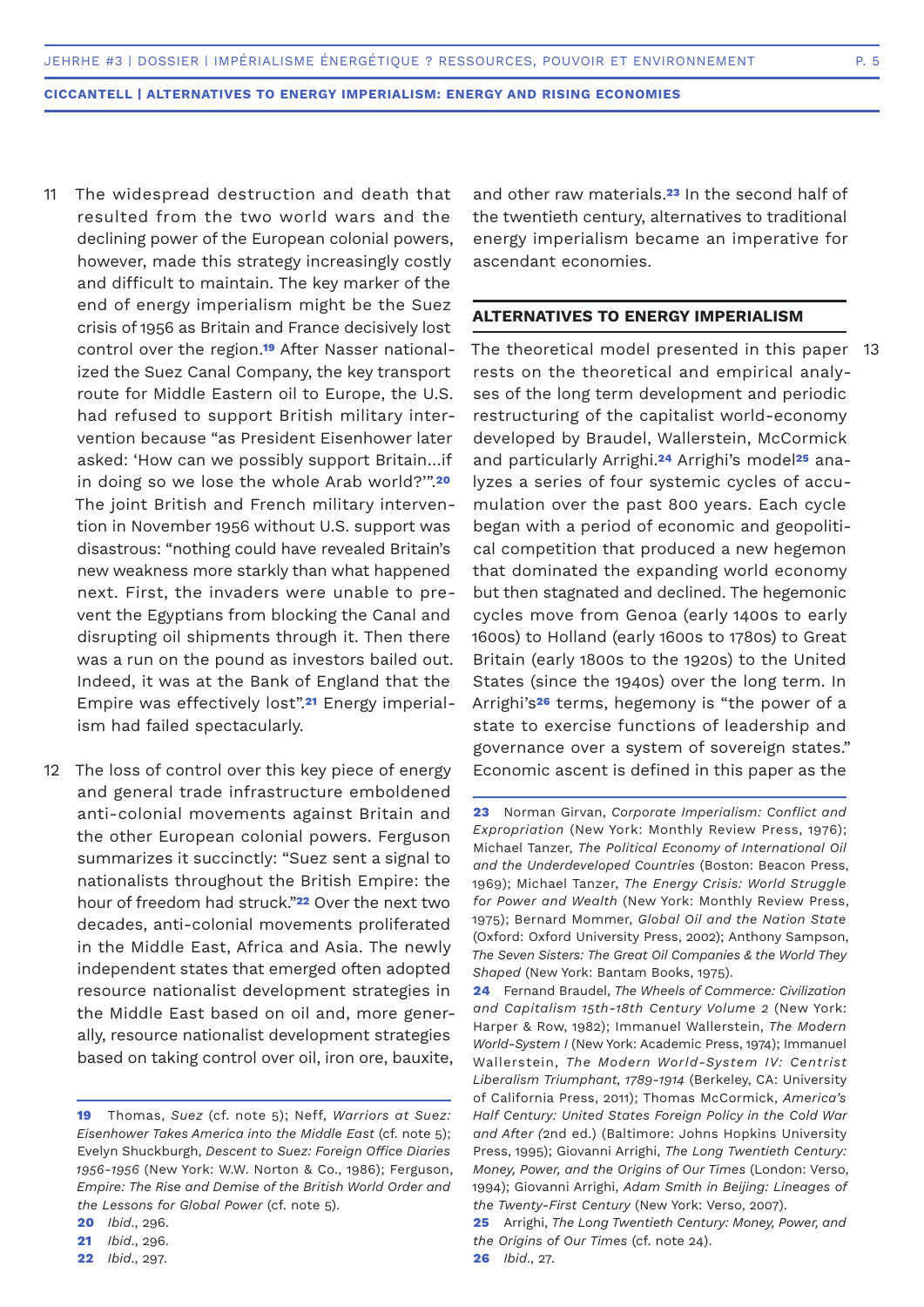development of increasing economic, political and military power relative to competing states and the existing hegemon. Economic ascent to challenge the existing hegemon is a difficult and historically contingent process in which "states that have successfully seized this opportunity did so by reconstituting the world system on new and enlarged foundations".**27** Arrighi**28** argues that "inter-state competition has been a critical component of each and every phase of financial expansion and a major factor in the formation of those blocs of governmental and business organizations that have led the capitalist world-economy through its successive phases of material expansion."

Arrighi**29** recognizes that each cycle rested on 14 significantly intensified material production across expanded economic and geopolitical space; each cycle builds on and expands the material and spatial scale of previous cycles. Arrighi's model attributes the dynamics of these cycles to finance and politics, with capitalists in the hegemonic economy investing in newly ascending economies in order to overcome the falling rates of profit that result from accumulating excess investment in the mature hegemonic economy.**30** In contrast, the theoretical model presented in this paper focuses not on hegemonic decline, but instead on the role of ascending economies whose sustained growth depends on expanded and intensified material expansion and energy use to compete with the existing hegemon and other ascendant economies. Material and spatial expansion results from the efforts of ascendant economies to meet the physical requirements of the expanded production that ascendant nations must achieve before they become wealthy and powerful enough to challenge the dominance of the existing hegemon.**<sup>31</sup>**

**30** *Id*.

The key problem for rapidly growing economies is obtaining the raw materials needed in the largest volumes to build plants, products, and transport infrastructure and to fuel economic growth. Economies of scale offer opportunities to reduce the costs of processing and transport, potentially creating competitive advantages relative to the existing hegemon and other rising economies. However, raw materials depletion and increasing distance to supplies contradict this, but offer their own opportunities for cost reducing innovations. This tension between the contradictions of scale and space is cumulatively sequential across systemic cycles of accumulation;**32** each ascent "raises the bar" for future ascendants organizationally, technologically, and spatially. The most dramatic and rapid processes of economic ascent restructure national economies and the world economy in support of national economic ascent, progressively globalizing the world economy and incorporating and reshaping economies, ecosystems and space.**<sup>33</sup>** 15

The challenges and the opportunities presented 16by the basic raw materials industries and by the transport systems on which they depend foster generative sectors: sectors that, beyond creating the backward and forward linkages that underlie the concept of a leading sector, also stimulate a broad range of technical skills and learning along with formal institutions designed and funded to promote them, vast and diversified instrumental knowledge held by interdependent specialists about the rest of the world, financial institutions adapted to the requirements of large sunk costs in a variety of social and political contexts, specific formal and informal relations between firms, sectors, and states, and the form of legal distinctions between public and private and between different levels of public jurisdiction.**<sup>34</sup>**

**<sup>27</sup>** *Ibid*., 30.

**<sup>28</sup>** *Ibid* 12

**<sup>29</sup>** Arrighi, *The Long Twentieth Century: Money, Power, and the Origins of Our Times* (cf. note 24).

**<sup>31</sup>** Stephen G. Bunker and Paul S. Ciccantell, *Globalization and the Race for Resources* (Baltimore, MD: The Johns Hopkins University Press, 2005); Bunker and Ciccantell,

*East Asia and the Global Economy: Japan's Ascent, with Implications for China's Future* (cf. note 4).

**<sup>32</sup>** Arrighi, *The Long Twentieth Century: Money, Power, and the Origins of Our Times* (cf. note 24).

**<sup>33</sup>** Bunker and Ciccantell, *Globalization and the Race for Resources* (cf. note 31); Bunker and Ciccantell, *East Asia and the Global Economy: Japan's Ascent, with Implications for China's Future* (cf. note 4).

**<sup>34</sup>** Bunker and Ciccantell, *Globalization and the Race for Resources* (cf. note 31)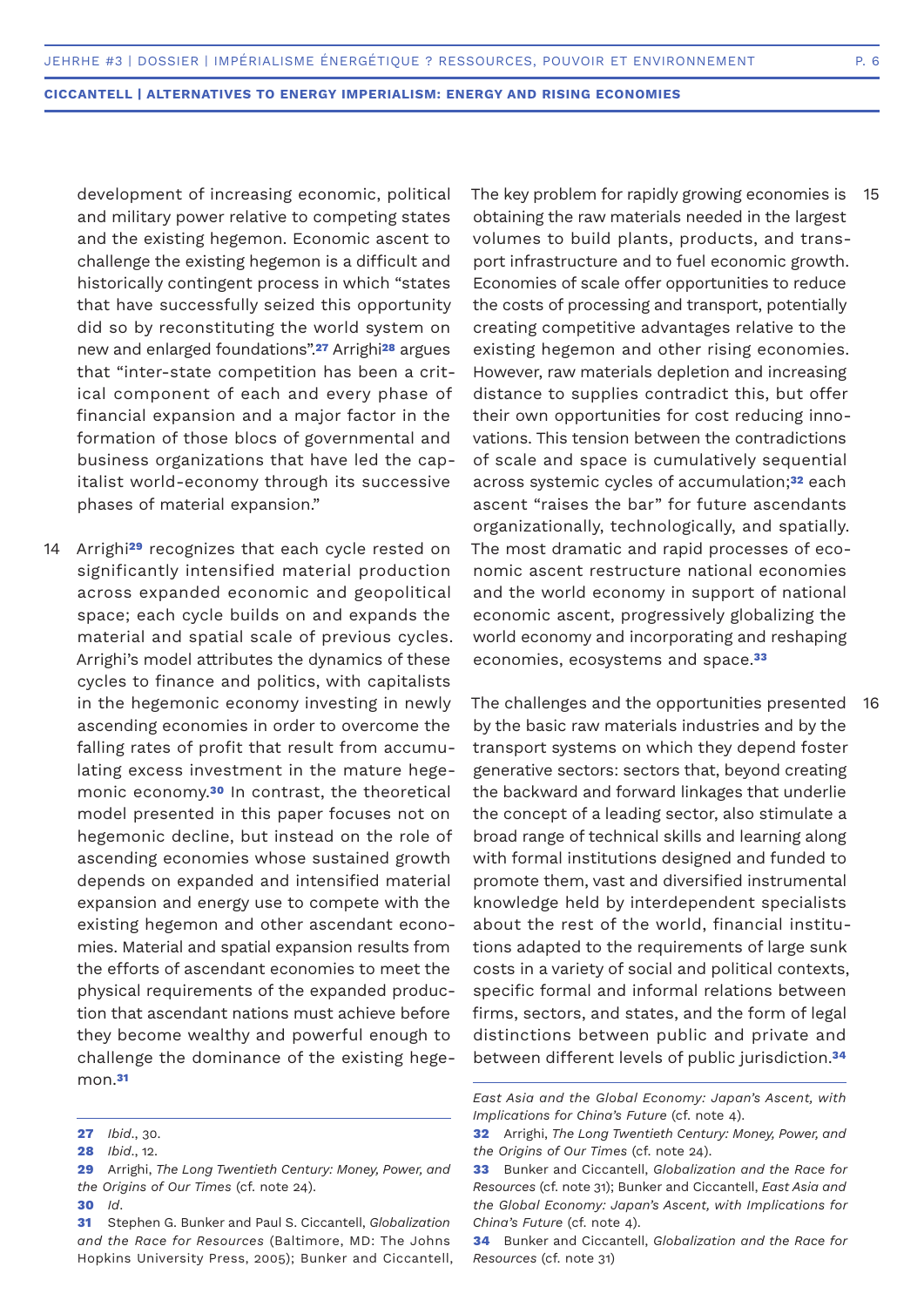These generative sectors are the key drivers of economic ascent in the world economy, providing the fundamental building blocks of economic development in the ascendant economies and, at the same time, shaping raw materials exporting regions. The concept is thus relational within a world-systems perspective,**35** and the outcome is that generative sectors in a rising economy will have significant consequences for economies that export raw materials or trade in other kinds of goods. In short, generative sectors provide the material building blocks, cost reductions across many sectors to increase competitiveness, and patterns of state-sector-firm relations and other institutions that combine to drive economic ascent and underdevelop raw materials extracting and exporting regions.**<sup>36</sup>**

However, the dynamic and contingent nature of processes of economic ascent and the resulting challenges to hegemonic control over raw materials and transport systems often engender geopolitical conflicts.**37** It is critical to note, however, that these processes of economic and geopolitical competition are contentious and historically contingent. The world-systems framework underlying this analysis does not mean that core actors manipulate the world like pieces on a chess board to suit their interests. Instead, their strategies and actions are shaped by the strategies of other state actors, firms, social movements, labor organizations, revolutionary groups, etc. in particular times and locations. The goal of world-systems theory is to explain the broad, long term processes across geographic regions 17

and long periods of times. The patterns of alternatives to energy imperialism identified here are one such pattern in the operation of the capitalist world-economy as states and firms compete and cooperate and as some economies ascend to challenge existing hegemons.**38** The contestation over British coaling stations for steamships in the late 1800s,**39** for example, is an excellent empirical example of a hegemon's strategies and actions, but a case in which the hegemon is not able to impose its will because of resistance and strategic actions by other states and firms seeking to promote their own interests in the face of the hegemon's actions.

Hegemonic powers and rising challengers utilized a range of strategies in the 19th and 20th centuries to gain and/or maintain control over raw materials, sometimes successfully and sometimes resulting in abject failure and resulting economic and geopolitical decline. Energy imperialism was a common option for achieving this essential goal. The decline of European colonialism marked by the failure to reopen the Suez Canal via British and French military intervention in 1956**40** and the wave of anti-colonial revolutions in Africa in the 1950s and 1960s made energy imperialist strategies largely untenable, despite efforts such as the U.S. invasion of Iraq in 2004.**<sup>41</sup>** 18

How can rapidly growing economies acquire the 19raw materials essential to sustain these generative sectors without resorting to energy imperialism, particularly in the face of domestic raw

**<sup>35</sup>** Wallerstein, *The Modern World-System I* (cf. note 24). **36** Andre Gunder Frank, *Capitalism and Underdevelopment in Latin America* (New York: Monthly Review Press, 1967); Fernando Cardoso and Enzo Faletto, *Dependencia y Desarrollo en America Latina* (Mexico City: Siglo Veintiuno, 1969); Stephen G. Bunker, *Underdeveloping the Amazon*  (Chicago: University of Chicago Press, 1985). Bunker and Ciccantell, *Globalization and the Race for Resources* (cf. note 31); Bunker and Ciccantell, *East Asia and the Global Economy: Japan's Ascent, with Implications for China's Future* (cf. note 4).

**<sup>37</sup>** Arrighi, *The Long Twentieth Century: Money, Power, and the Origins of Our Times* (cf. note 24); Bunker and Ciccantell, *Globalization and the Race for Resources* (cf. note 31); Bunker and Ciccantell, *East Asia and the Global Economy: Japan's Ascent, with Implications for China's Future* (cf. note 4).

**<sup>38</sup>** Wallerstein, *The Modern World-System I* (cf. note 24); Arrighi, *The Long Twentieth Century: Money, Power, and the Origins of Our Times* (cf. note 24); Arrighi, *Adam Smith in Beijing: Lineages of the Twenty-First Century* (cf. note 24); Bunker and Ciccantell, *Globalization and the Race for Resources* (cf. note 31)

**<sup>39</sup>** Barak, "Outsourcing: Energy and Empire in the Age of Coal, 1820-1911" (cf. note 11).

**<sup>40</sup>** Thomas, *Suez* (cf. note 5); Neff, *Warriors at Suez: Eisenhower Takes America into the Middle East* (cf. note 5); *Shuckburgh Descent to Suez: Foreign Office Diaries 1956-1956 1986* (cf. note 19); *Ferguson Empire: The Rise and Demise of the British World Order and the Lessons for Global Power* (cf. note 5).

**<sup>41</sup>** Klare, *Rising Powers, Shrinking Planet: The New Geopolitics of Energy* (cf. note 7).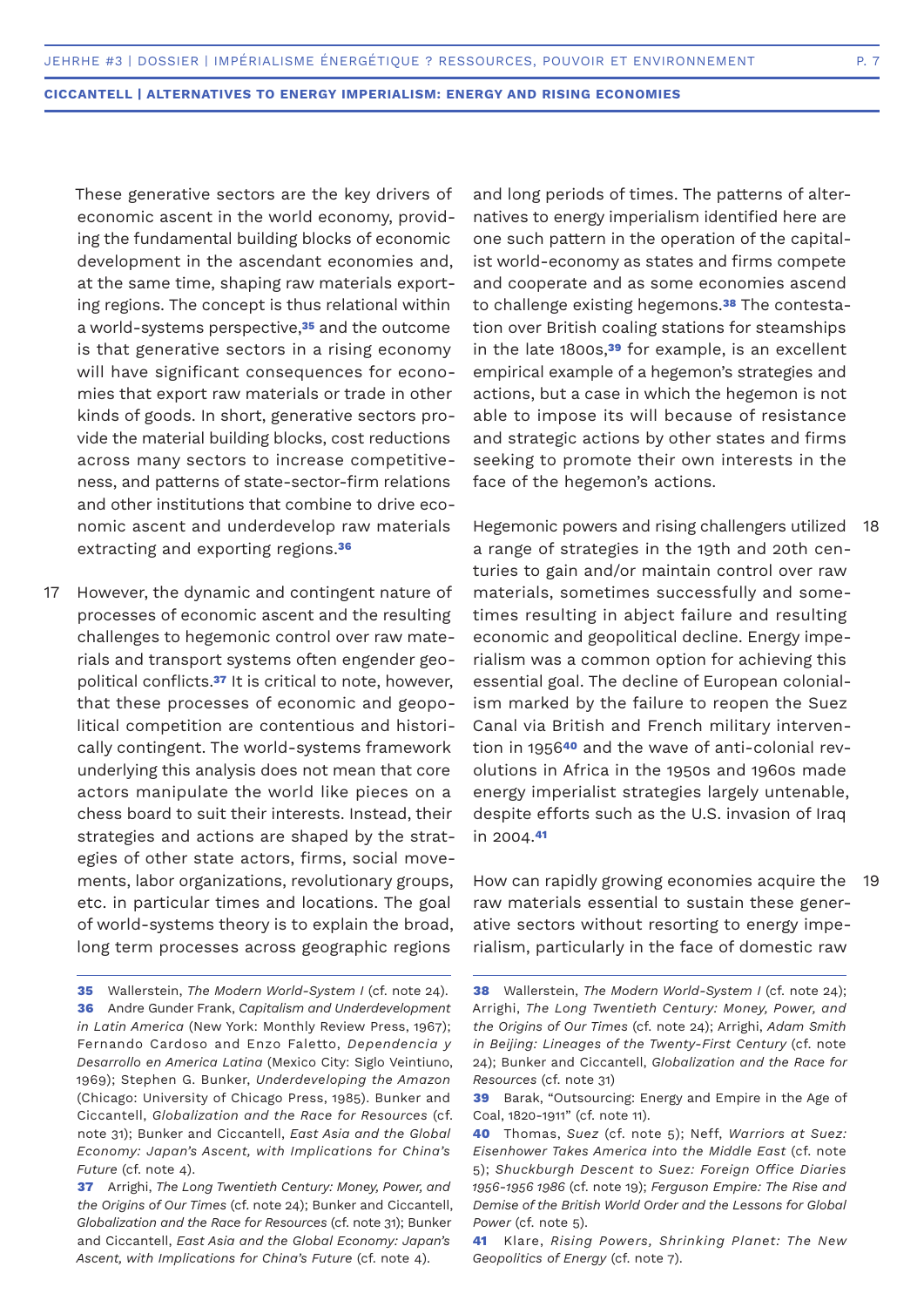materials depletion and the resulting diseconomies of space as these raw materials must be brought from more distant areas outside the political control of the ascendant state? One critical strategy to accomplish this task has been to build new trade, transport, and investment relationships with raw materials peripheries to redirect raw materials flows away from earlier ascendant economies or the hegemon that have already undertaken the difficult and expensive tasks of building the necessary infrastructure, creating political, organizational, and legal forms that promote international trade and investment relations between a particular raw materials-producing state and the world economy, and incorporating these peripheries economically and politically into the world economy. This redirection in terms of both material flows and of economic and political relationships of a raw materials periphery (termed "stealing" in Ciccantell 2009),**42** reduces costs and risks of meeting the ascendant economy's growing raw materials needs. Earlier processes of economic ascent progressively globalized the world economy and brought new raw materials peripheries into the global trading system to supply the earlier ascendants' industries, so new ascendant economies and states have the opportunity initially to purchase raw materials from this established supply system.**<sup>43</sup>**

20 The newer ascendants' rapid growth, however, means that their demand is increasing dramatically and necessitating a sharp and sustained increase in supply if these growth rates are to be sustained. The combination of the existing social and material infrastructures in the raw materials peripheries established by earlier ascendants, rapid demand growth in the ascendant economy, and the willingness of the newer ascendant economy to pay higher prices for raw materials in order to sustain their domestic growth creates an opportunity that states and firms in the raw

materials periphery find very attractive. Higher prices for rapidly increasing volumes of exports (in contrast to slower demand growth in the mature economies of earlier ascendants) motivate firms and domestic elites in the periphery and even from existing core powers with fewer opportunities for profitable investments to invest in production for export to the new ascendant. States in raw materials exporting regions typically support this investment with subsidies for transport and extraction, both in an effort to promote economic development and in hopes of gaining better returns and more political freedom from the power of the existing hegemon. This is particularly apparent in postcolonial situations in which newly independent states seek to break free from neocolonial ties and in situations of resource nationalism in which states seek greater control over and benefits from raw materials exports.**44** Firms, elites, and states in raw materials peripheries come to see the new ascendant as a potential ally in their attempts to promote political independence and economic development.**<sup>45</sup>**

From the perspective of the new ascendant, 21building these relationships with existing raw materials peripheries is much less expensive and difficult than creating their own new peripheries. One of the most important benefits is that most of the cost and the risk of expanding extraction and transport is borne by firms and states in the extractive periphery and often by firms from the earlier ascendant. At the same time, these investments in mines and transport systems also often create opportunities for exports of industrial products from the ascendant economy to the periphery to support the development of these extractive industries and for consumption by the owners of and workers in these industries. Redirecting raw materials flow from these peripheries away earlier ascendants thus further enhances the rapid growth of the new ascendant by reducing costs and risks while

**<sup>42</sup>** Paul S. Ciccantell, "China's Economic Ascent via Stealing Japan's Raw Materials Peripheries", in Ho-Fung Hung (ed.), *China and the Transformation of Global Capitalism* (Baltimore, MD: Johns Hopkins University Press, 2009), Chapter 6.

**<sup>44</sup>** Girvan, Corporate Imperialism: Conflict and *Expropriation* (cf. note 23).

**<sup>45</sup>** Ciccantell, "China's Economic Ascent via Stealing Japan's Raw Materials Peripheries" (cf. note 42).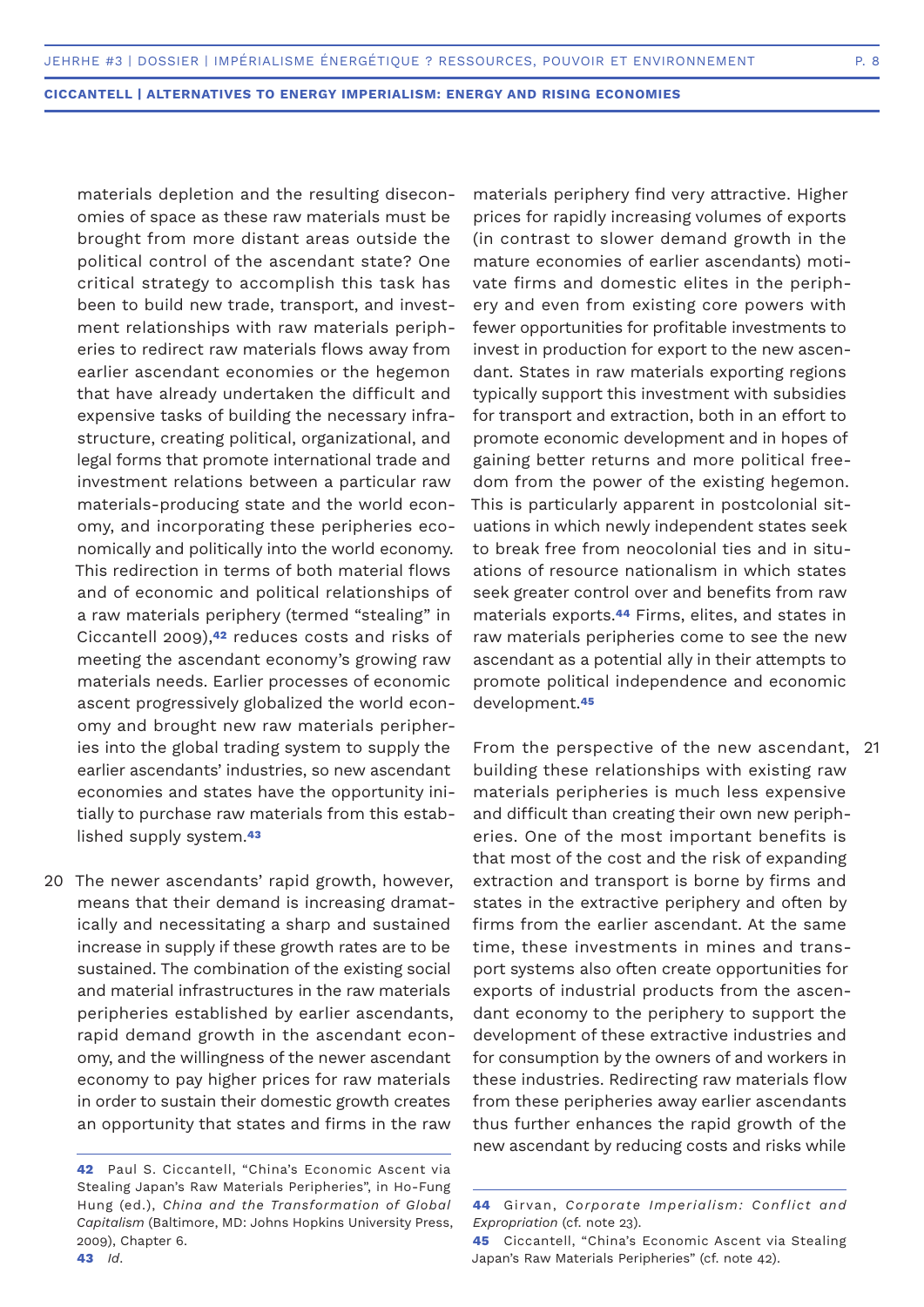simultaneously creating significant new opportunities for profit from trade and investment.**<sup>46</sup>**

Over the last 500 years, this process of redirect-22 ing extractive peripheries has been a key element of economic ascent in each case of rapid, transformative ascent.**47** For example, Holland progressively captured more and more of the Brazil trade from the waning Portuguese empire in the 1600s, taking control of much of the sugar, precious metals, and other raw materials trade and capturing the benefits of this trade for its own domestic development in shipbuilding, shipping, finance, and other industries. Great Britain rapidly displaced the Dutch from North America, the Caribbean, India and Southeast Asia in the 1700s and took control over trade in timber, sugar, and a host of other raw materials. During the postcolonial era in Latin America of the nineteenth century, Great Britain similarly displaced the Spanish empire as the region's main trade and investment partner, inducing states to subsidize the construction of British-owned and manufactured railways to ensure high rates of profit and steady supplies of grain, beef, silver, tin and other products to British consumers and industries. The rapidly growing U.S. did the same to support its ascent in the nineteenth and twentieth centuries, displacing Great Britain first in much of North America, and later from Canada, Latin America, and the Caribbean to acquire the raw materials for U.S. industrialization. The U.S. often used the opportunity to escape British hegemony as a key enticement for firms and states to redirect their exports of copper, bauxite, and other raw materials to the U.S. market with its rapidly growing demand.**<sup>48</sup>** Moreover, this process has continued in the late twentieth and early twenty-first centuries, as will be discussed below in the cases of the economic ascents of Japan and China.

The most dramatic and rapid processes of eco-23 nomic ascent restructure national economies and the world economy in support of national economic ascent, progressively globalizing the world economy and incorporating and reshaping economies, ecosystems and space. Most of these transfers of raw materials peripheries from existing hegemons to rising economies have taken place relatively peacefully as states and firms in the existing hegemon, the rapidly rising economy, and the extractive peripheries have sought to gain economic and geopolitical advantages from these shifts in the "autumn" of the existing hegemon.**49** However, the dynamic and contingent nature of processes of economic ascent and the resulting challenges to hegemonic control over raw materials and transport systems can often engender geopolitical conflicts over control over particular raw materials sources and the increasingly global spaces, particularly the oceans, through which these raw materials must be moved.**<sup>50</sup>**

A great deal of analytic and popular attention 24today is directed at the issue of transitions from one energy system to another (see Podobnik**51** for an early effort to analyze historical transitions in the capitalist world-economy and the need for a move away from fossil fuels). Modernization theory**52** in the 1960s assumed that the progression through the stages of national economic development to developmental maturity would bring with it technological innovations, including the implementation of new energy

**<sup>46</sup>** *Id*.

**<sup>47</sup>** Bunker and Ciccantell, *Globalization and the Race for Resources* (cf. note 31); Bunker and Ciccantell, *East Asia and the Global Economy: Japan's Ascent, with Implications for China's Future* (cf. note 4).

**<sup>48</sup>** Ciccantell, "China's Economic Ascent via Stealing Japan's Raw Materials Peripheries" (cf. note 42).

**<sup>49</sup>** Arrighi, *The Long Twentieth Century: Money, Power, and the Origins of Our Times* (cf. note 24).

**<sup>50</sup>** Christopher Chase-Dunn, *Global Formation: Structures of the World-Economy* (Cambridge, MA: Blackwell, 1989); Arrighi, *The Long Twentieth Century: Money, Power, and the Origins of Our Times* (cf. note 24); George Modelski and William Thompson, *Leading Sectors and World Powers: The Coevolution of Global Politics and Economics* (Columbia, SC: University of South Carolina Press, 1996); Ciccantell, "China's Economic Ascent via Stealing Japan's Raw Materials Peripheries" (cf. note 42).

**<sup>51</sup>** Bruce Podobnik, *Global Energy Shifts: Fostering Sustainability in a Turbulent Age* (Philadelphia: Temple University Press, 2006).

**<sup>52</sup>** Walter Rostow, *The Stages of Economic Growth: A Non-Communist Manifesto Third Edition* (New York: Cambridge University Press, 1960).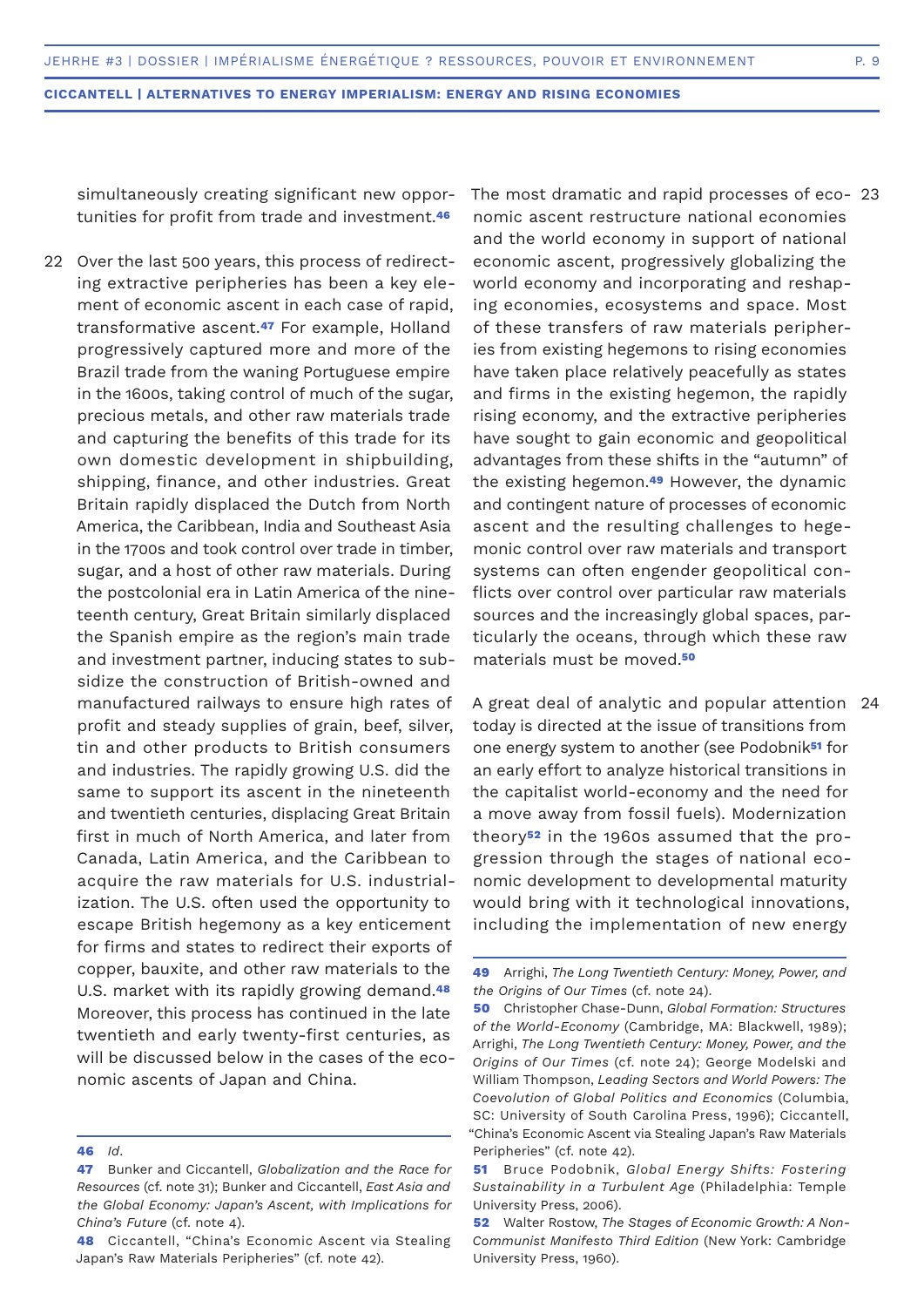systems. Ecological modernization**53** posits a similar progression to environmental maturity at the national level, with economic development leading to increased efficiency of resource use, less waste production, and transition to progressively less polluting energy sources such as wind and solar. Other analytic models operating at an international or global level posit similar linear transitions from wood to coal to oil to renewable energy. Smil**54** uses energy as a key (but not sole) explanatory factor in the long term evolution of human civilization, seeking to bring together material, technological and social processes into a linear narrative.

25 Smil's<sup>55</sup> work builds on a long tradition of analyses focused on long term changes in energy use as a critical (or sometimes the critical) factor in social change.**56** Richard Adams'**57** efforts to bring energy and power together in an energetics framework that linked natural and social processes similarly focuses on this apparent long term linear model of energetic evolution. Debeir, Deleage and Hemery**58** present an earlier example of this linear energy transition model over the truly long term, with particular emphases on Chinese history and on nuclear power, the expected "next big thing" in energy terms of the

- **57** Adams, *Energy & Structure: A Theory of Social Power* (cf. note 7); Adams, *Paradoxical Harvest: Energy and Explanation in British History, 1870-1914* (cf. note 7); Adams, *The Eighth Day: Social Evolution as the Self-Organization of Energy* (cf. note 7).
- **58** Debeir, Deleage, and Hemery, *In the Servitude of Power: Energy and Civilization Through the Ages* (cf. note 7).

mid-20th century. Podobnik's**59** world-systems model of energy systems transitions posits a similar linear model.**<sup>60</sup>**

In some ways, this conception of linear energy 26transitions could be seen as closely tied to Arrighi's**61** hegemonic sequences, with Holland's wood-based system followed by Great Britain's coal-based system, then the U.S.' oil-based system, and now the potentially Chinese-led renewable system. However, this linear transition model and its potential relationship to hegemonic cycles oversimplifies the relationship between energy and long term social change. These linear models of transitions do not adequately capture the energy realities of the 20th or the 21st centuries; global coal consumption has doubled in the 2000s because of China's rapid ascent fueled in large part by coal.**62** Rather than assuming linear energy transitions, it would be better to understand energy systems as a process of adding new energy sources to existing systems.**63** Oil is certainly a critical component of the world and national energy systems since the early 1900s, but the excessive focus on oil, termed "petromyopia" by Jones**64** in his critique of energy analysis, has led to insufficient attention being paid to other energy sources. The fears about peak oil that emerged in the 1990s and early 2000s**65** became a key justification for

**<sup>53</sup>** Arthur P. J. Mol and David A. Sonnenfeld (eds), *Ecological Modernisation Around the World: Perspectives and Critical Debates* (Portland, OR: Frank Cass, 2000).

**<sup>54</sup>** Smil, *Energy and Civilization: A History* (cf. note 7). **55** *Id*.

**<sup>56</sup>** Staley, *Raw Materials in Peace and War* (cf. note 7); Malm, *Fossil Capital: The Rise of Steam Power and the Roots of Global Warming* (cf. note 7); Mitchell, *Carbon Democracy: Political Power in the Age of Oil* (cf. note 7); Yergin, *The Prize: The Epic Quest for Oil, Money and Power* (cf. note 7); Klare, *Resource Wars: The New Landscape of Global Conflict* (cf. note 7); Klare, *Rising Powers, Shrinking Planet: The New Geopolitics of Energy* (cf. note 7); Rhodes, *Energy: A Human History* (cf. note 7); Wrigley, *Energy and the English Industrial Revolution* (cf. note 7).

**<sup>59</sup>** Podobnik, *Global Energy Shifts: Fostering Sustainability in a Turbulent Age* (cf. note 51)

**<sup>60</sup>** Paul Gellert and Paul S. Ciccantell, "Coal's Persistence in the Capitalist World-Economy: Against Teleology in Energy 'Transition' Narratives", *Sociology of Development*, vol. 6, 2020, 194-221.

**<sup>61</sup>** Arrighi, *The Long Twentieth Century: Money, Power, and the Origins of Our Times* (cf. note 24)

**<sup>62</sup>** Ciccantell and Gellert, "Chapter 7. Raw Materialism and Socio-Economic Change in the Coal Industry" (cf. note 10). **63** Gellert and Ciccantell, "Coal's Persistence in the Capitalist World-Economy: Against Teleology in Energy 'Transition' Narratives" (cf. note 60).

**<sup>64</sup>** Christopher Jones, "Petromyopia: Oil and the Energy Humanities", *Humanities* vol. 5, no.36, 2015.

**<sup>65</sup>** Matthew Simmons, *Twilight in the Desert: The Coming Saudi Oil Shock and the World Economy* (Hoboken, NJ: John Wiley & Sons, 2005); Anthony Cordesman and Khalid Al-Rodhan, *The Global Oil Market: Risks and Uncertainties* (Washington, DC: Center for Strategic and International Studies, 2006); Kenneth Deffeyes, *Hubbert's Peak: The Impending World Oil Shortage* (Princeton: Princeton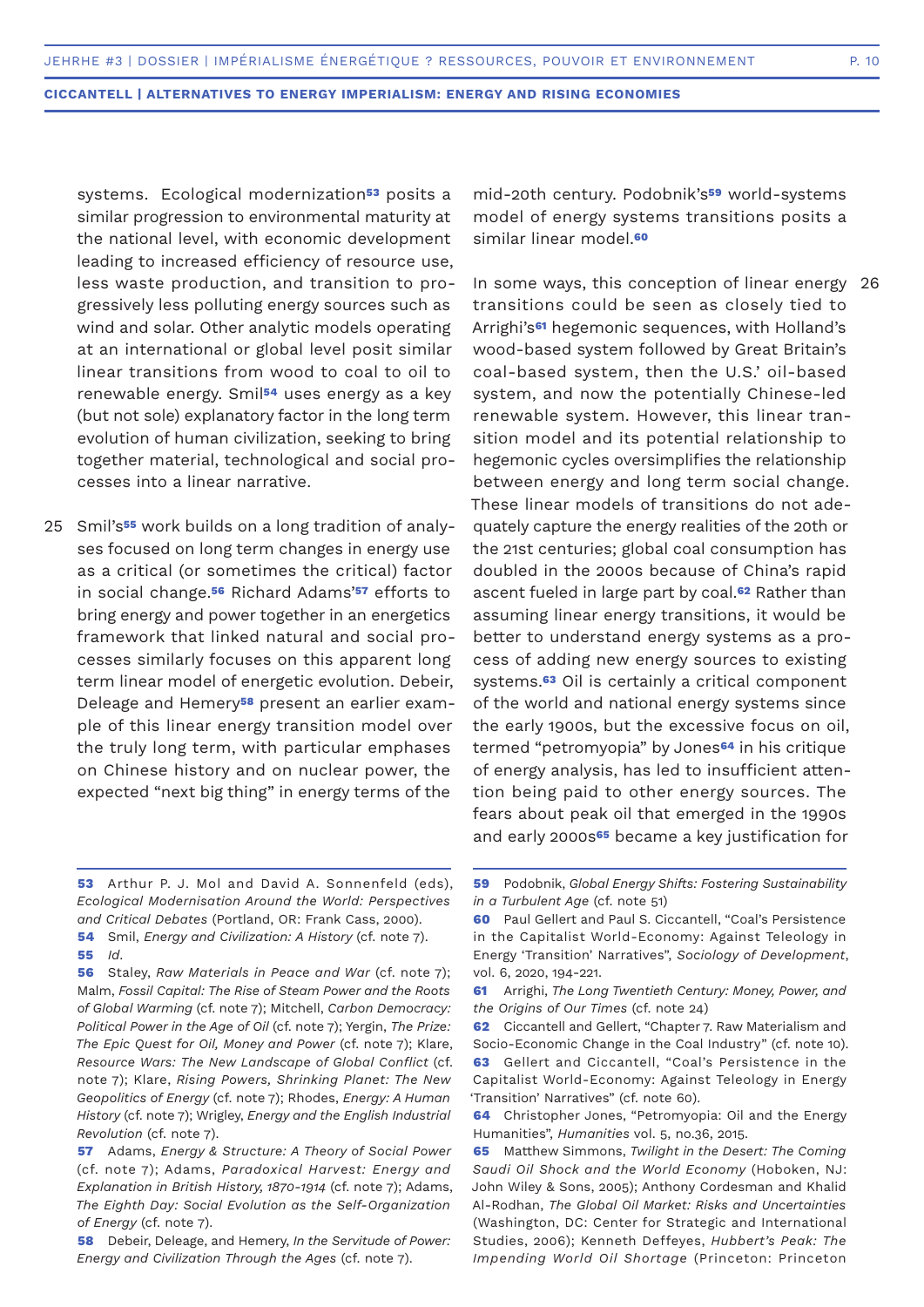both wars to control oil supplies**66** and for efforts to hasten the transition to renewable energy sources.**67** The shale revolution in the U.S. and the growth of the liquefied natural gas (LNG) trade have pushed "peak oil" off into the future and brought the U.S. back into its historic role as a major energy producer and exporter.**68** This reinvigoration of the U.S. oil and gas industries led the Trump Administration to proclaim U.S. energy dominance, a framing that "invites those who feel aggrieved under Obama administration regulatory policy and the multicultural identity politics of the left to renew their commitment to fossil fuels, American exceptionalism, and a restored social order and privilege"**69** and that the Administration views as a new geopolitical reality.

27 The rest of this paper will focus more on coal and other energy sources, in part to avoid Jones' concern about petromyopia**70** and in part because coal and natural gas have been and remain critical to ascendant economies and in shaping long term change in the capitalist world-economy.

# **U.S. ECONOMIC ASCENT AND ACCESS TO CANADIAN ENERGY**

U.S. economic ascent and industrialization in the nineteenth century took place in the context of British hegemony, with British capital, technology, and markets for American raw materials, most notably cotton, providing critical support for U.S. economic development.**71** Further, other challengers also developed rapidly over the course of the 1800s, including France, Germany, Russia, and Japan, all of which needed access to growing volumes and varieties of energy and other raw materials. 28

The main U.S. solution during the 19th century 29 was territorial expansion of national boundaries to incorporate new raw materials peripheries. Land was seized via warfare, forcible expulsion, and other means from Native American groups and Mexico, while other areas were purchased from France and Russia. This territorial expansion provided a wide range of resources to support U.S. industrialization, ranging from crop and grazing land to wood for construction to coal for electricity generation and metal smelting to iron and copper for construction and machinery to oil for industry and transport. The expansion of national boundaries to a continental scale by the mid-1800s largely obviated any raw materials demand-driven imperial efforts beyond these boundaries during the second half of the 1800s, despite the efforts by some business and political interests in joining the race for colonies in the 1880s and 1890s.**<sup>72</sup>**

Despite the abundance of coal in Appalachia, 30the high cost of transporting this coal to metal smelters in Montana and the Northwest led

University Press, 2001); Matthew Huber, *Lifeblood: Oil, Freedom, and the Forces of Capital* (Minneapolis: University of Minnesota Press, 2013); Yergin, *The Quest: Energy, Security, and the Remaking of the Modern World* (cf. note 3).

**<sup>66</sup>** Klare, *Rising Powers, Shrinking Planet: The New Geopolitics of Energy* (cf. note 7); John Bellamy Foster, "Peak Oil and Energy Imperialism", *Monthly Review* vol. 60, no. 3, 2008, 12-33.

**<sup>67</sup>** Smil, *Energy and Civilization: A History 2017* (cf. note 7); Benjamin K. Sovacool, "How long will it take? Conceptualizing the temporal dynamics of energy transitions", *Energy Research & Social Science* vol. 13, 2016, 202-215; Benjamin K. Sovacool and Frank W. Geels. "Further reflections on the temporality of energy transitions: A response to critics", *Energy Research & Social Science* vol. 22, 2016, 232-37.

**<sup>68</sup>** Alan Krupnick and Isabel Echarte, *Economic Impacts of Unconventional Oil and Gas Development* (Washington, DC: Resources for the Future, 2017); Vaclav Smil, *Natural Gas: Fuel for the 21st Century* (Chichester, UK: John Wiley & Sons, 2015); Agnia Grigas, *The New Geopolitics of Natural Gas* (Cambridge, MA: Harvard University Press, 2017); Ciccantell Paul S., "Liquefied Natural Gas: Redefining Nature, Restructuring Geopolitics, Returning to the Periphery?", *American Journal of Economics and Sociology* vol. 79, 2020, 265-300.

**<sup>69</sup>** Jen Schneider and Jennifer Peeples, "The Energy Covenant: Energy Dominance and the Rhetoric of the Aggrieved", *Frontiers in Communication* vol. 3, 2018, 1-12. 1. **70** Jones, "Petromyopia: Oil and the Energy Humanities" (cf. note 64).

**<sup>71</sup>** John Agnew, *The United States in the World Economy*  (Cambridge: Cambridge University Press, 1987); Arrighi, *The Long Twentieth Century: Money, Power, and the Origins of Our Times* (cf. note 24).

**<sup>72</sup>** Agnew, *The United States in the World Economy* (cf. note 71); Arrighi, *The Long Twentieth Century: Money, Power, and the Origins of Our Times* (cf. note 24); Chase-Dunn, *Global Formation: Structures of the World-Economy* (cf. note 50); Evan Thomas, *The War Lovers: Roosevelt, Lodge, Hearst, and the Rush to Empire, 1898* (New York: Little, Brown and Company, 2010).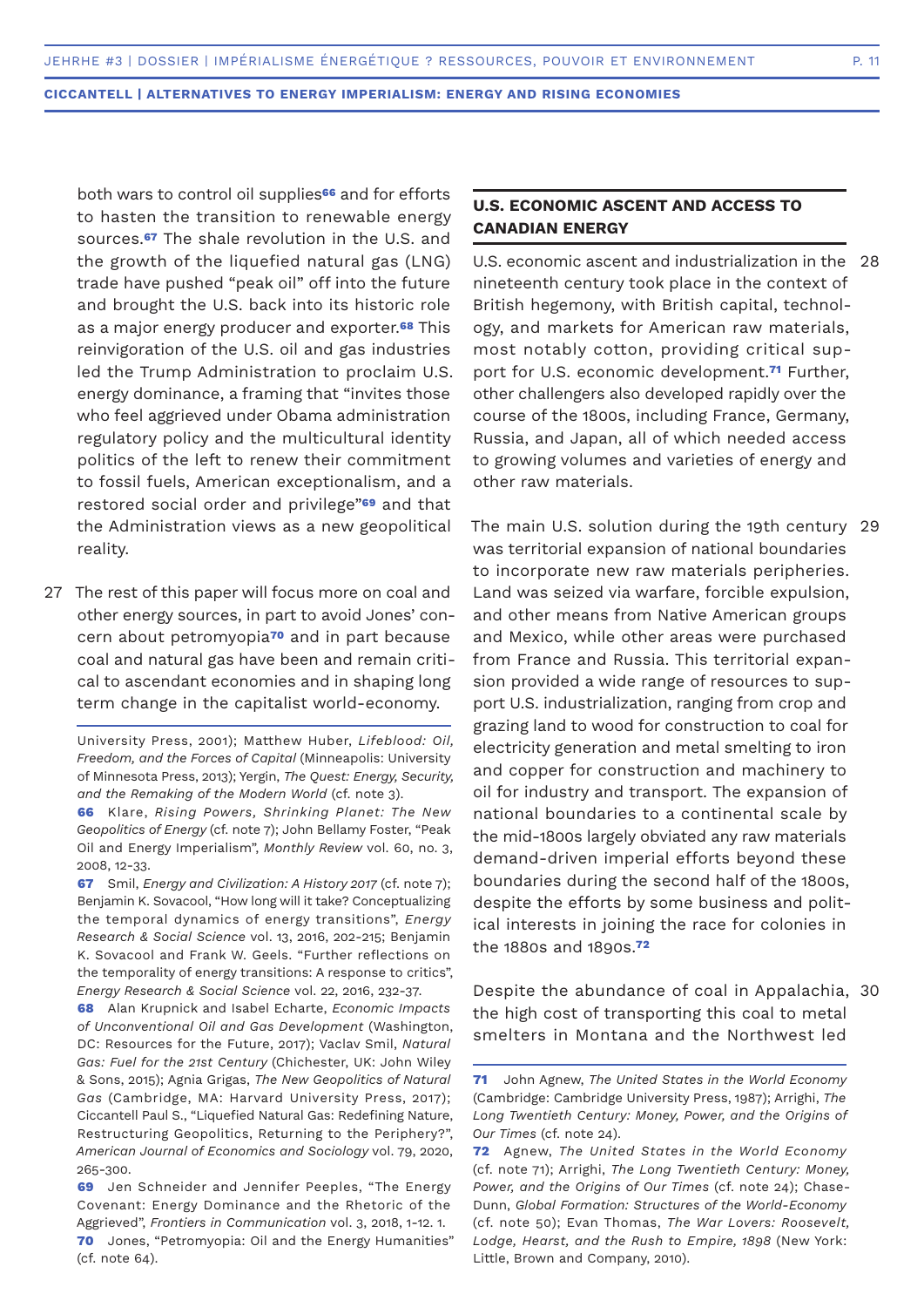to an early alternative to energy imperialism to acquire coal and coke from coal deposits in western Canada at the turn of the twentieth century. Large deposits of metal ores in Montana, most notably copper, required smelting with coke derived from metallurgical coal to remove impurities from the metal ores, but the closest high quality metallurgical coal deposits were located just across the border with Canada in Alberta and British Columbia. The Canadian Rockies in this area contain large amounts of high quality metallurgical coal (used for producing coke to process iron ore into steel and to process other ores) and steam coal (used for generating electricity). The geologic processes that created these mountains produced this high quality coal but covered it with overburden and created coal seams that are often discontinuous and angled. Coal seams are generally quite large and lie in high (up to 11,000 feet) and extremely steep mountains. The climate is very cold and severe in the winter and, in combination with the rugged topography, the area has very limited arable land and limited timber coverage.**73** Further, the mountainous topography makes transporting the coal extracted difficult and expensive. The coal in the region has long been very attractive to mining and coal using firms because of these natural characteristics, but extracting and transporting the coal is challenging and costly.**<sup>74</sup>**

These natural characteristics, in combination with the long distances to potential coal markets, meant that coal extraction on a significant scale had to await the arrival of railroads. 31

In the Elk Valley, the arrival of the Canadian Pacific Railway (CPR) via the Crowsnest Pass line in 1898**75** opened the area for coal exploration and development. Although small deposits were already known, employees of the Canadian Pacific located extensive deposits on the Alberta side of the border in the Crowsnest Pass region and in the Elk Valley on the British Columbian side of the border, as did a number of other visitors and prospectors.**<sup>76</sup>**

The area's proximity to the active metal mining 32 and smelting industry of Montana and to the mainline of the Great Northern Railway (GNR) in the U.S. owned by J.J. Hill also led to exploration and coal development by affiliates of the GNR (some of the deposits Hill's affiliates developed in the Elk Valley and the Crowsnest Pass region were actually purchased from the CPR, which for a time had little interest in coal mining) and the construction of a branch line across the border to transport coal and coke to Montana and other U.S. markets.**<sup>77</sup>**

Once the entry of the railroads solved the trans-33port problem, the coal industry in the region developed rapidly. The railroads themselves

**<sup>73</sup>** Richard Cannings and Sydney Cannings, *British Columbia: A Natural History of its Origins, Ecology, and Diversity with a New Look at Climate Change* (3rd ed.) (Vancouver: Greystone Books, 2015); Ben Gadd, *Handbook of the Canadian Rockies* (Jasper, AB: Corax Press, 2009); Bruce Ramsey, *The Elk River Valley: 100 Years of Coal Mining*  (Altona, Manitoba: Friesens Corporation, 1997).

**<sup>74</sup>** R.G. Harvey, *Carving the Western Path: By River, Rail, and Road Through B.C.'s Southern Mountains* (Victoria, BC: Heritage House Publishing Company, 1998); Paul S. Ciccantell, "Chapter 3: Mountains, Coal, and Life in British Columbia and West Virginia", in Ann Kingsolver and Sasikumar Balasundarum (eds.) *Global Mountain Regions* (Bloomington, IN: Indiana University Press, 2018), 45-58.

**<sup>75</sup>** Harold Innis, *A History of the Canadian Pacific Railway*  (London: P.S. King & Son, 1923); John Eagle, *The Canadian Pacific Railway and the Development of Western Canada*  (Kingston, ON: McGill-Queen's University Press, 1989).

**<sup>76</sup>** Ramsey, *The Elk River Valley: 100 Years of Coal Mining*  (cf. note 73).

**<sup>77</sup>** Eagle, *The Canadian Pacific Railway and the Development of Western Canada* (cf. note 75); Harvey, *Carving the Western Path: By River, Rail, and Road Through B.C.'s Southern Mountains* (cf. note 74); Harvey, *Carving the Western Path: Routes to Remember* (Victoria, BC: Heritage House Publishing Company, 2006); David Davies, "The Crows Nest Southern Railway", in Wayne Norton and Naomi Miller (eds.) *The Forgotten Side of the Border: British Columbia's Elk Valley and Crowsnest Pass* (Kamloops, BC: Plateau Press, 1998), 58-65; A.A. den Otter, "Bondage of Steam: The CPR and Western Canadian Coal", in Hugh Dempsey (ed.) *The CPR West: The Iron Road and the Making of a Nation* (Vancouver: Douglas & McIntyre, 1984), 191-208; John Fahey, *Inland Empire: D.C. Corbin and Spokane* (Seattle: University of Washington Press, 1965); Michael Malone, *James J. Hill: Empire Builder of the Northwest* (Norman, OK: University of Oklahoma Press, 1996); Larry Haeg, *Harriman Vs. Hill: Wall Street's Great Railroad War* (Minneapolis: University of Minnesota Press, 2013); Ramsey, *The Elk River Valley: 100 Years of Coal Mining* (cf. note 73)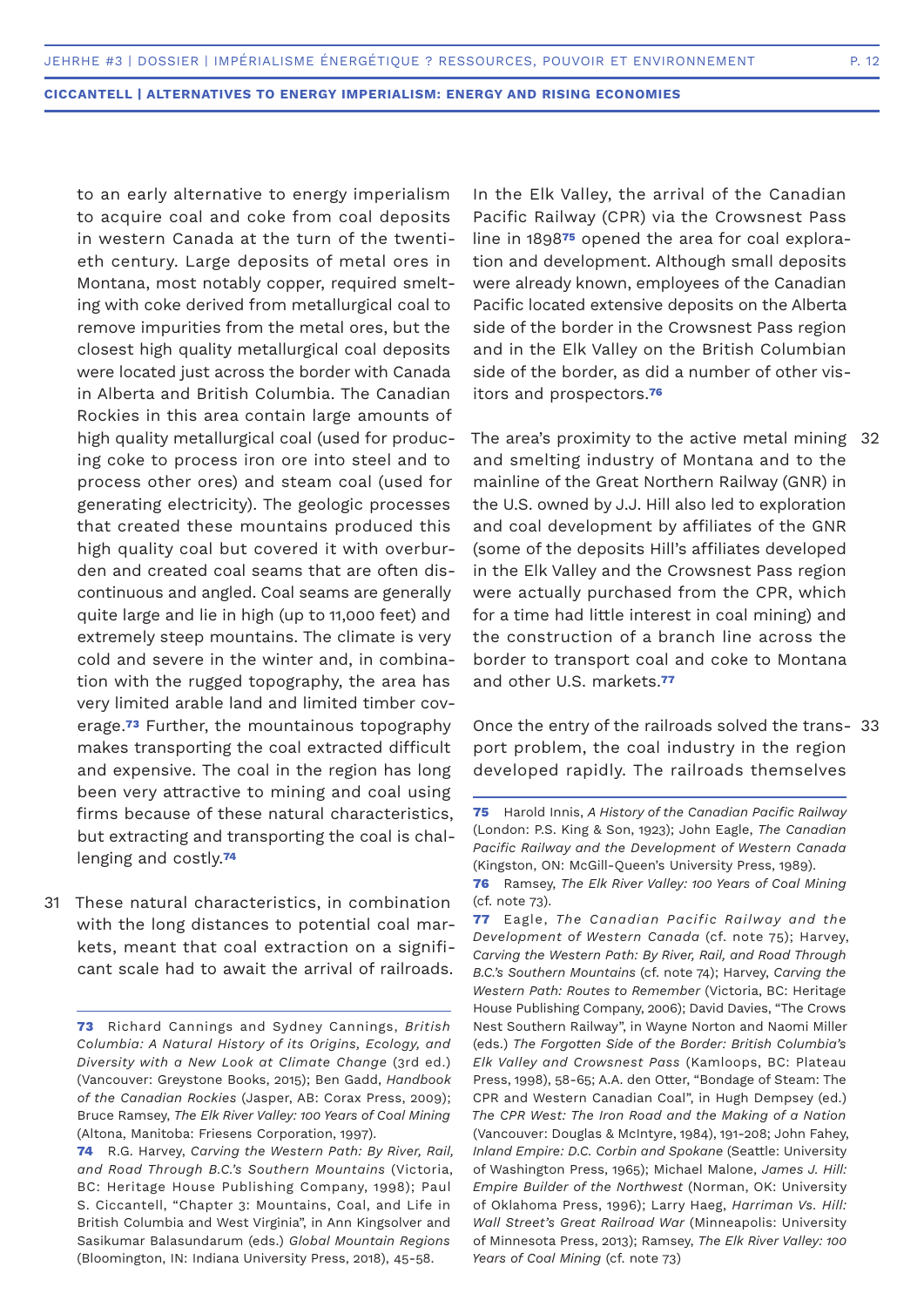provided a market for coal and some of the capital needed to develop these coal deposits. Once the small initially discovered outcrops of coal had been mined, firms moved on to small and then progressively larger underground mines in the first half of the twentieth century as underground mining technology slowly increased in scale. Ownership of coal mines was almost all in the hands of external owners who used the region's naturally produced coal for their own interests, the CPR based in Toronto and the GNR with its owners based in Seattle, Spokane and Minneapolis.**78** The key local developmental impact of the coal mines was local processing of coal into coke in coke ovens that was then shipped to the smelters across the border in Montana.**<sup>79</sup>**

U.S. mining firms and railroads sought to over-34 come the Canadian government's objections to foreign ownership of Canadian resources and railroads by promising large investments and boosts to Canadian economic development by allowing U.S. firms to develop the mines and rail infrastructure to bring coal and coke across the border to the U.S. Despite ongoing contentious political debates, a combination of U.S. and Canadian firms developed coal mines, coke ovens, and railroads in Canada that supplied U.S. metal smelters for the first half of the twentieth century.**80** U.S. foreign direct investment, along

**78** Eagle, *The Canadian Pacific Railway and the Development of Western Canada* (cf. note 75); Harvey, *Carving the Western Path: By River, Rail, and Road Through B.C.'s Southern Mountains* (cf. note 74); Harvey, *Carving the Western Path: Routes to Remember* (cf. note 77); Davies, "The Crows Nest Southern Railway" (cf. note 77); den Otter, "Bondage of Steam: The CPR and Western Canadian Coal" (cf. note 77); Fahey, *Inland Empire: D.C. Corbin and Spokane*  (cf. note 77); Ramsey, *The Elk River Valley: 100 Years of Coal Mining* (cf. note 73) ; John Williams, *Appalachia: A History*  (Chapel Hill, NC: University of North Carolina Press, 2002)

**79** Harvey, *Carving the Western Path: By River, Rail, and Road Through B.C.'s Southern Mountains* (cf. note 74); Harvey, *Carving the Western Path: Routes to Remember* (cf. note 77); Fahey, *Inland Empire: D.C. Corbin and Spokane* (cf. note 77); Malone, *James J. Hill: Empire Builder of the Northwest* (cf. note 77); Haeg, *Harriman Vs. Hill: Wall Street's Great Railroad War* (cf. note 77); Ramsey, *The Elk River Valley: 100 Years of Coal Mining* (cf. note 73).

**80** Eagle, *The Canadian Pacific Railway and the Development of Western Canada* (cf. note 75); Davies, "The with Canadian capital from the CPR, in railroads and mines developed this extractive periphery that supplied Canadian and U.S. owned smelters and railroads in Canada and the U.S. with steam coal, coking coal, and coking coal processed into coke near the mines in both British Columbia and Alberta. These coke exports to the U.S. were another alternative to energy imperialism, accommodating resource nationalism development and national unification efforts in Canada by processing a raw material locally, while relocating an energy-intensive and pollution-intensive industry to the extractive periphery in Canada.

Coal production in both southeastern British 35 Columbia and southern Alberta faced near-extinction by the end of the 1950s after the dieselization of North American railroads and the closure of many of the smelters in western Canada and the northwestern U.S.**81** As will be discussed below, this near-extinction created an opportunity for Japanese steel firms and the Japanese state to employ another alternative to energy imperialism strategy to acquire metallurgical coal from this area beginning in the 1960s.**<sup>82</sup>**

This alternative to energy imperialism in the 36western U.S. and Canada was soon replicated in the eastern U.S. and Canada with the development of the hydroelectric potential in eastern Canada, including the large hydroelectric plant at Niagara Falls in Canada and the development of the "frozen electricity" energy-intensive aluminum smelting industry in Canada. The U.S.-based

Crows Nest Southern Railway" (cf. note 77); Fahey, *Inland Empire: D.C. Corbin and Spokane* (cf. note 77); Malone, *James J. Hill: Empire Builder of the Northwest* (cf. note 77); Haeg, *Harriman Vs. Hill: Wall Street's Great Railroad War* (cf. note 77); Ramsey, *The Elk River Valley: 100 Years of Coal Mining* (cf. note 73).

**<sup>81</sup>** Ramsey, *The Elk River Valley: 100 Years of Coal Mining*  (cf. note 73); Ciccantell, "Chapter 3: Mountains, Coal, and Life in British Columbia and West Virginia" (cf. note 73); Liza Piper and Heather Green, "A Province Powered by Coal: The Renaissance of Coal Mining in Late Twentieth-Century Alberta", *Canadian Historical Review* vol. 98, no. 3, 2017, 532-567.

**<sup>82</sup>** Bunker and Ciccantell, *East Asia and the Global Economy: Japan's Ascent, with Implications for China's Future* (cf. note 7).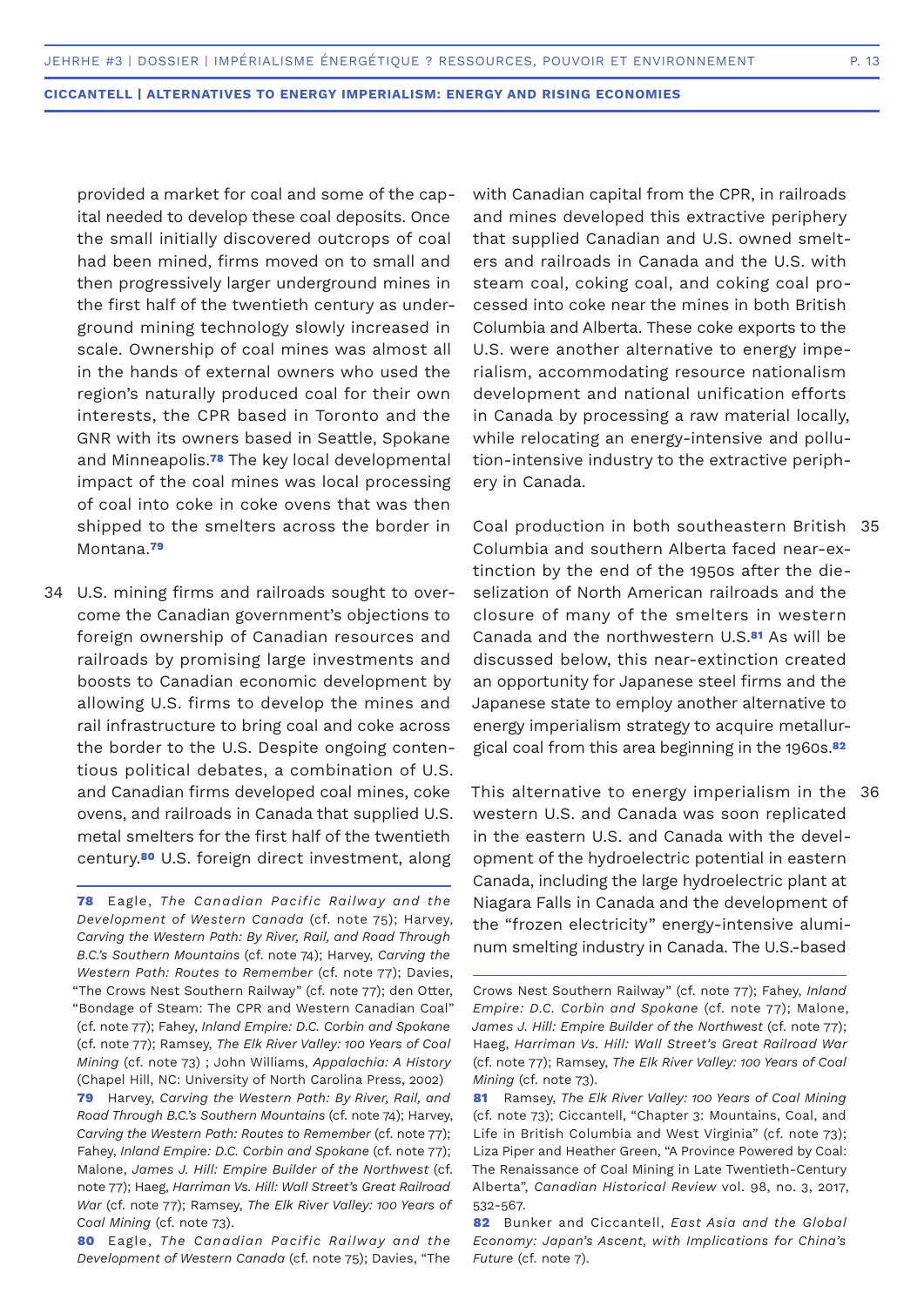Aluminum Company of America (Alcoa) created a Canadian subsidiary to use cheap Canadian hydroelectricity to produce aluminum ingot for export to the U.S., opening its first Canadian aluminum smelter in 1901,**83** as Canadian aluminum production rose from less than 1,000 metric tons in the early 1900s to 38,000 tons in 1928, then expanded rapidly in the World War II and Korean War eras (from 75,000 tons in 1939 to 556,000 tons in 1955), with production chiefly exported to the U.S. and to Great Britain.**84** This relationship has continued now for more than a century. In the early 1950s, although the U.S. was the world's largest producer of aluminum, Canada supplied 73% of U.S. aluminum imports; in 1970, Canada's share was 93%, in 1994 it was 58%, and in 2016 Canada supplied 49% of U.S. aluminum imports.**85** U.S. direct foreign investment in aluminum in Canada was thus another alternative to energy imperialism via "frozen electricity" of aluminum ingot, accommodating Canadian economic nationalism and economic development by creating a new Canadian industry.

37 This cheap Canadian hydroelectricity, following the development of long distance electricity transmission infrastructure in the first third of the 20th century, itself became an important export product to the U.S. Northeast.

**83** S. Brubaker, *Trends in the World Aluminum Industry* (Baltimore, MD: Johns Hopkins University Press, 1967); Brad Barham, "Strategic Capacity Investments and the Alcoa-Alcan Monopoly, 1888-1945", in Brad Barham, Stephen Bunker, and Denis O'Hearn (eds.), *States, Firms, and Raw Materials: The World Economy and Ecology of Aluminum* (Madison, WI: University of Wisconsin Press, 1994), 69-110; Charles Carr, *Alcoa: An American Enterprise*  (New York: Rinehart, 1952) ; George Smith, *From Monopoly to Competition: The Transformations of Alcoa, 1888-1986*  (Cambridge: Cambridge University Press, 1988); Carmine Nappi, "Canada: An Expanding Industry", in M. Peck (ed.), *The World Aluminum Industry in a Changing Energy Era* (Washington, DC: Resources for the Future, 1988), 175-221; Campbell Duncan, *Global Mission: The Story of Alcan Volume I to 1950* (Toronto: Ontario Publishing Company, 1985); David Massell, *Amassing Power: J.B. Duke and the Saguenay River 1897-1927* (Montreal: McGill-Queen's University Press, 2000). **84** Mitchell, *International Historical Statistics: The Americas*, 365 (cf. note 6).

**85** United States Bureau of Mines/United States Geological Survey (USBM/USGS), *Minerals Yearbook* (Washington, DC: USBM/USGS, Various Years).

These exports began in 1921 at 885 million kilowatt-hours, rose to 1,826 million kwh by 1938, 5,511 million kwh in 1960, and 11,409 million kwh (7,438 million net kwh after subtracting imports from the U.S. of 3,971 million kwh after the large scale integration of the regional grids in the U.S. with the Canadian grid in the 1960s.**86** Canadian electricity exports to the U.S. remain a critical element of the interconnected North American electrical grid,**87** with net exports to the U.S. in 2018 of 48 billion kwh.**<sup>88</sup>**

The origins of the CUSFTA and NAFTA in the mid-381980s during the Reagan administration were in one sense a defensive maneuver to create a secure, continental energy market that would help the U.S. compete in the new multipolar world.**89** Energy trade with Canada had long been characterized by trade disputes; in periods of abundant energy supplies, U.S. energy producers had often sought to keep Canadian exports out of the U.S. market, but during periods of shortage Canada had threatened to and

**86** Leacy, *Historical Statistics of Canada*, Q92-96 (cf. note 6) **87** Joseph Dukert, *The Evolution of the North American Energy Market*. Center for Strategic and International Studies Policy Papers on the Americas Volume X Study 6, 1999; Joseph Dukert, "The Evolution of the North American Energy Market: Implications of Continentalization for a Strategic Sector of the Canadian Economy." *American Review of Canadian Studies* vol. 30, no. 3, 2000, 349-359; Joseph Dukert, "North American Energy, 2000-2007: What a Difference Those Years Make!", *American Review of Canadian Studies* vol. 37, no. 1, 2007, 57-76; Monica Gattinger, "From Government to Governance in the Energy Sector: The States of the Canada-U.S. Energy Relationship", *American Review of Canadian Studies* vol. 35, no. 2, 2005, 321-352; Geoffrey Hale, "'In the Pipeline' or 'Over a Barrel'? Assessing Canadian Efforts to Manage U.S. Canadian Energy Interdependence", *Canadian-American Public Policy* vol. 76, 2011, 1-44.

**88** U.S. Energy Information Administration, EIA.gov: https:// www.eia.gov/todayinenergy/detail.php?id=39632 (accessed 08/05/20).

**89** S. Shrybman, "Trading Away the Environment", in Grinspun, R. and Cameron, M. (eds), *The Political Economy of North American Free Trade* (New York: St. Martin's Press, 1993), 271-196. 274; J. Dillon, "The Petroleum Sector Under Continental Integration", in Grinspun, R. and Cameron, M. (eds.), *The Political Economy of North American Free Trade* (New York: St. Martin's Press, 1993), 315-330.315; R. Pastor, "Post-Revolutionary Mexico: The Salinas Opening", *Journal of Interamerican Studies and World Affairs* vol. 32, no. 3, 1990. 1-22. 20.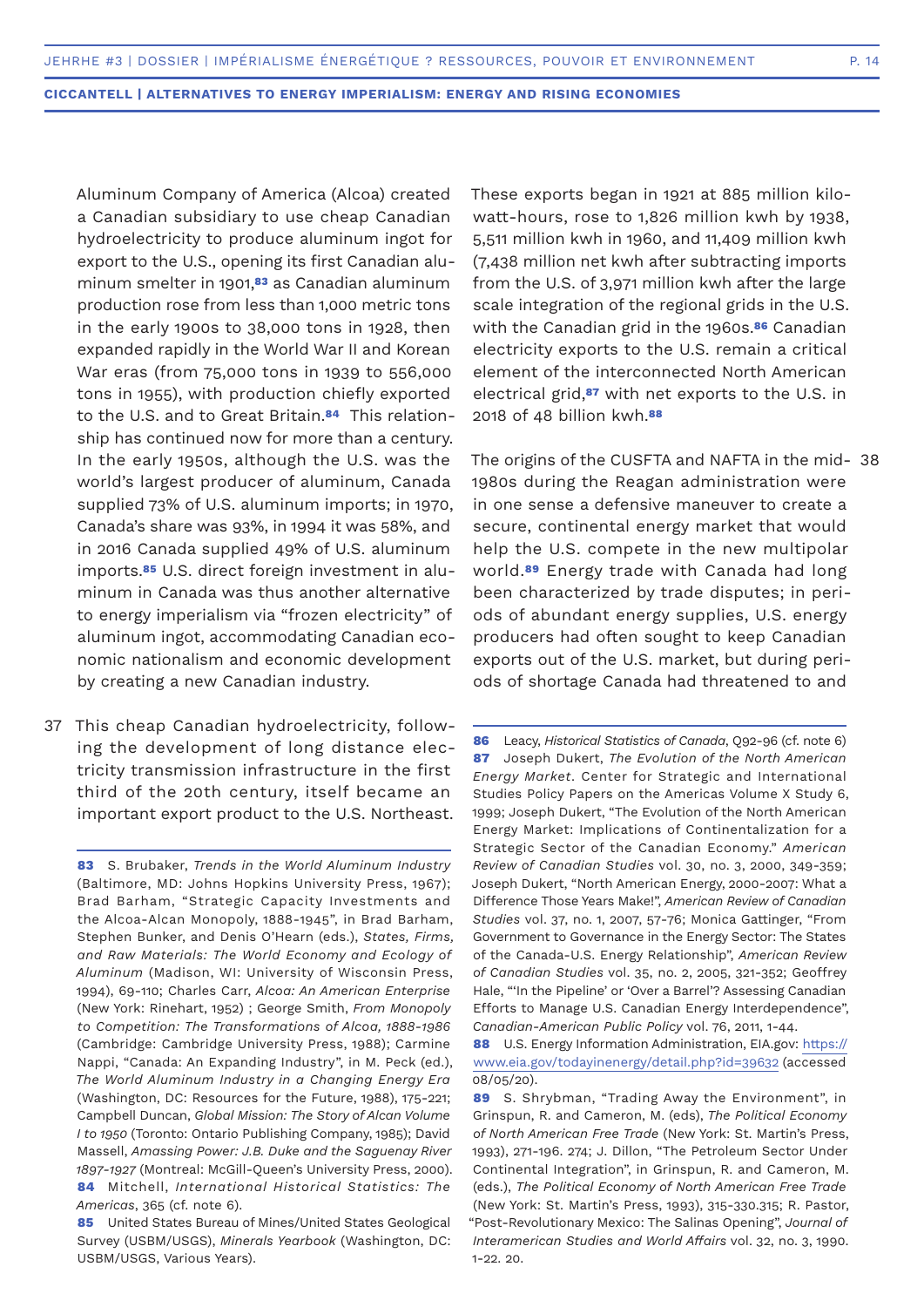sometimes had cut off exports to the U.S.**90** As Drache**91** has argued, "U.S. negotiators aimed for and got 'secure and enhanced access' to Canada's resource sector".**92** The electricity industry was dramatically transformed by this integration between the U.S. and Canada.**<sup>93</sup>**

- 39 Again, this alternative to energy imperialism included both U.S. and Canadian capital and sometimes difficult and contentious negotiations between national, provincial, and state governments to build an energy supply relationship between eastern Canadian rivers with huge hydroelectric potential and the most densely populated and industrialized area of the U.S. in the first half of the 20th century, and then the integration of regional grids between the two countries.**94** This energy supply relationship remains vitally important to the U.S. in the twenty-first century.
- 40 Because both the coal mining regions in western Canada and the Niagara region in eastern Canada border the U.S., building the infrastructure of railroads and electric lines and the movement of capital equipment and raw materials across the border between these extractive peripheries and the U.S. was relatively straightforward, especially in comparison to building such connections across oceans. However, this redirection of these extractive peripheries from Great Britain to the U.S. was still a fraught process in political and economic terms. Canada's long history as an extractive periphery for Great Britain**95** and Britain's continued reliance on this relationship,

- **94** *Id*.
- **95** Harold Innis, *Essays in Canadian Economic History*  (Toronto: University of Toronto Press, 1956).

in the context of building and consolidating the unification of Canada during the late 1800s and early 1900s (British Columbia did not become a province until 1871, an agreement linked to the building of a national railway network, and Alberta did not become a province until 1905), made the British government and many governmental actors and capitalists in Canada quite wary of these new raw materials relationships with the U.S. The Canadian Pacific Railroad (CPR), long seen as a leading force in the unification of Canada in both infrastructural and political terms as it built a national railway network,**<sup>96</sup>** fought efforts by the U.S.-based Great Northern Railway (GNR) to link the western coalfields to the smelters in the U.S. Northwest.**97** The redirection of these Canadian extractive peripheries, although geographically simple, was at the time quite difficult and contested. The close integration of the U.S. and Canadian economies that emerged in the second half of the 20th century, connections that were marked by the automobile, Canada-U.S. Free Trade Agreement (CUSFTA), and North American Free Trade Agreement (NAFTA) agreements, connections that were themselves contested in Canada (perhaps most bluntly by Hurtig**98** in his analysis of the CUSFTA), were rooted in these much earlier efforts to redirect Canada's extractive peripheries to supply the ascendant U.S.

In turn, the U.S. as a hegemonic power in the 41mid-20th century would become the broker of a new alternative to energy imperialism after World War II in pursuit of its geopolitical goal of rebuilding Japan as a bulwark against Communism in Asia. U.S. efforts to rebuild Japan after World War II and help Japan resume its economic

**<sup>90</sup>** Macdonald D., "The Politics and Economics of Bilateral Free Trade: Canadian Perceptions", in Fried, E., Stone, F. and Trezise, P. (eds.), *Building a Canadian-American Free Trade Area* (Washington: Brookings Institution, 1987), 11-17, 29.

**<sup>91</sup>** D. Drache, "Assessing the Benefits of Free Trade", in Grinspun, R. and Cameron, M. (eds.), *The Political Economy of North American Free Trade* (New York: St. Martin's Press, 1993), 73-88.

**<sup>92</sup>** *Ibid*., 81.

<sup>93</sup> Paul S., Ciccantell, "A Continental Electricity Industry", In Rugman, Alan (ed.), *North American Economic and Financial Integration: Research in Global Strategic Management* Vol. 10. (Oxford: Elsevier Press, 2004).

**<sup>96</sup>** Innis, *A History of the Canadian Pacific Railway* (cf. note 75); Eagle, *The Canadian Pacific Railway and the Development of Western Canada* (cf. note 75).

**<sup>97</sup>** Eagle, *The Canadian Pacific Railway and the Development of Western Canada* (cf. note 75); Fahey, *Inland Empire: D.C. Corbin and Spokane* (cf. note 77); Malone, *James J. Hill: Empire Builder of the Northwest* (cf. note 77); Haeg, *Harriman Vs. Hill: Wall Street's Great Railroad War* (cf. note 77); Ramsey, *The Elk River Valley: 100 Years of Coal Mining* (cf. note 73).

**<sup>98</sup>** Mel Hurtig, *The Betrayal of Canada* (2nd ed.) (Toronto: Stoddart Publishing Company, 1992).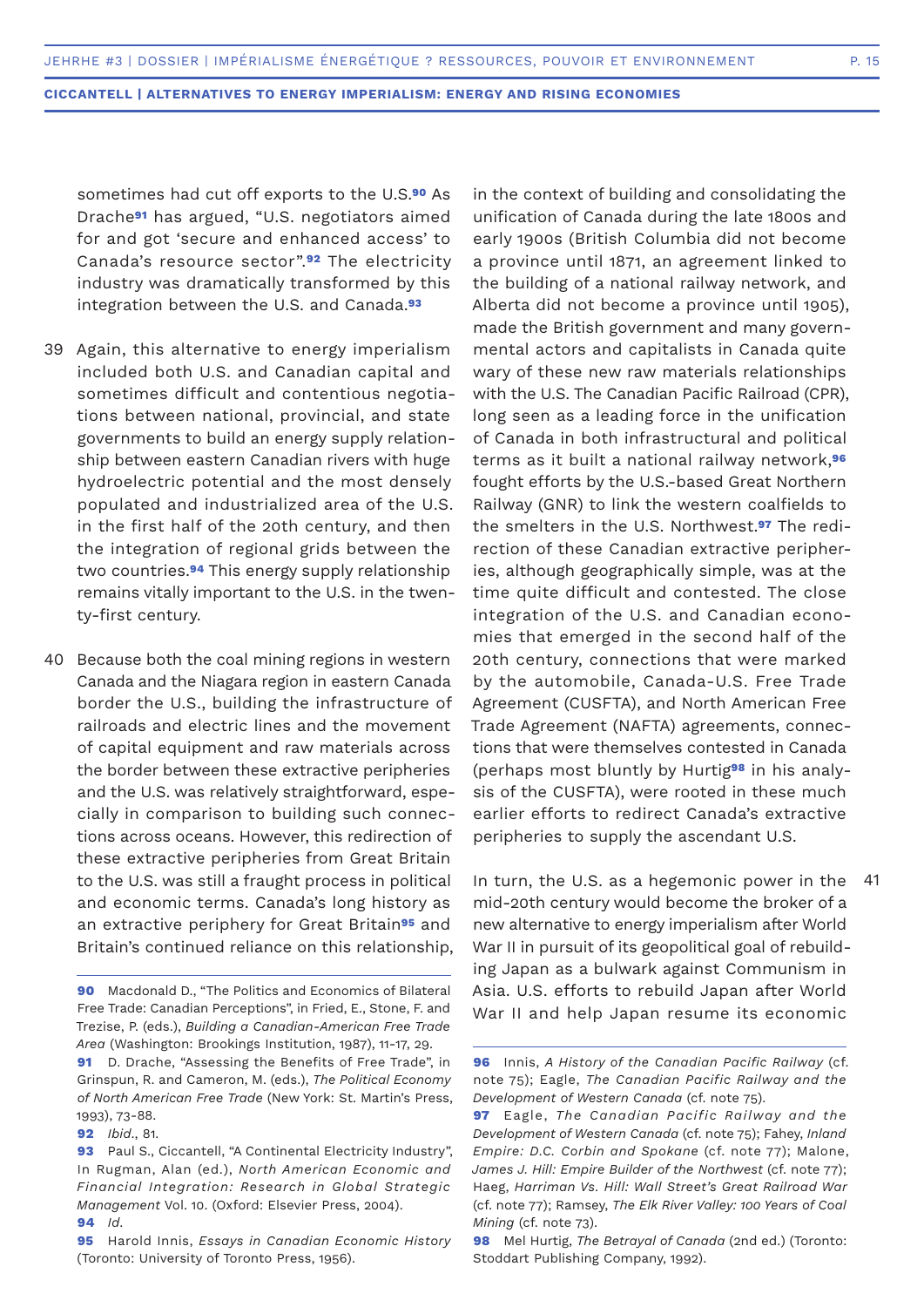ascent based on coal, iron ore, and other raw materials supply arrangements were even more difficult than had been the case of the relationship between Canada and the U.S. Australia and Japan had just fought a war, with the Japanese military poised to invade Australia from nearby Papua New Guinea, and the Australian government and people had not forgotten.

# **JAPANESE STRATEGIES TO ACCESS RAW MATERIALS VIA ALTERNATIVES TO ENERGY IMPERIALISM**

- 42 Japanese economic development from the Meiji Revolution of the 1860s through the early 1900s relied primarily on domestic raw materials. Coal production in Japan tripled during the 1880s and again in the 1890s, then doubled in the 1900s and again in the 1910s, rising from 880,000 tons in 1880 to 29.2 million tons in 1920 (see Table 1 below), reflecting Japan's rapid economic ascent and industrialization during this period. Coal imports were only a very small part of total coal consumption during this period, the result of the development of Japan's extensive domestic coal reserves. This rapid industrialization, however, depleted domestic sources, leading to a shift to direct imperial conquest of Manchuria and Southeast Asia in the 1930s and increasing reliance on imported raw materials, including metallurgical coal from Manchuria,**99** an example of classic energy imperialism.
- Accelerated depletion of domestic coal supplies 43during World War II resulted in increasing technical difficulties and costs of domestic mining in the late 1940s and 1950s. Domestic metallurgical coal reserves for producing steel were almost completely exhausted. Obtaining metallurgical coal and iron ore at costs low enough to make Japanese steel production globally competitive presented key challenges for Japanese economic development and U.S. government efforts to rebuild Japan as a bulwark against

**99** Bunker and Ciccantell, *East Asia and the Global Economy: Japan's Ascent, with Implications for China's Future* (cf. note 4); Laura Hein, *Fueling Growth: The Energy Revolution and Economic Policy in Postwar Japan*  (Cambridge, MA: Harvard University Press, 1990).

|      | Domestic   | Total   | Coal        | Import         |
|------|------------|---------|-------------|----------------|
|      | Production | Imports | Consumption | Dependence %   |
| 1874 | 0.21       | 0.009   | 0.219       | 4              |
| 1880 | 0.88       | 0.022   | 0.902       | $\overline{2}$ |
| 1885 | 1.3        | 0.011   | 1.311       | 0.8            |
| 1890 | 2.6        | 0.012   | 2.612       | 0.5            |
| 1895 | 4.8        | 0.07    | 4.87        | 1.4            |
| 1900 | 7.4        | 0.1     | 7.5         | 1.3            |
| 1905 | 11.5       | 0.3     | 11.8        | 2.5            |
| 1910 | 15.7       | 0.18    | 15.88       | 1.1            |
| 1915 | 20.5       | 0.62    | 21.12       | 2.9            |
| 1920 | 29.2       | 0.81    | 30.01       | 2.7            |
| 1925 | 31.5       | 1.8     | 33.3        | 5.4            |
| 1930 | 31.4       | 2.9     | 34.3        | 8.5            |
| 1935 | 37.8       | 4.0     | 41.8        | 9.6            |
| 1940 | 57.3       | 6.9     | 64.2        | 10.7           |
| 1945 | 29.9       | 0.5     | 30.4        | 1.6            |
| 1950 | 38.5       | 0.8     | 39.3        | 2.0            |
| 1955 | 42.4       | 2.9     | 45.3        | 6.4            |
| 1960 | 51.1       | 8.3     | 59.4        | 14.0           |
| 1965 | 49.5       | 17.1    | 66.6        | 25.7           |
| 1970 | 44.1       | 50.2    | 94.3        | 53.2           |
| 1975 | 19         | 62.1    | 81.1        | 76.6           |
| 1980 | 18.1       | 68.3    | 87.7        | 77.9           |
| 1985 | 16.4       | 93.4    | 109.4       | 85.4           |
| 1990 | 8.3        | 103.6   | 111.9       | 92.6           |
| 1995 | 6.3        | 127.3   | 133.5       | 95.4           |
| 2000 | 2.5        | 150.3   | 153.2       | 98.1           |
| 2005 | 1.2        | 177     | 178.2       | 99.3           |
| 2010 | 1.1        | 185.4   | 186.6       | 99.5           |
| 2015 | 1.3        | 189.2   | 190.5       | 99.3           |
| 2017 | 13         | 1875    | 1888        | 993            |

### Millions of metric tons

**Table 1:** Japanese coal production, imports and consumption. Source: Japanese Industry 1968:34; USBM Minerals Yearbooks; IEA 1992, 1998; Japanese Economic Statistics; SCAP Natural Resources Section; IEA 2002; reproduced from Bunker and Ciccantell 2007; IEA Coal Information 2018; Mitchell 1995

communism in Asia in the context of the Cold War and the Korean War. The rapid economic ascent of Japan in the post-World War II period entailed a rapid growth in Japanese demand for coal and growing demand for imported coal.**<sup>100</sup>**

**100** Hein, *Fueling Growth: The Energy Revolution and Economic Policy in Postwar Japan* (cf. note 99); Vernon, *Two Hungry Giants: The United States and Japan in the Quest for Oil and Ores* (cf. note 16); *So East Asia and the World Economy* (cf. note 4); *Panda Pacific Partnership: Japan-Australia Resource Diplomacy* (cf. note 16); Ackerman, *Japan's Natural Resources and Their Relation to Japan's Economic Future* (cf. note 16); Bunker and Ciccantell, *East Asia and the Global Economy: Japan's Ascent, with Implications for China's Future* (cf. note 4).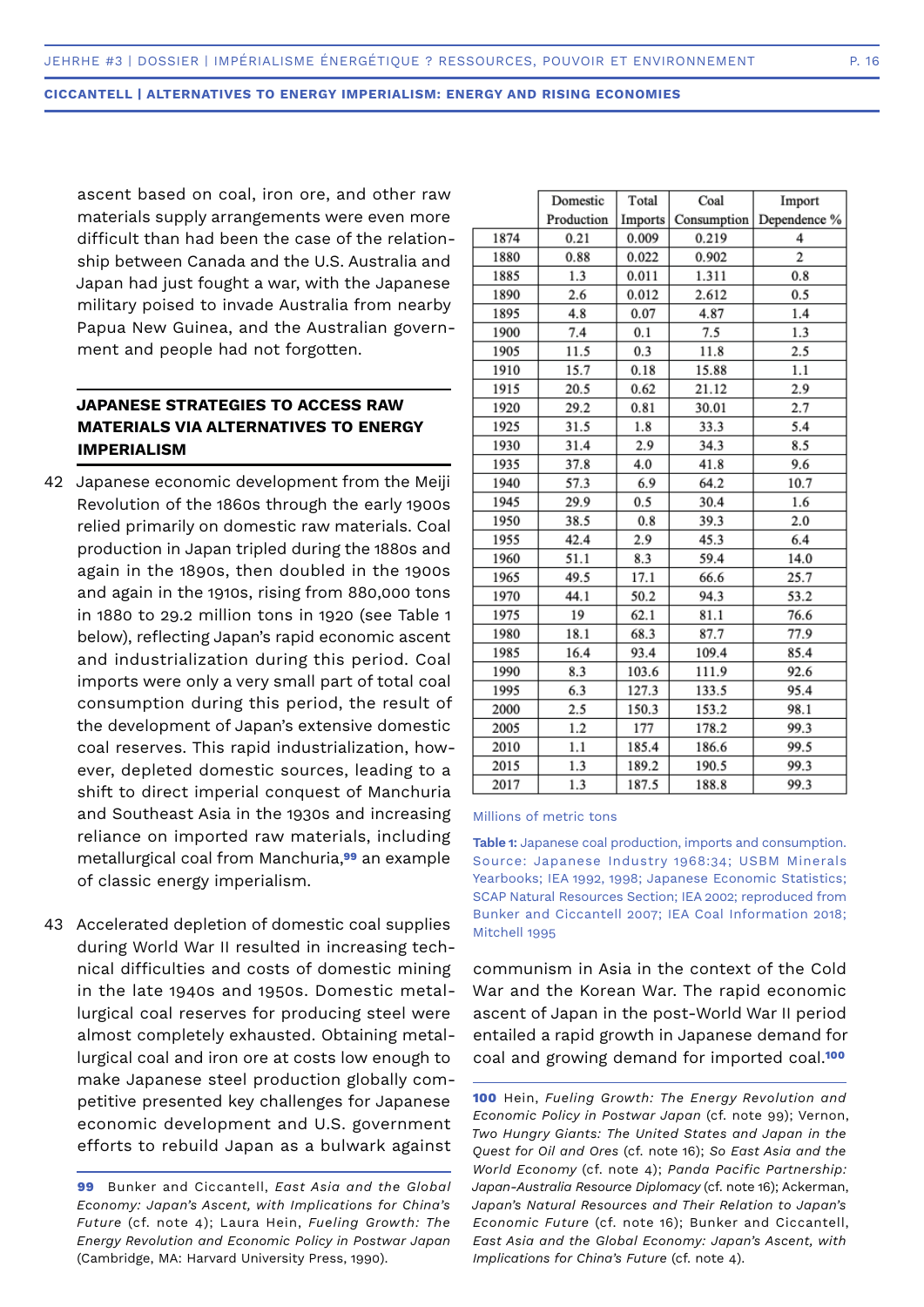- Japan's attempts to build a Pacific empire during 44 World War II, combined with the onset of the Cold War and the resulting geopolitical unavailability of coal supplies from nearby Manchuria, made obtaining energy and other raw materials to support Japan's ascent incredibly difficult. From the perspective of the U.S. government, relatively nearby Australia presented the best opportunity to resolve this challenge and support Japanese economic development.**101** Obtaining access to Australian coal in the late 1940s and early 1950s became the first major step in creating the raw materials supply system to sustain Japan's economic ascent. The U.S. State Department, U.S. Military Occupation Forces in Japan, the Japanese steel firms, and the Japanese state worked together to initially buy Australian coal indirectly, via U.S. military procurement channels, and then to establish direct short term and then long term supply agreements with Australian coal producers.**<sup>102</sup>**
- 45 The search for sources of coking coal for the steel industry became the pioneering effort in establishing Japan's raw materials access strategies based on state-sector-firm cooperation and support from the existing hegemon. No global coal market existed in the late 1940s and early 1950s. The network of coaling stations around the world established by the British empire**103** and the U.S.**104** had fallen into disuse after the shift to oil for marine transport in the 1920s and 1930s. The eastern coast of Australia, 3,600 nautical miles away, provided a potential solution. Both coking and steam coal existed in Australia, most of it undiscovered. The Australian

**104** Shulman, *Coal & Empire: The Birth of Energy Security in Industrial America* (cf. note 11).

state and mining firms active in Australia lacked incentives to explore for it, but Australian firms and the state governments of New South Wales and Queensland sought ways to increase steam coal exports to generate export revenues, economic growth, and employment and resolve a crisis of excess capacity and declining production and employment.**<sup>105</sup>**

The Australians distrusted Japanese reliability 46and did not plan to export metallurgical coal, the type of coal critical to Japan's steel industry and therefore its heavy industry-based development plans. From 1951 onward, U.S. State Department and other government officials in Australia promoted the idea of exporting metallurgical coal to Japan. The U.S. actively supported World Bank loans for Australian coal mines.**106** U.S. diplomats also consulted extensively with Australian businessmen and politicians known to favor expanded mining and export of Australian coal.**<sup>107</sup>** These U.S. efforts to gain Japanese access to Australian metallurgical coal finally succeeded when the U.S. devised a means of avoiding the politically sensitive problem of exporting to Japan. The Japanese Procurement Agency, a part of the U.S. Army occupation government of Japan, contracted for 100,000 tons of coking coal from Queensland in 1953.**108** Delivery began in 1955 and opened the door for constructing a new

**107** Donald W Smith, *American Consul General to Department of State*, August 6, 1952, Despatch 60, RG 59, Foreign Relations of the United States: 843.2552/8-652; Armistead Lee, "Australian Coking Coal for Japan." December 16, 1952. Foreign Relations of the United States:843- 2552/12/1652.; Floyd Whittington, "Letter from Whittington to Benjamin Graham, Graham-Newman Corporation." February 26, 1953. Foreign Relations of the United States:843.2552/2- 2753; Floyd Whittington, "Collinsville coking coal from the Bowen Basin, Australia, for Japan." July 24, 1953. Foreign Relations of the United States: 843.2552/1.2453.

**108** Armistead Lee, "Further Progress in Australian-Japanese Coking Coal Trade." May 4, 1953. Foreign Relations of the United States:843.2552/5-453.

**<sup>101</sup>** Bunker and Ciccantell, *East Asia and the Global Economy: Japan's Ascent, with Implications for China's Future* (cf. note 4).

**<sup>102</sup>** W. Borden, *The Pacific Alliance: United States Foreign Economic Policy and Japanese Trade Recovery, 1947-1955*  (Madison: University of Wisconsin Press, 1984); Richard Samuels, *The Business of the Japanese State: Energy Markets in Comparative and Historical Perspective* (Ithaca: Cornell University Press, 1987); Bunker and Ciccantell, *East Asia and the Global Economy: Japan's Ascent, with Implications for China's Future* (cf. note 4).

**<sup>103</sup>** Barak, "Outsourcing: Energy and Empire in the Age of Coal, 1820-1911" (cf. note 11).

**<sup>105</sup>** Panda, *Pacific Partnership: Japan-Australia Resource Diplomacy* (cf. note 16); Chris Fisher, *Coal and the State*  (Melbourne: Methuen, 1987); Bunker and Ciccantell, *East Asia and the Global Economy: Japan's Ascent, with Implications for China's Future* (cf. note 4).

**<sup>106</sup>** Floyd Whittington, "Collinsville coking coal from the Bowen Basin, Australia, for Japan." July 24, 1953. Foreign Relations of the United States: 843.2552/1.2453.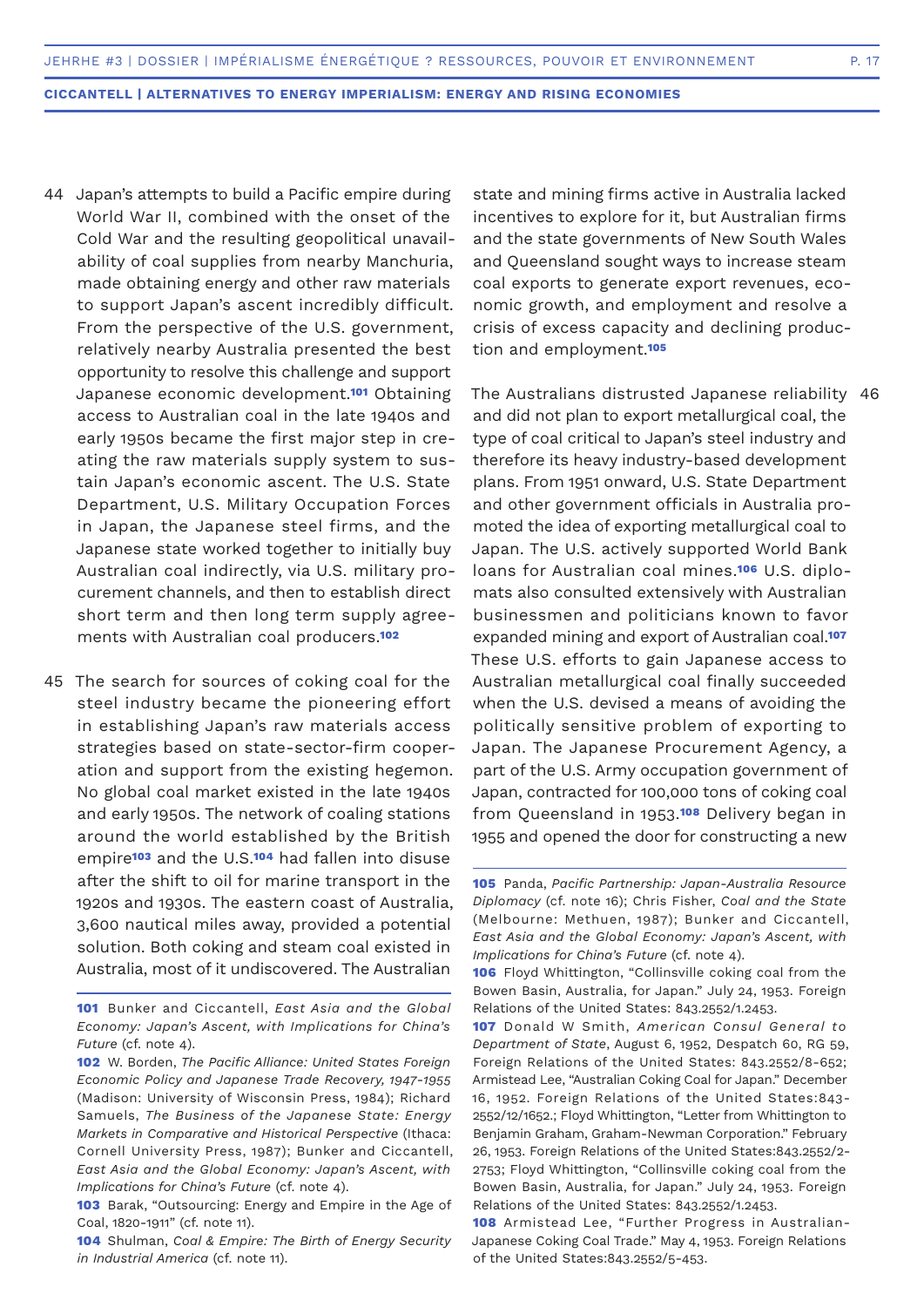coal-supplying periphery for Japan. The U.S. government, pursuing its Cold War goal of rebuilding Japan, used its considerable economic and political leverage to convince an unwilling potential raw materials exporter by appealing to citizens and firms interested in exporting by funding politically appealing forms of raw materials trade relations that did not initially involve foreign direct investment by Japanese steel firms. Over the following decades, this U.S.-fostered coal supply relationship based on alternatives to energy imperialism grew rapidly.**<sup>109</sup>**

- The Japanese steel mills and the Japanese gov-47 ernment replicated this raw materials access strategy in western Canada beginning in the 1960s in order to reduce their very high dependence on often unstable Australian supplies and to further reduce the coal of coal imports by fostering excess capacity and competition between coal exporters. Coal production in British Columbia confronted total extinction by the early 1960s. These long term contracts in Australia and Canada embodied the state-sector-firm coordination so critical to the development of the Japanese steel industry. The long term contracts linked all the Japanese steel mills, put them on an equal footing in terms of coal access and cost, and provided an important mechanism for MITI to coordinate steel capacity and production.**<sup>110</sup>**
- 48 The Japanese steel mills, with the assistance first of SCAP and later of the Japanese state, thus devised a model of long term contracts to guarantee long term secure access to metallurgical coal from Australia that could be transferred to other regions, an extremely effective alternative to energy imperialism. This new model accommodated the resource nationalism of host nations. It fundamentally altered the nature and composition of the world metallurgical coal industry, transforming metallurgical coal flows

from domestic movement from captive mines to their steel mill owners to transoceanic trade flows governed by long term contracts. Domestic and transnational firms assumed the capital cost and risks of opening up previously unexploited metallurgical coal deposits. Deposits that had not even been explored for earlier because of the tremendous distances between these deposits and potential markets suddenly became highly attractive. The Japanese steel mills used the market opportunities in Japan, long term contracts, and small equity investments as tools to induce mining firms in Australia and Canada to invest repeatedly in creating excess capacity in the world industry, driving down prices and the production costs of the Japanese steel mills. The Japanese steel mills refined this model during the 1970s and early 1980s in ways that made these long term contracts and the newly globalized coal industry even more favorable to the interests of the Japanese steel mills.**<sup>111</sup>**

The Japanese steel mills replicated this model 49 in multiple locations during the 1970s and 1980s, creating a global excess capacity in metallurgical coal that drove down global coal prices in the late 1990s.**112** Intense global competition and excess capacity fomented by Japanese long term contracts lowers raw materials prices and reduces or eliminates rents (as demonstrated by the halving of real costs of importing coal into Japan between 1959 and 1998 from US\$86.65 to US\$43.63 in constant 1992 dollars),**113** putting intense pressure on exporting firms to reduce costs or face bankruptcy.**<sup>114</sup>**

The experience gained from accessing coking 50coal in Australia with minimal Japanese capital investment laid the foundation for the tremendously successful program for diversifying sources whose capital expenses were largely met

**<sup>109</sup>** Bunker and Ciccantell, *East Asia and the Global Economy: Japan's Ascent, with Implications for China's Future* (cf. note 4).

**<sup>110</sup>** Johnson 1982; Samuels 1987; Bunker and Ciccantell, *East Asia and the Global Economy: Japan's Ascent, with Implications for China's Future* (cf. note 4).

**<sup>111</sup>** Bunker and Ciccantell, *East Asia and the Global Economy: Japan's Ascent, with Implications for China's Future* (cf. note 4).

**<sup>112</sup>** *Id*.

**<sup>113</sup>** *Ibid*., 188-189.

**<sup>114</sup>** Bunker and Ciccantell, *East Asia and the Global Economy: Japan's Ascent, with Implications for China's Future* (cf. note 4).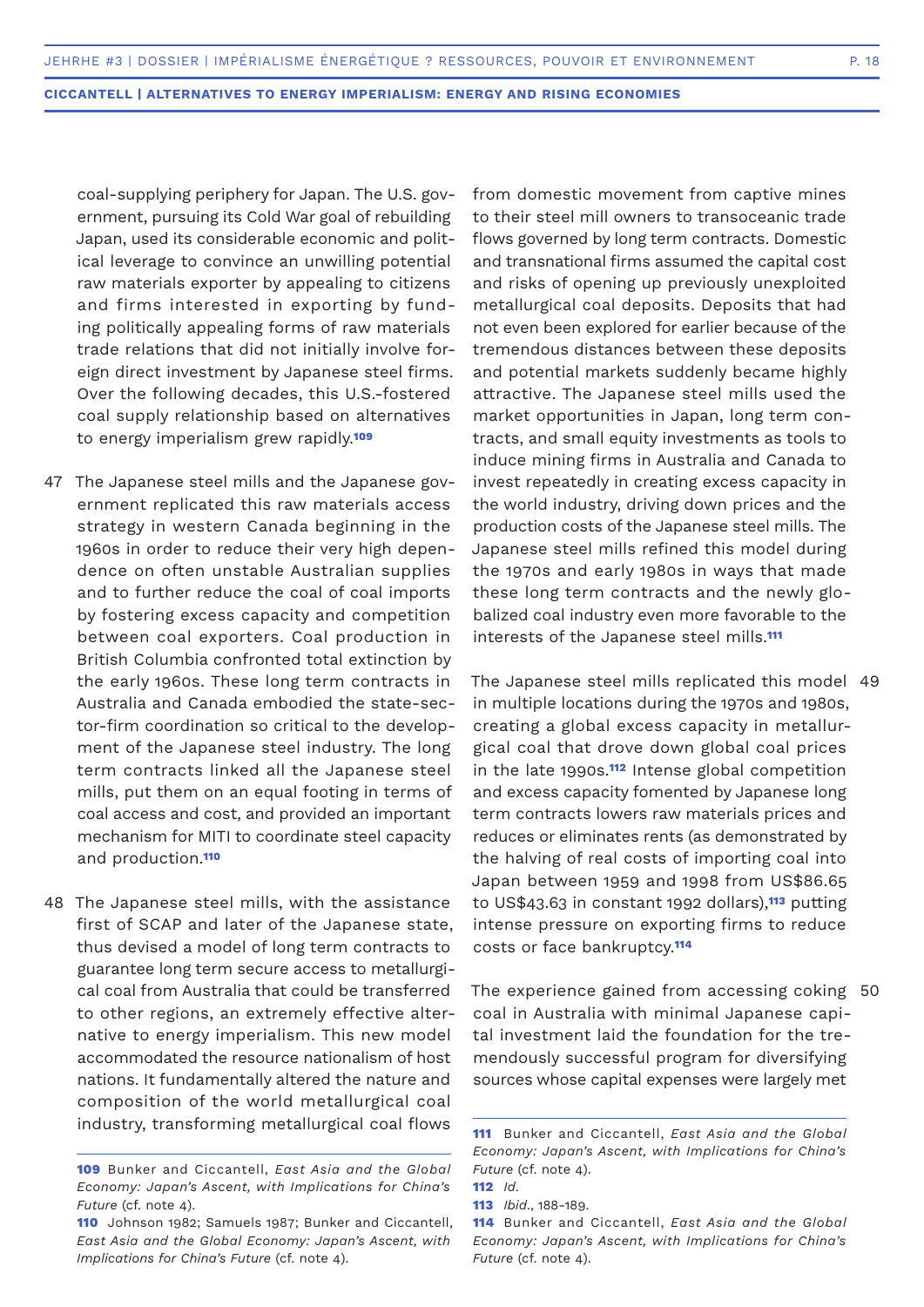by exporting states and firms: the "ABC policy (Australia, Brazil, and Canada)...a term applied to describe this approach, and to recognize the need for vigilant management of security of supply, quality, and delivery....the strategy has been clear: supply basic intermediate feedstock materials to downstream assembling and processing manufacturing industries at the lowest possible cost".**115** This model, in various forms and combinations**116**, since the late 1940s provided the material foundations for Japan's economic ascent. The challenge of gaining access to Australia's metallurgical coal began a learning process for the Japanese state and the Japanese steel mills on how to create the raw materials supply relations to support industrialization. Australia became the first major raw materials supplier directly dependent on Japanese markets; Brazil and Canada became during the 1960s the other two major pillars of Japan's raw materials supply chains. Locationally, topographically, and politically, these countries presented very different sets of problems and opportunities for Japanese raw materials access strategies. In learning how to respond to and exploit these differences, the Japanese state and Japanese firms developed highly useful flexibility and agility that later serve them well in other countries.**<sup>117</sup>**

51 A very different industry provides another insightful case study of the alternatives to energy imperialism strategies developed and employed by Japanese firms and the Japanese state: aluminum. While lacking the raw material form of aluminum, bauxite ore, in its national territory, Japanese firms began developing a domestic aluminum smelting industry in the early 1900s as part of the broader process of economic development. After World War II, these firms, sometimes in partnership with the major U.S.

aluminum firms, rebuilt their domestic smelting industry and relied on imports of bauxite, mainly from Australia. The oil price shocks of 1973 and 1979, however, made this energy-intensive industry (aluminum ingot is often referred to as "frozen electricity" because energy is the single most expensive input required to remove impurities and produce almost pure aluminum ingot) uncompetitive in Japan.**<sup>118</sup>**

The Japanese aluminum firms and MITI had a 52 ready alternative strategy: forming joint ventures with minority Japanese ownership and signing long term contracts with state-owned firms in hydroelectric-rich countries, most importantly Brazil, Venezuela, and Indonesia. These strategies accommodated the resource nationalist policies in all three of these nations in the 1970s and 1980s, with majority ownership remaining in the hands of the exporting nations' governments and long term contracts for exports guaranteeing loans from Japan to build smelters costing hundreds of millions of dollars. Japanese aluminum firms rapidly closed their uncompetitive and often highly polluting domestic smelters and became the world's leading importers of aluminum ingot that they transformed into auto parts, construction materials, airplane components, and consumer packaging (none of which required large amounts of energy). Aluminum ingot became one of the leading export industries in Brazil, Venezuela and Indonesia during the 1980s and 1990s, although subsequent domestic issues and global aluminum price volatility have made these large investments unprofitable in many instances.**<sup>119</sup>**

The aluminum industry is thus a different means 53of accessing low cost energy resources essential to industrial production: move the production facility and much of its cost and risk to a raw materials periphery and then import the

**<sup>115</sup>** C. McMillan, *The Japanese Industrial System* (2nd ed.) (Berlin: Walter de Gruyter, 1985).79-80.

**<sup>116</sup>** T. Ozawa, "Japan's Largest Financier of Multinationalism: The EXIM Bank", *Journal of World Trade Law* vol. 20, no. 6, 1986, 599-614.

**<sup>117</sup>** Bunker and Ciccantell, *East Asia and the Global Economy: Japan's Ascent, with Implications for China's Future* (cf. note 4).

**<sup>118</sup>** Paul Ciccantell, "Raw Materials, States and Firms in the Capitalist World Economy: Aluminum and Hydroelectricity in Brazil and Venezuela" Ph.D. Diss., University of Wisconsin-Madison, 1994.

**<sup>119</sup>** *Id*.; Paul Ciccantell, "Globalization and Raw Materials-Based Development: The Case of the Aluminum Industry", *Competition and Change* vol. 4, no. 2, 2000, 273-323.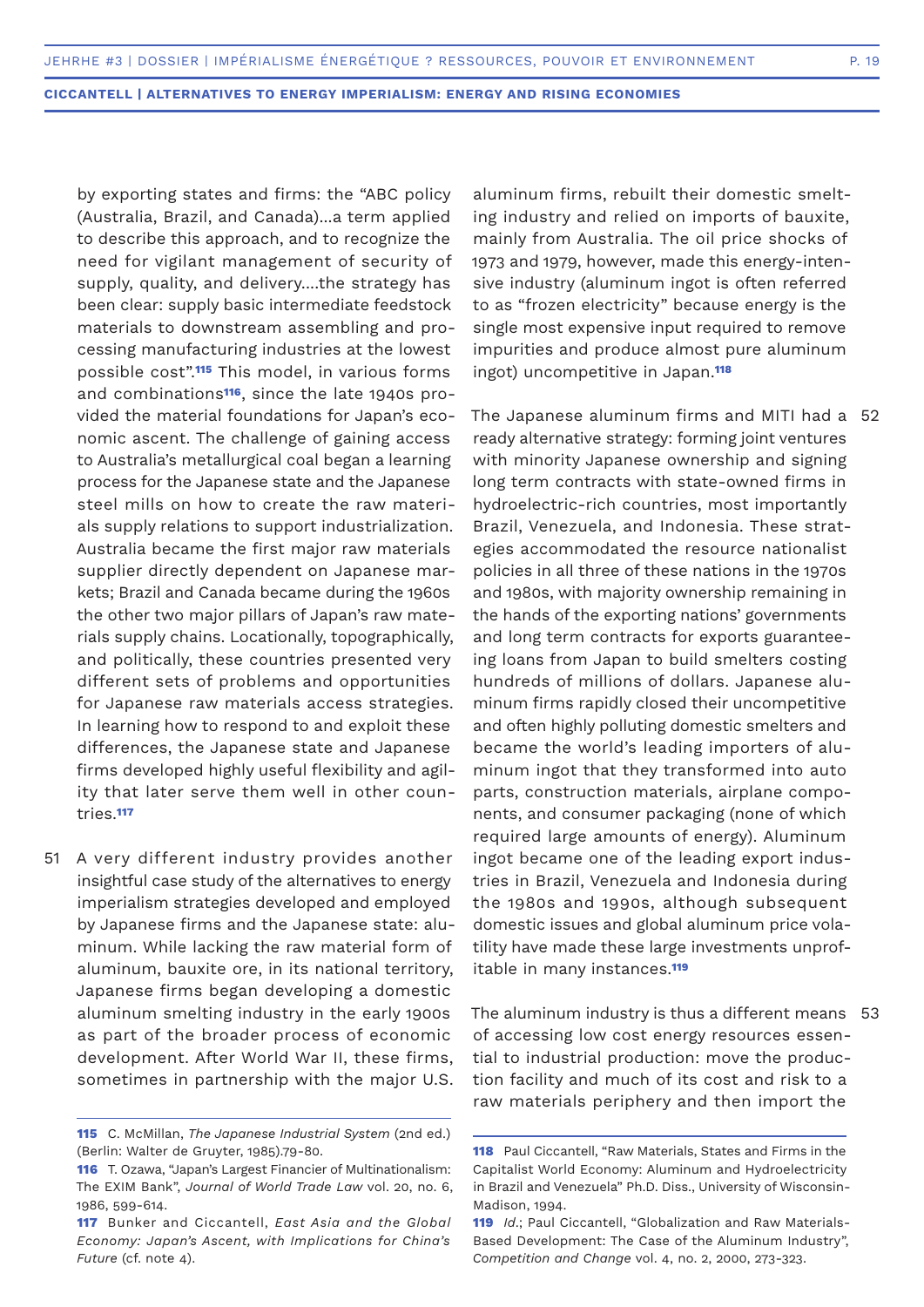processed material. Less pollution was produced in Japan, helping resolve another major domestic issue in the 1980s and 1990s in Japan, global aluminum prices ultimately fell in relative terms, making consumption of products made from aluminum less expensive in Japan and for export from Japan, and reducing the costs and risks of this industry to Japanese firms. This Japanese strategy for raw materials access was thus successfully extended to one of the world's most energy-intensive industries, aluminum smelting, reducing the costs and risks to Japanese firms<sup>120</sup> using this alternative to energy imperialism.

- One relatively new energy industry, natural gas 54 imports via liquefied natural gas (LNG), has been pioneered by Japanese firms in recent years. This industry is following the alternative strategies developed in coal via reliance on long term contracts, minority Japanese participation in joint ventures in exporting countries, and technological innovations in large scale, capital-intensive processing and transport that all tie exporting countries to first Japan and, in recent years, more importing countries.**121** The global LNG industry is very much a replication of these earlier alternative strategies.
- 55 The strategies developed to drive Japan's economic ascent with the initial support of the U.S. would be replicated in support of China's economic ascent over the last four decades.

# **CHINESE ALTERNATIVES TO ENERGY IMPERIALISM STRATEGIES SINCE THE 1980S ECONOMIC OPENING**

56 China's extremely rapid economic ascent in terms of sustained economic growth rates over the last four decades is well-known.**122** In material energy consumption terms, economic ascent

is readily apparent. From only 6.3% of total world energy consumption in 1980, China's share rose to 23.6% in 2018. In metric tons of oil equivalent, Chinese consumption in 2018 was 7.9 times greater than in 1980, while total world consumption had only doubled (see Table 2 below). This is the essence of economic ascent: a rapidly growing economy that needs more and more resources every year to sustain its growth trajectory at a far higher rate than most other economies and than the world economy as a whole.

|      | China  | World Total |
|------|--------|-------------|
| 1980 | 416.8  | 6627.1      |
| 1985 | 530.1  | 7319.6      |
| 1990 | 683.9  | 8111.6      |
| 1995 | 890.9  | 8565.2      |
| 2000 | 1010.9 | 9356.4      |
| 2005 | 1803.4 | 10893.6     |
| 2010 | 2491.3 | 12119.4     |
| 2015 | 3009.8 | 13060.2     |
| 2018 | 3273.5 | 13864.9     |

#### Million Metric Tons of Oil Equivalent

**Table 2:** China's Primary Energy Consumption. Source: BP 2019

The central element of this growth of energy 57 consumption in the late twentieth and early twenty-first centuries in China was coal. Coal consumption provided the largest share of energy to drive Chinese economic ascent (see Table 3 below).

As this table shows, coal's share did fall during 58this rapid ascent, but only from 73% to 58.2%, despite extensive efforts by the Chinese government to promote other energy sources, including nuclear power and renewable energy such as hydroelectricity, solar and wind power. Oil consumption increased by a factor of 7.3 and natural gas consumption by a factor of 19.6, but coal remains the most important energy sector, due to China's large domestic coal reserves and the creation of a global market for seaborne

**<sup>120</sup>** *Id*.

**<sup>121</sup>** Grigas, *The New Geopolitics of Natural Gas* (cf. note 68); Ciccantell "Globalization and Raw Materials-Based Development: The Case of the Aluminum Industry" (cf. note 119).

**<sup>122</sup>** Arrighi, *Adam Smith in Beijing: Lineages of the Twenty-First Century* (cf. note 24).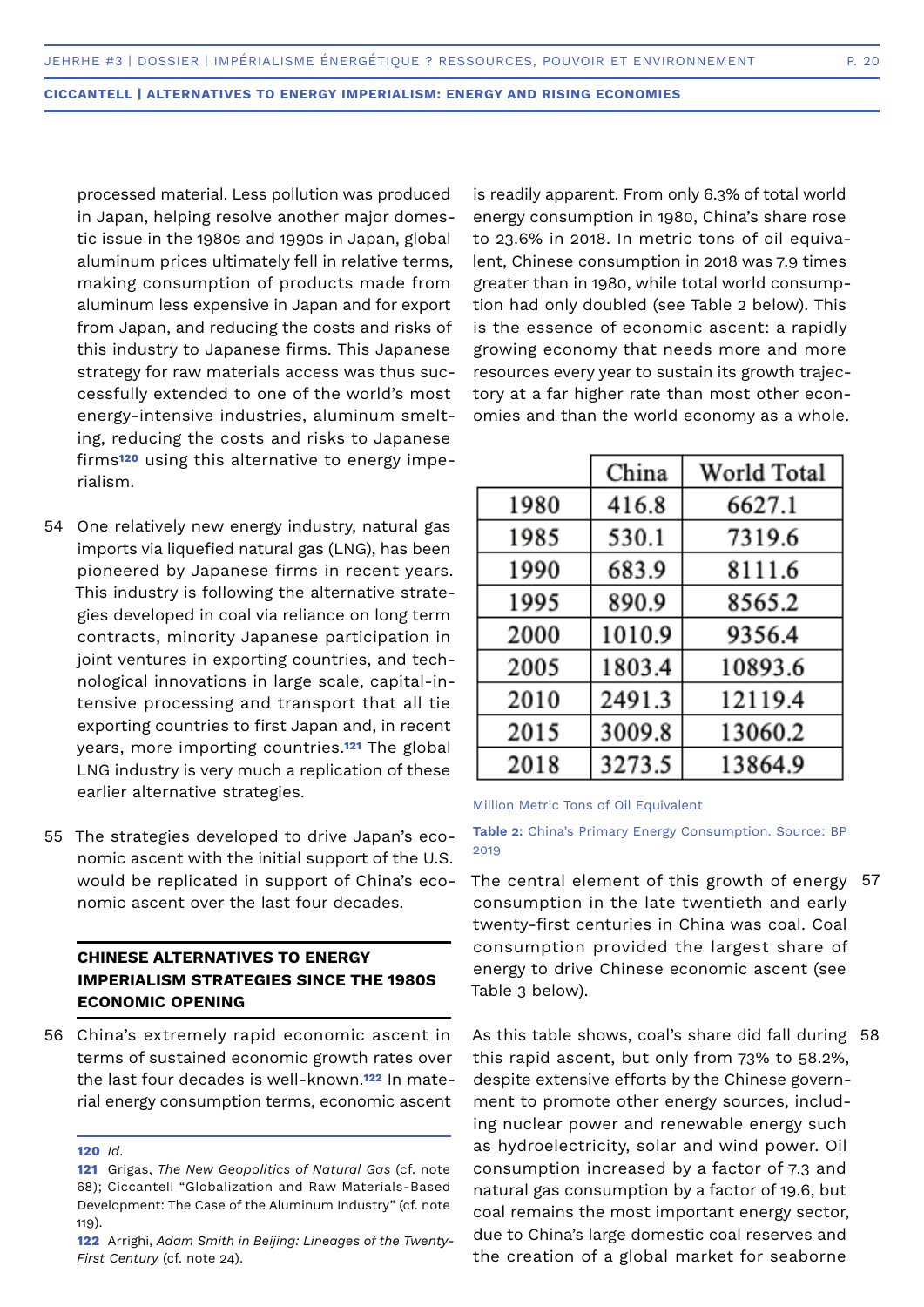|      | Primary Energy | Coal        | Oil         | Natural Gas |
|------|----------------|-------------|-------------|-------------|
|      | Consumption    | Consumption | Consumption | Consumption |
|      | MTOE           | <b>MTOE</b> | <b>MTOE</b> | <b>MTOE</b> |
| 1980 | 416.8          | 304.3       | 87.0        | 12.4        |
| 1985 | 530.1          | 407.2       | 90.7        | 11.2        |
| 1990 | 683.9          | 527.5       | 114.5       | 13.3        |
| 1995 | 890.9          | 665.2       | 163.4       | 15.4        |
| 2000 | 1010.9         | 706.1       | 228.8       | 21.2        |
| 2005 | 1803.4         | 1324.6      | 334.9       | 40.4        |
| 2010 | 2491.3         | 1748.9      | 455.2       | 93.6        |
| 2015 | 3009.8         | 1914.0      | 573.5       | 167.4       |
| 2018 | 3273.5         | 1906.7      | 641.2       | 243.3       |

Millions of Metric Tons of Oil Equivalent

**Table 3:** China's Energy Consumption by Fuel Type Source: BP 2019

coal trade by Japan's earlier economic ascent that Chinese steel mills and power companies have been able to utilize to supplement domestic production, particularly with higher quality imported metallurgical coal.

59 China's large, diverse land area has provided significant quantities of energy resources in addition to coal, most notably large rivers for hydroelectricity, nuclear materials, land for solar installations, and strong sustained winds for wind power generation. Even with these material advantages, rapid economic ascent made imported energy raw materials critical to China's sustained growth, as the table below shows.

|      | Coal   | Coal                     | Coal Net    |
|------|--------|--------------------------|-------------|
|      |        | Production   Consumption | Imports     |
|      | MTOE   | <b>MTOE</b>              | <b>MTOE</b> |
| 1980 |        | 304.3                    |             |
| 1985 | 436.2  | 407.2                    | $-28.9$     |
| 1990 | 539.9  | 527.5                    | $-12.5$     |
| 1995 | 680.4  | 665.2                    | $-15.1$     |
| 2000 | 707.3  | 706.1                    | $-1.3$      |
| 2005 | 1241.7 | 1324.6                   | 82.9        |
| 2010 | 1665.3 | 1748.9                   | 83.7        |
| 2015 | 1825.6 | 1914.0                   | 88.4        |
| 2017 | 1747.2 | 1892.6                   | 145.4       |

Million Metric Tons of Oil Equivalent

**Table 4:** China's Coal Production, Consumption and Trade Source: IEA 2018

As the table above shows, in less than four 60 decades, Chinese coal production in MTOE terms has grown by a factor of 4.6 and China has moved from a position of a net exporter of coal to a net importer, chiefly of high quality metallurgical coal from Australia and Canada because of the rapid growth of China's steel industry and depletion of domestic metallurgical coal supplies**123** and of steam coal from Australia, Indonesia, and a number of other countries. Chinese steel firms are making use of the global seaborne metallurgical coal market created to serve the Japanese steel industry in the 1950s and 1960s**124** to supply what is now the world's largest steel industry. The Chinese steel industry produces half of all the world's steel every year, providing the essential building block of China's rapid urbanization and infrastructure building and exporting significant quantities to other parts of the world as well.

Despite the rapid growth of the Chinese economy 61and the resulting growing demand for imported raw materials, Chinese firms have long complained of paying higher prices for coal, iron ore, and other raw materials than do Japanese firms and other importing countries. In iron ore, for

**<sup>123</sup>** Ciccantell, *China and the Transformation of Global Capitalism* (cf. note 42)

**<sup>124</sup>** Bunker and Ciccantell, *East Asia and the Global Economy: Japan's Ascent, with Implications for China's Future* (cf. note 4).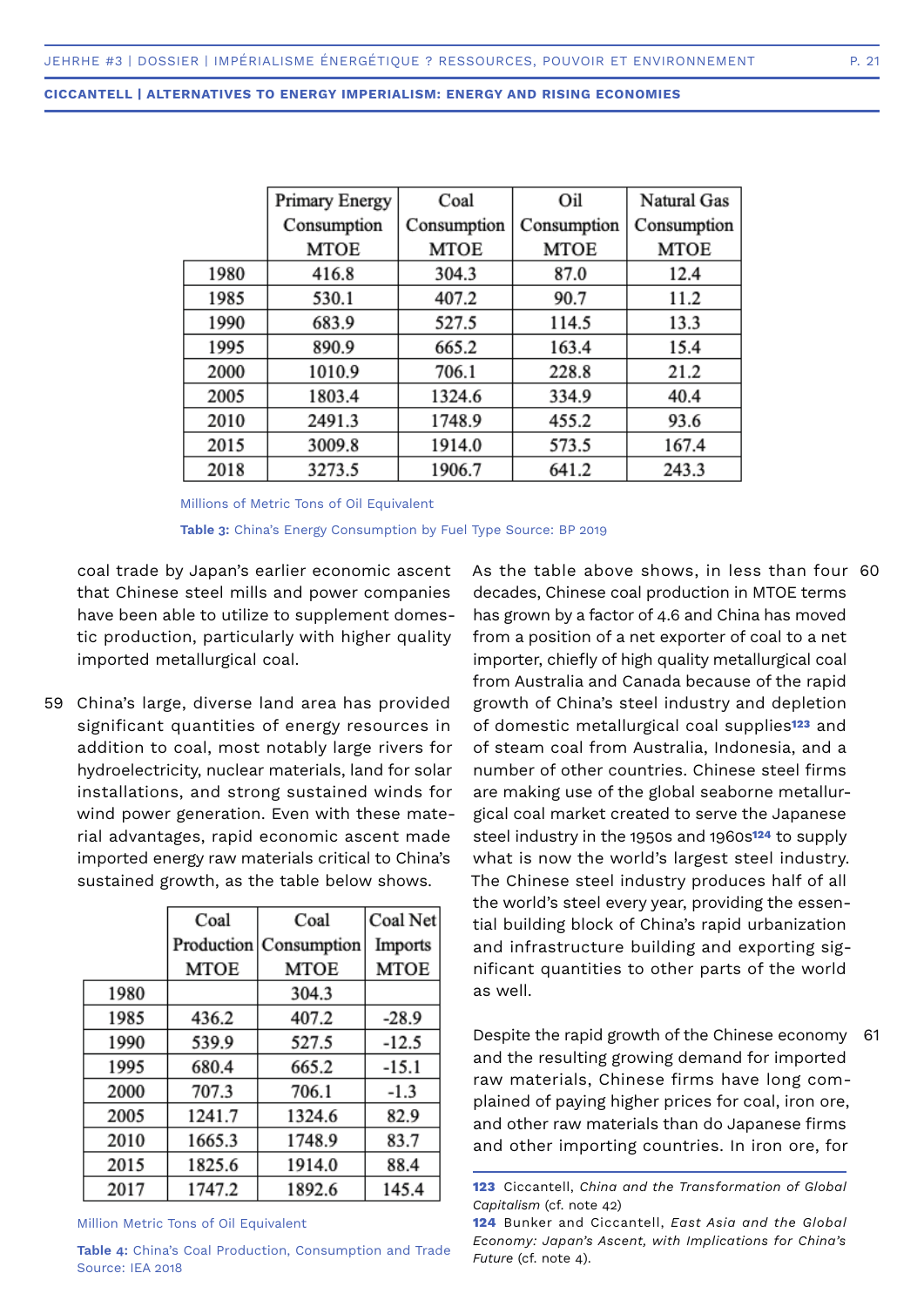example, in the 1990s and early 2000s Chinese steel firms typically paid US\$3.50-4.00 more per ton for iron ore than did the Japanese steel firms, even though China is the world's largest iron ore importer, because the Chinese steel firms did not coordinate their purchases.**125** Chinese steel firms during the 2010s have sought to replicate the Japanese model of making small foreign direct investments in coal and iron ore mines in order to reduce costs and guarantee secure access to rapidly growing volumes of these raw materials. In some cases, most notably in Africa, Chinese firms have also agreed to construct railroad and port infrastructure to move raw materials to the coast for export to China,**126** another alternative to energy imperialism strategy.

62 As was the case of British support for U.S. economic ascent and U.S. support for rebuilding Japan, the U.S. and Japan played key roles in China's ascent as the supplier of capital and technology to the rising economy as part of what Arrighi**127** analyzed as the period of financialization and decline in the existing hegemon and the efforts of financial capital in the hegemon to find new opportunities for investment in rapidly growing economies. Japanese firms played this role in the ascent of China in raw materials, transport, and many other industries in the 1990s and early 2000s. Coastal steel mills were built with technical assistance from Nippon Steel and other Japanese companies**128**, an explicit replication of the Japanese steel-based Maritime Industrial Development Areas program to allow imports of coal and iron ore from Australia, Canada, and Brazil. Japanese steel firms are joint venture partners in several steel mills and steel

processing plants,**129** supplying capital and technology to their Chinese partners. In other raw materials industries, a wide variety of Japanese raw materials processing firms, trading companies and banks played similar roles.**130** Most significantly, China followed the Japanese model of coastal greenfield heavy industrialization to supply other industries at low cost**131** as state policies focus on deepening industrialization in steel, shipbuilding, and other heavy industries via reliance on rapidly growing volumes of imported raw materials.

A close cooperative relationship between the 63U.S. and China supported China's economic ascent over the past four decades. Shared opposition to the Soviet Union led the U.S. and China to form what Henry Kissinger referred to as a "tacit alliance" by 1973 during which "Washington proceeded to support, arm, share intelligence with and nurture the economy of a Chinese government it had previously attempted to overthrow".**132** The U.S. government supported China's military modernization and, via granting Most Favored Nation trading status to China, supported the origin and development of China's export-led development strategy.**<sup>133</sup>** Further, another analyst argued that "the training of People's Republic of China (PRC) students and scholars in the West, most importantly in the United States, by itself constitutes the most significant transfer of technology to one country in a short period of time ever. Without doubt, over the past four decades, China has obtained what it needed for its economic modernization from abroad (capital, technology and access to

**<sup>125</sup>** AFX News, "BHP Wins 9 Bln. USD, 25-Year Iron Ore Supply Deal with 4 China Steel Cos." *AFX News* March 1, 2004.

**<sup>126</sup>** Elizabeth Economy and Michael Levi, *By All Means Necessary: How China's Resource Quest is Changing the World* (Oxford: Oxford University Press, 2014).

**<sup>127</sup>** Arrighi, *The Long Twentieth Century: Money, Power, and the Origins of Our Times* (cf. note 24)

**<sup>128</sup>** William Hogan, *The Steel Industry of China: Its Present Status and Future Potential* (Lanham, MD: Lexington Books, 1999a).

**<sup>129</sup>** Tse Pui-Kwan, *The Mineral Industry of China* (Washington, DC: U.S. Geological Survey, 2000). **130** Id.

**<sup>131</sup>** Todd D., *Industrial Dislocation: The Case of Global Shipbuilding* (London: Routledge, 1991); Hogan, *The Steel Industry of China: Its Present Status and Future Potential* (cf. note 128).

**<sup>132</sup>** Mann 1999:8, cited in Baldev Raj Nayar, "The Geopolitics of China's Economic Miracle", *China Report* vol 40, no. 1, 2004, 19-47, 31.

**<sup>133</sup>** Nayar, "The Geopolitics of China's Economic Miracle" (cf. note 132); Kishore Mahbubani, "Understanding China", *Foreign Affairs* Vol. 84, No. 5: 49-50, 51-56, 57-58, 59-60; Bunker and Ciccantell, *East Asia and the Global Economy: Japan's Ascent, with Implications for China's Future* (cf. note 4).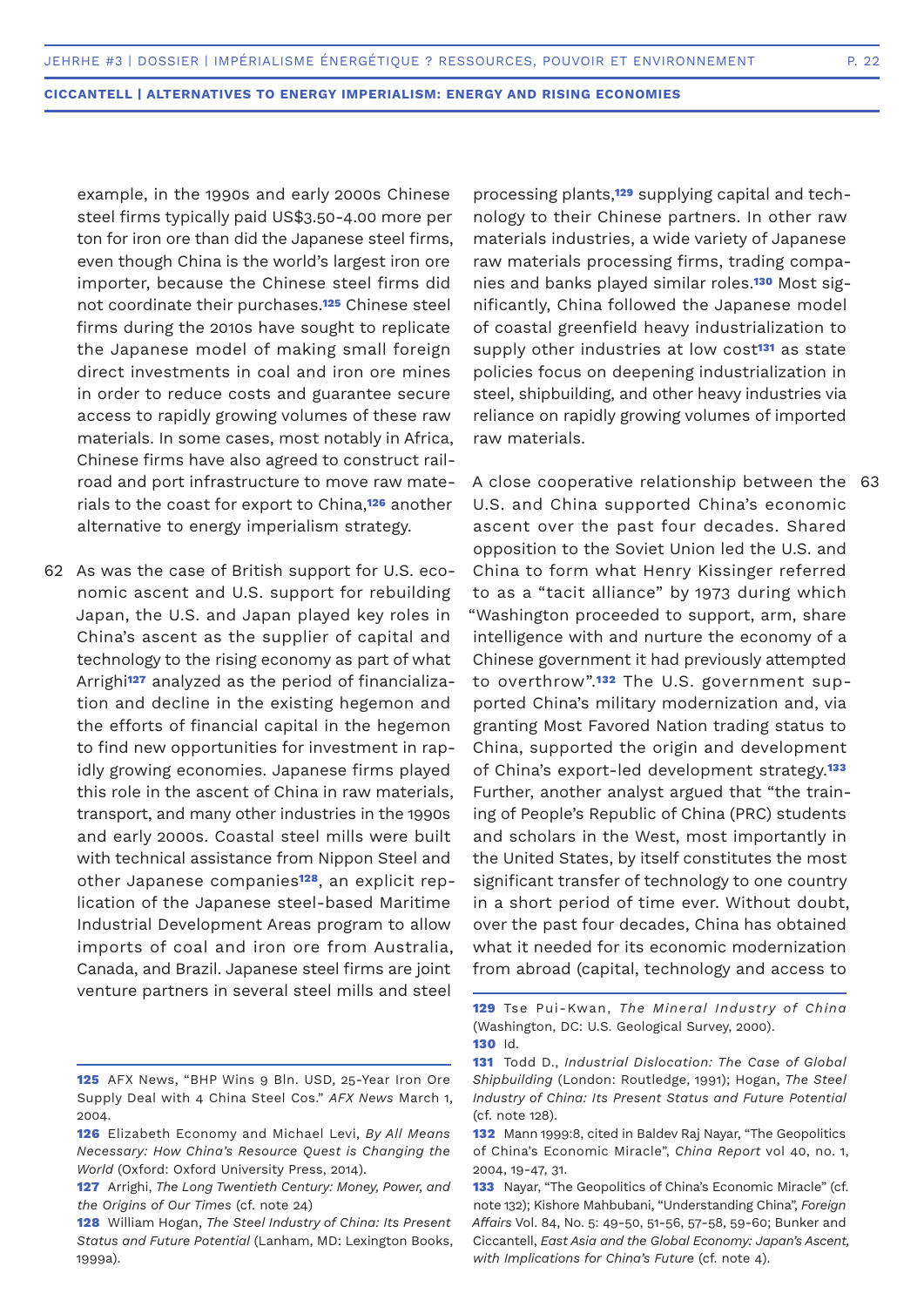markets) in greater amounts and at less cost than any country previously".**134** This tacit alliance played a critical role in helping the U.S. in its geopolitical rivalry with its most formidable political rival of the mid-twentieth century, the Soviet Union, but, just as was the case of Japan-U.S. relations after World War II, led to the dramatic rise of a new economic and political ally and rival that transformed the world economy. As in the earlier cases of rapid and systemically transformative economic ascent, the existing hegemon unintentionally created a major new rival,**135** a rivalry clearly demonstrated by the Trump Administration-initiated trade war with China.

64 As is the case in Japan, the Chinese state is also supporting efforts to import LNG. Because China does possess large domestic natural gas reserves as well, extensive efforts are being made to increase natural gas extraction and transport domestically, including via the introduction of hydraulic fracturing technology from the U.S. The ongoing trade war with China is raising concerns in late 2019 that U.S. LNG exports to China and the pace of developing new LNG export facilities will be slowed by the 10% tariff imposed by China in September 2018**136** and then the 25% retaliatory tariffs the Chinese government imposed on U.S. LNG in June 2019.**<sup>137</sup>** The 10% tariff sharply reduced Chinese imports of U.S. LNG from 23 cargoes in the first four months of 2018 to only four cargoes in the same period in 2019.**138** As one industry trade group official noted, "what we are seeing is the interconnectivity of policy that has nothing to do

with gas, impacting gas. We are collateral damage".**139** In short, the escalating U.S.-China trade war is already claiming a victim in one of the fastest-growing U.S. export industries, one that has received significant support from the Trump Administration for its role as "freedom gas" and a major new export industry.**140** This alternative to energy imperialism has thus become a hostage in the broader geopolitical and economic rivalry between the U.S. and China.

It is important to note that, despite the Trump 65 Administration's focus on China as an economic and geopolitical rival in recent years, the analysis of China's economic ascent does not necessarily mean that it can or will challenge the U.S. for hegemony. This is in fact a hotly debated topic across a variety of disciplines, with some analysts convinced that China will succeed the U.S. as hegemon,**141** some who see it as possible,**<sup>142</sup>** and some who are convinced that China's ascent will not end in a new hegemony.**143** However, it is very clear that China's economic ascent and the resulting demand for energy and other raw materials are transforming many regions of the world economy into extractive peripheries supporting China's economic ascent.**<sup>144</sup>**

# **CONCLUSION: PATTERNS OF ALTERNATIVES TO ENERGY IMPERIALISM**

Rapid economic growth in ascendant economies 66makes access to increasingly large and diverse flows of energy raw materials essential for sustained economic development. One historical

**<sup>134</sup>** Peter Van Ness, "Hegemony, Not Anarchy: Why China and Japan are not Balancing US Unipolar Power", *International Relations of the Asia-Pacific* Vol. 2, No. 1, 2002, 131-150, 133.

**<sup>135</sup>** Bunker and Ciccantell, *Globalization and the Race for Resources* (cf. note 31). Bunker and Ciccantell, *East Asia and the Global Economy: Japan's Ascent, with Implications for China's Future* (cf. note 4).

**<sup>136</sup>** Meghan Gordon, "Oil, LNG Trade at Stake in US-China Talks Resuming Monday", *Platts* January 4, 2019.

**<sup>137</sup>** Eric Yep et al., "China To Raise Tariff on US LNG to 25% But Excludes US Crude from List", *Platts* May 13, 2019. **138** Id.

**<sup>139</sup>** Paul Corey, "Political Challenges Send Chill Through US Gathering of LNG Interests", *Platts* October 15, 2019.

**<sup>140</sup>** Ciccantell, "Liquefied Natural Gas: Redefining Nature, Restructuring Geopolitics, Returning to the Periphery?" (cf. note 68)

**<sup>141</sup>** Andre Gunder Frank, *ReOrient: Global Economy in the Asian Age* (Oakland, CA: University of California Press, 1998). **142** Arrighi, *Adam Smith in Beijing: Lineages of the Twenty-First Century* (cf. note 24)

**<sup>143</sup>** Hung Ho-fung, *The China Boom: Why China Will Not Rule the World* (Columbia University Press, 2015).

**<sup>144</sup>** Economy and Levi, *By All Means Necessary: How China's Resource Quest is Changing the World* (cf. note 126); Michael Klare, *The Race for What's Left: The Global Scramble for the World's Last Resources* (New York: Henry Holt and Company, 2012).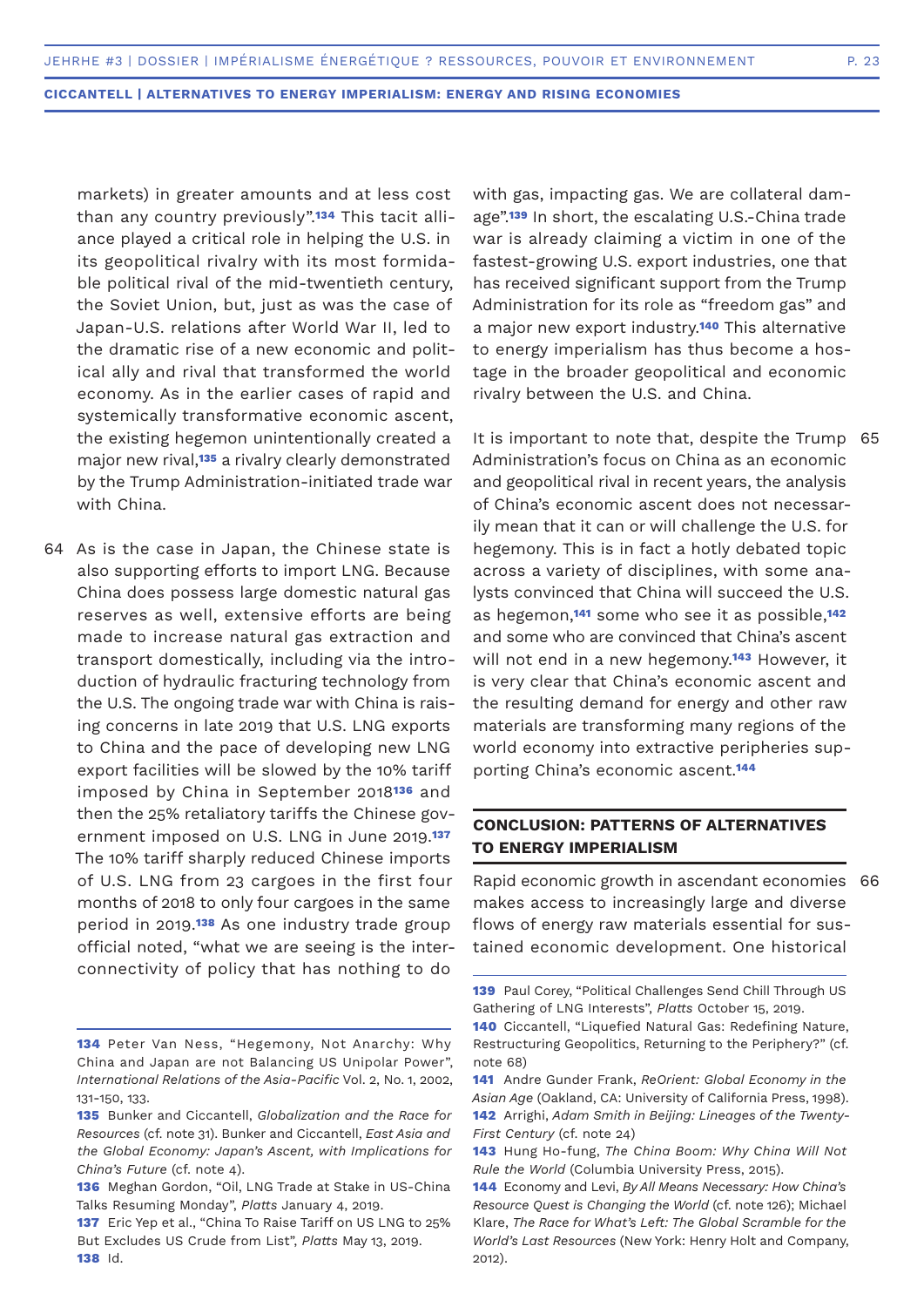option to accomplish this task has been energy imperialism, but the socioeconomic and geopolitical changes of the second half of the twentieth century have made that model of dubious value in recent decades. There is a long history of alternatives to energy imperialism, dating back at least to the late 1800s and the process of U.S. economic ascent that relied in part on energy trade relationships with Canada. The Suez Crisis of 1956 may serve as the marker of a new era in which energy imperialism has become extremely difficult and costly.

- 67 Over the past century and a half, several patterns of alternatives to energy imperialism have developed in rapidly ascending economies, including the U.S., Japan, and China:
	- 1. Redirecting material flows from existing raw materials peripheries from earlier ascendant economies, e.g. the U.S. eventually reorienting Canada to supply its needs rather than Great Britain, Japan and Australian coal;
	- 2. Paying higher prices for imported raw materials to gain access to needed resources, e.g. Japan and coal in Australia and Canada in the 1960s and 1970s, China in the 1990s and 2000s;
	- 3. Building large scale transportation infrastructure to lower transport costs and tie exporting countries with matched large infrastructure to the importing country, e.g. Japan and China with large ore carriers for coal, the U.S. and China building railroads in extractive peripheries;
	- 4. Technological innovations in larger scale, more energy efficient energy consuming industries, e.g. steel mills in Japan that were replicated in China;
	- 5. Long term contracts to induce exporting nations and firms to invest in infrastructure and mines, lessening the capital requirements for importing states and firms, e.g. railroads and ports in Australia and Canada for coal export, aluminum smelters and

hydroelectric dams to export aluminum to Japan;

- 6. Joint ventures with minority foreign ownership by firms in ascendant economies, transferring part of the cost and risk to states and firms in the exporting periphery and accommodating resource nationalist development efforts in the periphery, e.g. coal in Australia with Japanese and Chinese firms, aluminum smelters to Brazil, Venezuela, and Indonesia with Japanese firms; and,
- 7. Relocating energy-intensive industries like aluminum to energy resource-rich and resource nationalist energy-rich countries, e.g. aluminum smelters from Japan to Brazil, Venezuela and Indonesia.

The alternative strategies to energy imperialism 68 developed in the coal industry now appear to be replicated in the newest form of long distance energy trade, liquefied natural gas, with consuming countries with growing energy demand and limited or nonexistent domestic supplies investing in large scale, capital-intensive, and specialized infrastructure that must be in place on both ends of the voyage, signing long term contracts to guarantee supplies, and forming joint ventures with minority foreign ownership to accommodate resource nationalist policies in exporting countries.**<sup>145</sup>**

The findings from these case studies call into 69question several assumptions about the role of energy in long term social change. For example, coal is typically viewed as the quintessential 19th century energy source that was rapidly displaced by oil in the 20th century.**146** However, over the long term, this transition narrative is highly misleading; the two most rapid and

**<sup>145</sup>** See, e.g., Grigas, *The New Geopolitics of Natural Gas*  (cf. note 68); Ciccantell, "Liquefied Natural Gas: Redefining Nature, Restructuring Geopolitics, Returning to the Periphery?" (cf. note 68).

**<sup>146</sup>** Podobnik, *Global Energy Shifts: Fostering Sustainability in a Turbulent Age* 2006; Smil, *Energy and Civilization: A History* (cf. note 7); Mitchell, *Carbon Democracy: Political Power in the Age of Oil* (cf. note 7).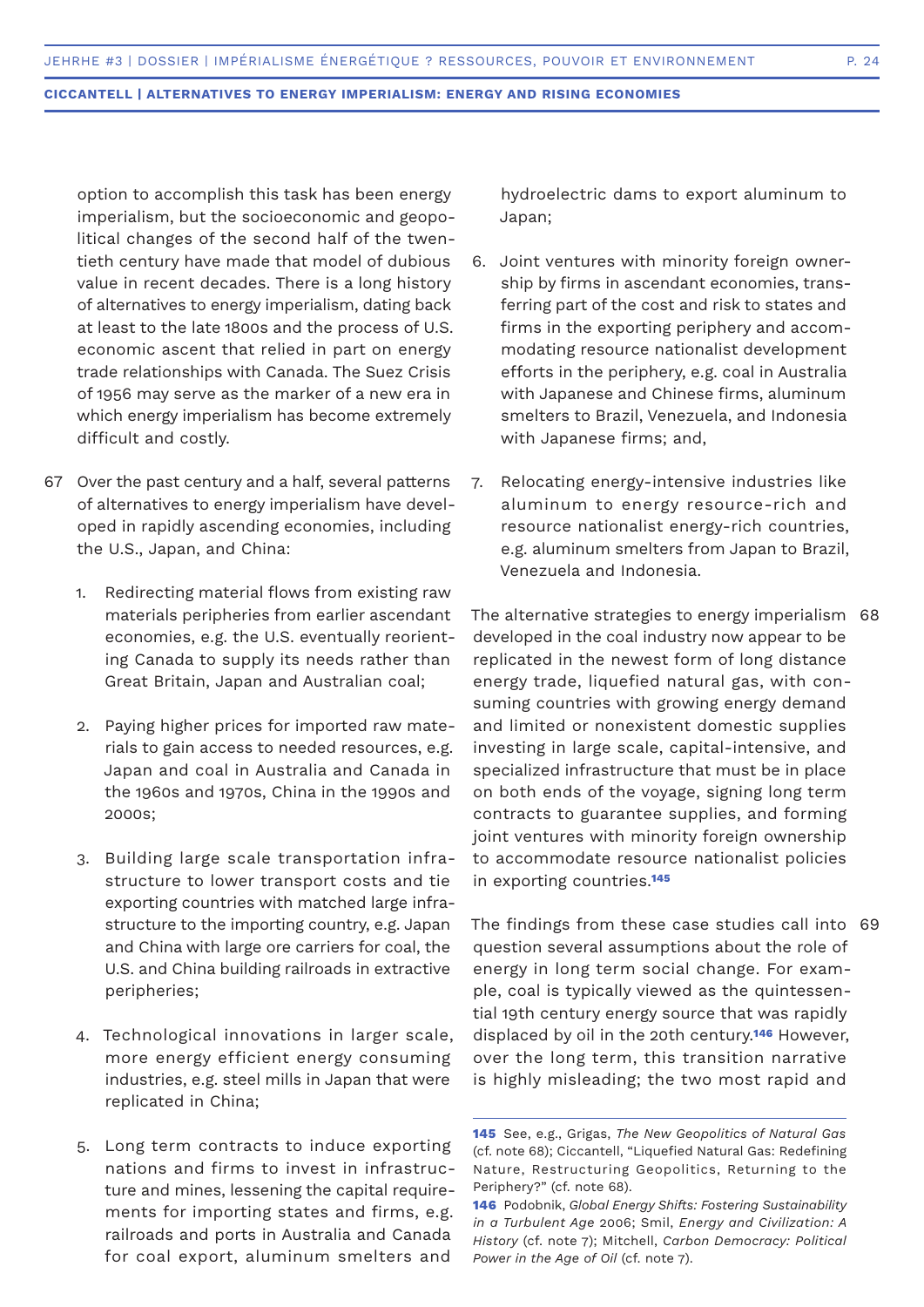transformative cases of economic ascent in the late twentieth and early twenty-first centuries, the post-World War II reconstruction of Japan and the rise of China since the 1980s, both relied fundamentally on coal to fuel their steel and electricity industries. Global coal production, driven by demand in China, in fact doubled during the first two decades of the twenty-first century.**147** Learning how to acquire coal imported from distant mining regions shaped the broader patterns of economic ascent in Japan with assistance from the U.S., patterns that were replicated with help from Japan and the U.S. in China. Moreover, in the wake of the two oil price shocks, political instability of Middle Eastern oil supplies, and price volatility in the 1990s and 2000s,**148** coal became even more attractive as an energy source, despite its large contribution to climate change. Oil was only part of a broader suite of diverse energy sources sought by rapidly growing economies in order to sustain economic development, sometimes via energy imperialism

but often via the alternative strategies that are the focus of this paper.

In short, the age of energy imperialism is likely to 70be past. In fact, as was recently noted in opinion piece in The Washington Post about President Trump's desire to keep the oil in Syria by a former war crimes prosecutor, "keeping Syria's oil could well constitute pillage-theft during war-which is banned in Article 33 of the Fourth Geneva Convention and the 1907 Hague Laws and Customs of War on Land…the prohibition has a solid grounding in the laws of war and international criminal justice, and the U.S. federal code, including as a sanction for the illegal exploitation of natural resources such as oil from war zones".**149** The alternative strategies that have developed since the late 1800s analyzed here may prove to be the future of the global energy system, at least as long as fossil fuels remain essential to the world economy.

**<sup>147</sup>** Ciccantell and Gellert, "Chapter 7. Raw Materialism and Socio-Economic Change in the Coal Industry" (cf. note 10); Gellert and Ciccantell, "Coal's Persistence in the Capitalist World-Economy: Against Teleology in Energy 'Transition' Narratives" (cf. note 60)

**<sup>148</sup>** Klare, *Blood and Oil* (cf. note 2); Yergin, *The Quest: Energy, Security, and the Remaking of the Modern World* (cf. note 3).

**<sup>149</sup>** Stewart James, "Trump Keeps Talking about 'Keeping' Middle East Oil. That Would Be Illegal", *The Washington Post*  November 5, 2019.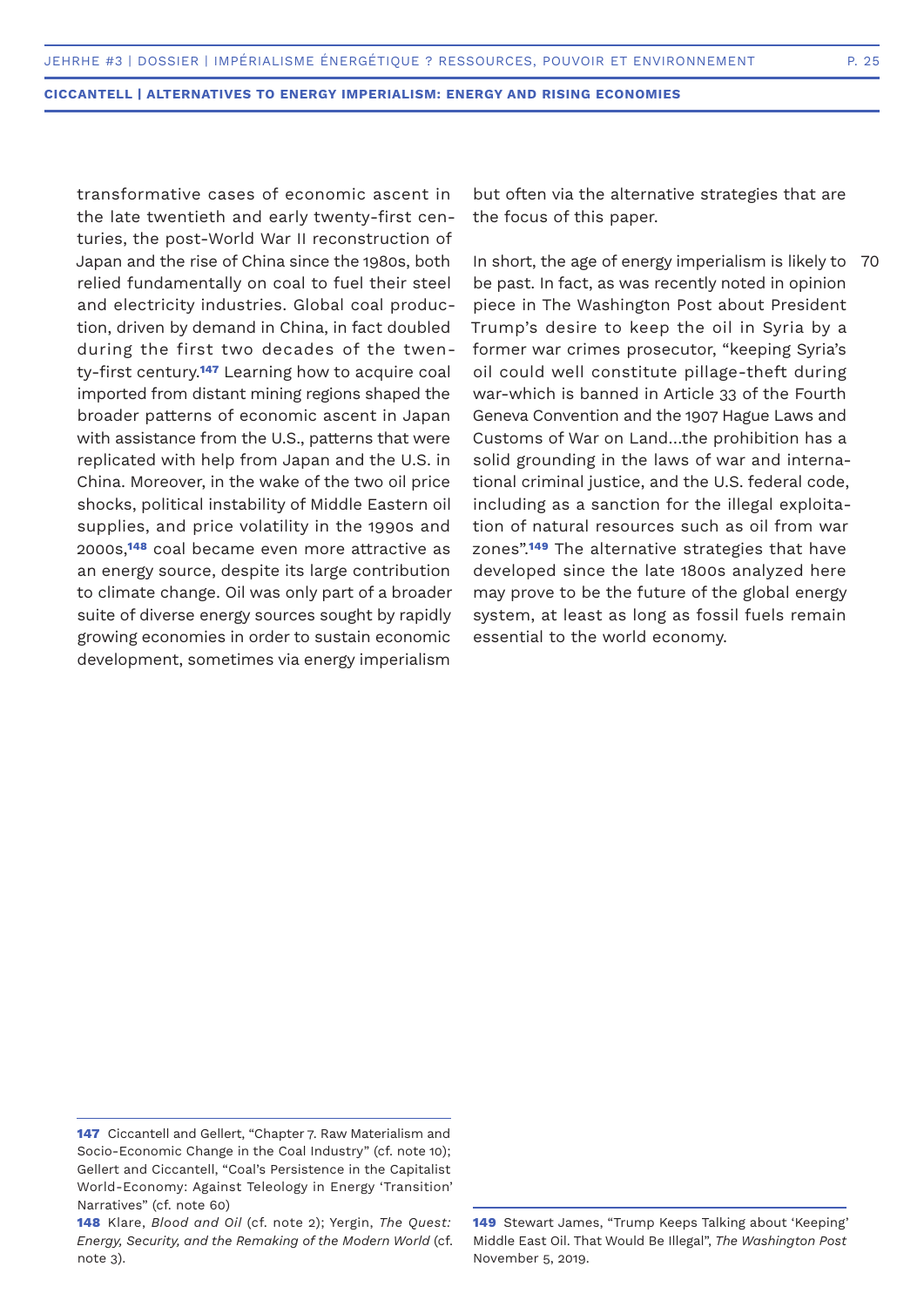# **Bibliographie**

# **Ackerman Edward**

*Japan's Natural Resources and Their Relation to Japan's Economic Future* (Chicago: University of Chicago Press, 1953).

### **Adams Richard**

*Energy & Structure: A Theory of Social Power* (Austin: University of Texas Press, 1975).

*Paradoxical Harvest: Energy and Explanation in British History, 1870-1914* (Cambridge: Cambridge University Press, 1982).

*The Eighth Day: Social Evolution as the Self-Organization of Energy* (Austin: University of Texas Press, 1988).

# **AFX News**

"BHP Wins 9 Bln. USD, 25-Year Iron Ore Supply Deal with 4 China Steel Cos." *AFX News* March 1, 2004.

# **Agnew John**

*The United States in the World Economy* (Cambridge: Cambridge University Press, 1987).

# **Arrighi Giovanni**

*The Long Twentieth Century: Money, Power, and the Origins of Our Times* (London: Verso, 1994).

*Adam Smith in Beijing: Lineages of the Twenty-First Century* (New York: Verso, 2007).

# **Ball W.**

*Japan-Enemy or Ally?* (New York: John Day Company, 1949).

# **Barak On**

"Outsourcing: Energy and Empire in the Age of Coal, 1820-1911", *International Journal of Middle East Studies* vol. 47, 2015, 425-445.

#### **Barham Brad**

"Strategic Capacity Investments and the Alcoa-Alcan Monopoly, 1888- 1945", in Brad Barham, Stephen Bunker, and Denis O'Hearn (eds.), *States, Firms, and Raw Materials: The World Economy and Ecology of Aluminum* (Madison, WI: University of Wisconsin Press, 1994), 69-110.

#### **Barnhart Michael**

*Japan Prepares for Total War: The Search for Economic Security, 1919- 1941* (Ithaca, NY: Cornell University Press, 1987).

#### **Borden W.**

*The Pacific Alliance: United States Foreign Economic Policy and Japanese Trade Recovery, 1947-1955* (Madison: University of Wisconsin Press, 1984).

### **Braudel Fernand**

*The Wheels of Commerce: Civilization and Capitalism 15th-18th Century Volume 2* (New York: Harper & Row, 1982).

#### **British Petroleum (BP)**

*BP Statistical Review of World Energy* (London: BP, Various Years).

#### **Brodie Bernard**

*Sea Power in the Machine Age* (Princeton, NJ: Princeton University Press. 1941).

# **Brubaker S.**

*Trends in the World Aluminum Industry* (Baltimore, MD: Johns Hopkins University Press, 1967).

# **Bunker Stephen G.**

*Underdeveloping the Amazon* (Chicago: University of Chicago Press, 1985).

### **Bunker Stephen G. and Paul S. Ciccantell**

*Globalization and the Race for Resources (*Baltimore, MD: The Johns Hopkins University Press, 2005).

*East Asia and the Global Economy: Japan's Ascent, with Implications for China's Future* (Baltimore, MD: The Johns Hopkins University Press, 2007).

#### **Campbell Duncan**

*Global Mission: The Story of Alcan Volume I to 1950* (Toronto: Ontario Publishing Company, 1985).

# **Cannings Richard and Sydney Cannings**

*British Columbia: A Natural History of its Origins, Ecology, and Diversity with a New Look at Climate Change* (3rd ed.) (Vancouver: Greystone Books, 2015).

# **Cardoso Fernando and Enzo Faletto**

*Dependencia y Desarrollo en America Latina (*Mexico City: Siglo Veintiuno, 1969).

#### **Carr Charles**

*Alcoa: An American Enterprise* (New York: Rinehart, 1952).

#### **Chase-Dunn Christopher**

*Global Formation: Structures of the World-Economy* (Cambridge, MA: Blackwell, 1989).

# **Ciccantell Paul**

"Raw Materials, States and Firms in the Capitalist World Economy: Aluminum and Hydroelectricity in Brazil and Venezuela", Ph.D. Diss., University of Wisconsin-Madison, 1994.

"Globalization and Raw Materials-Based Development: The Case of the Aluminum Industry", *Competition and Change* vol. 4, no. 2, 2000, 273-323.

"A Continental Electricity Industry", In Rugman, Alan (ed.) *North American Economic and Financial Integration: Research in Global Strategic Management*, Volume 10. (Oxford: Elsevier Press, 2004).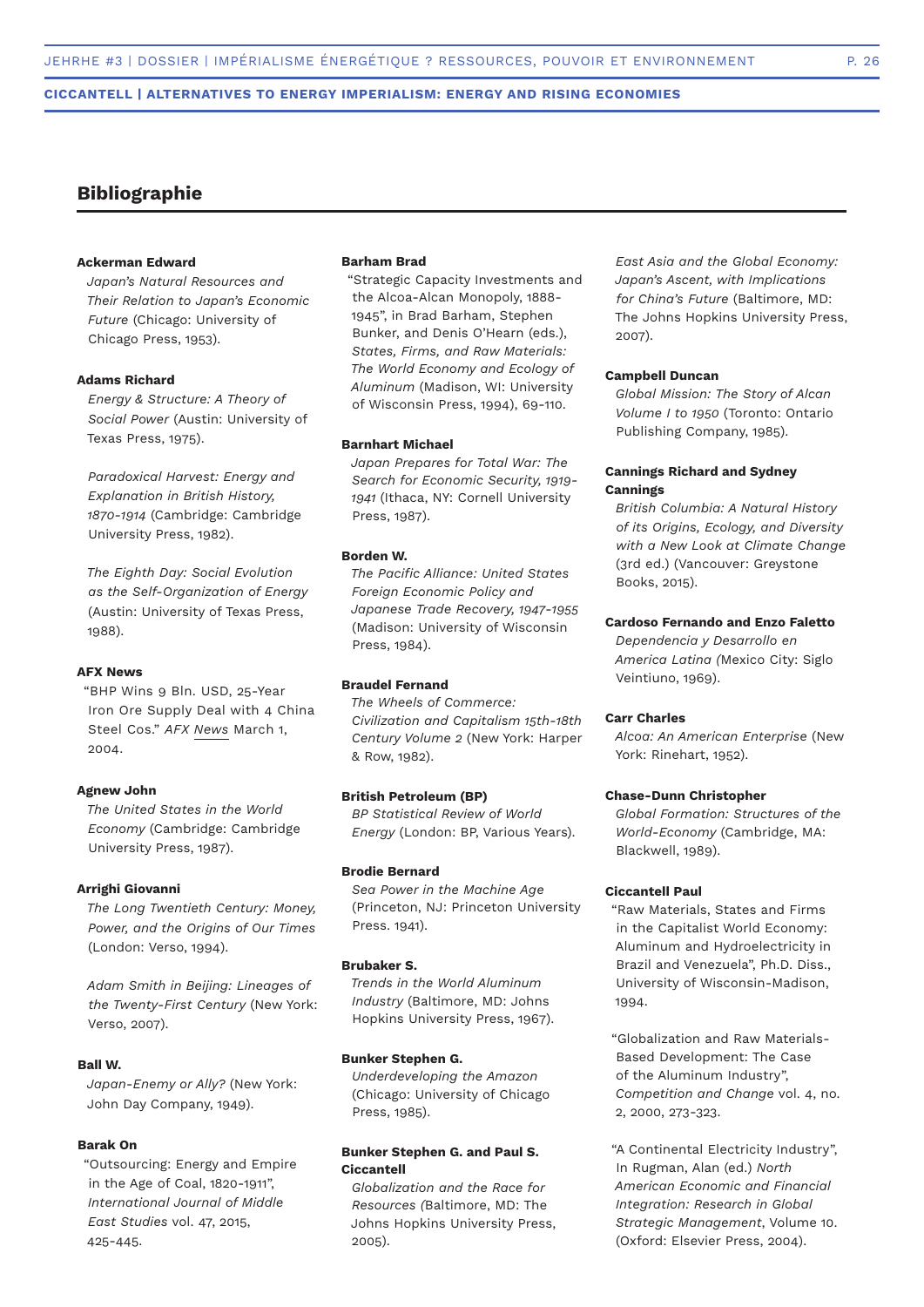"China's Economic Ascent via Stealing Japan's Raw Materials Peripheries", In Ho-Fung Hung (ed.), *China and the Transformation of Global Capitalism* (Baltimore, MD: Johns Hopkins University Press, 2009), Chapter 6.

"Chapter 3: Mountains, Coal, and Life in British Columbia and West Virginia", in Ann Kingsolver and Sasikumar Balasundarum (eds.) *Global Mountain Regions*. (Bloomington, IN: Indiana University Press, 2018), 45-58.

"Liquefied Natural Gas: Redefining Nature, Restructuring Geopolitics, Returning to the Periphery?", *American Journal of Economics and Sociology* vol. 79, 2020, 265-300.

#### **Ciccantell Paul S. and Paul Gellert**

"Chapter 7. Raw Materialism and Socio-Economic Change in the Coal Industry", in Debra Davidson and Matthias Gross (eds.) *Oxford Handbook of Energy and Society* (Oxford: Oxford University Press, 2018), 113-136.

#### **Ciccantell Paul S. and David A. Smith**

"Rethinking Global Commodity Chains: Integrating Extraction, Transport and Manufacturing", *International Journal of Comparative Sociology* vol. 50, 2009, 361-384.

#### **Clark Christopher**

*Iron Kingdom: The Rise and Downfall of Prussia, 1600-1947* (Cambridge, MA: Belknap Press, 2006).

#### **Cordesman Anthony and Khalid Al-Rodhan**

*The Global Oil Market: Risks and Uncertainties* (Washington, DC: Center for Strategic and International Studies, 2006).

#### **Darmstadter Joel** *et al.*

*Energy in the World Economy: A Statistical Review of Trends in Output, Trade, and Consumption Since 1925* (Baltimore: The Johns Hopkins University Press, 1971).

#### **Davies, David**

"The Crows Nest Southern Railway", in Wayne Norton and Naomi Miller (eds.) *The Forgotten Side of the Border: British Columbia's Elk Valley and Crowsnest Pass* (Kamloops, BC: Plateau Press, 1998), 58-65.

# **Debeir Jean-Claude, Jean-Paul Deleage, and Daniel Hemery**

*In the Servitude of Power: Energy and Civilization Through the Ages* (London: Zed Books, 1991).

# **Deffeyes Kenneth**

*Hubbert's Peak: The Impending World Oil Shortage* (Princeton: Princeton University Press, 2001).

# **den Otter A.A.**

"Bondage of Steam: The CPR and Western Canadian Coal", in Hugh Dempsey (ed.) *The CPR West: The Iron Road and the Making of a Nation*. (Vancouver: Douglas & McIntyre, 1984), 191-208.

# **Dillon, J.**

"The Petroleum Sector Under Continental Integration", in Grinspun, R. and Cameron, M. (eds.) *The Political Economy of North American Free Trade* (New York: St. Martin's Press, 1993), 315-330.

# **Drache, D.**

"Assessing the Benefits of Free Trade", in Grinspun, R. and Cameron, M. (eds.) *The Political Economy of North American Free Trade* (New York: St. Martin's Press, 1993), 73-88.

### **Dukert Joseph**

*The Evolution of the North American Energy Market*. Center for Strategic and International Studies Policy Papers on the Americas Volume X Study 6, 1999.

"The Evolution of the North American Energy Market: Implications of Continentalization for a Strategic Sector of the Canadian Economy" *American Review of Canadian Studies* vol. 30, no. 3, 2000, 349-359.

"North American Energy, 2000- 2007: What a Difference Those Years Make!", *American Review of Canadian Studies* vol. 37, no. 1, 2007, 57-76.

#### **Eagle John**

*The Canadian Pacific Railway and the Development of Western Canada* (Kingston, ON: McGill-Queen's University Press, 1989).

#### **Economy Elizabeth and Michael Levi**

*By All Means Necessary: How China's Resource Quest is Changing the World* (Oxford: Oxford University Press, 2014).

#### **Edgerton David**

*Britain's War Machine: Weapons, Resources, and Experts in the Second World War* (Oxford: Oxford University Press, 2011).

#### **Fahey John**

*Inland Empire: D.C. Corbin and Spokane* (Seattle: University of Washington Press, 1965).

#### **Ferguson Niall**

*Empire: The Rise and Demise of the British World Order and the Lessons for Global Power* (New York: Basic Books, 2002).

### **Fisher Chris**

*Coal and the State* (Melbourne: Methuen, 1987).

#### **Foster John Bellamy**

"Peak Oil and Energy Imperialism", *Monthly Review* vol. 60, no. 3, 2008, 12-33.

#### **Frank Andre Gunder**

*Capitalism and Underdevelopment in Latin America. (* New York: Monthly Review Press, 1967).

*ReOrient: Global Economy in the Asian Age (*Oakland, CA: University of California Press, 1998).

#### **Fritz Stephen**

*Ostkrieg: Hitler's War of Extermination in the East* (Lexington, KY: University Press of Kentucky, 2011).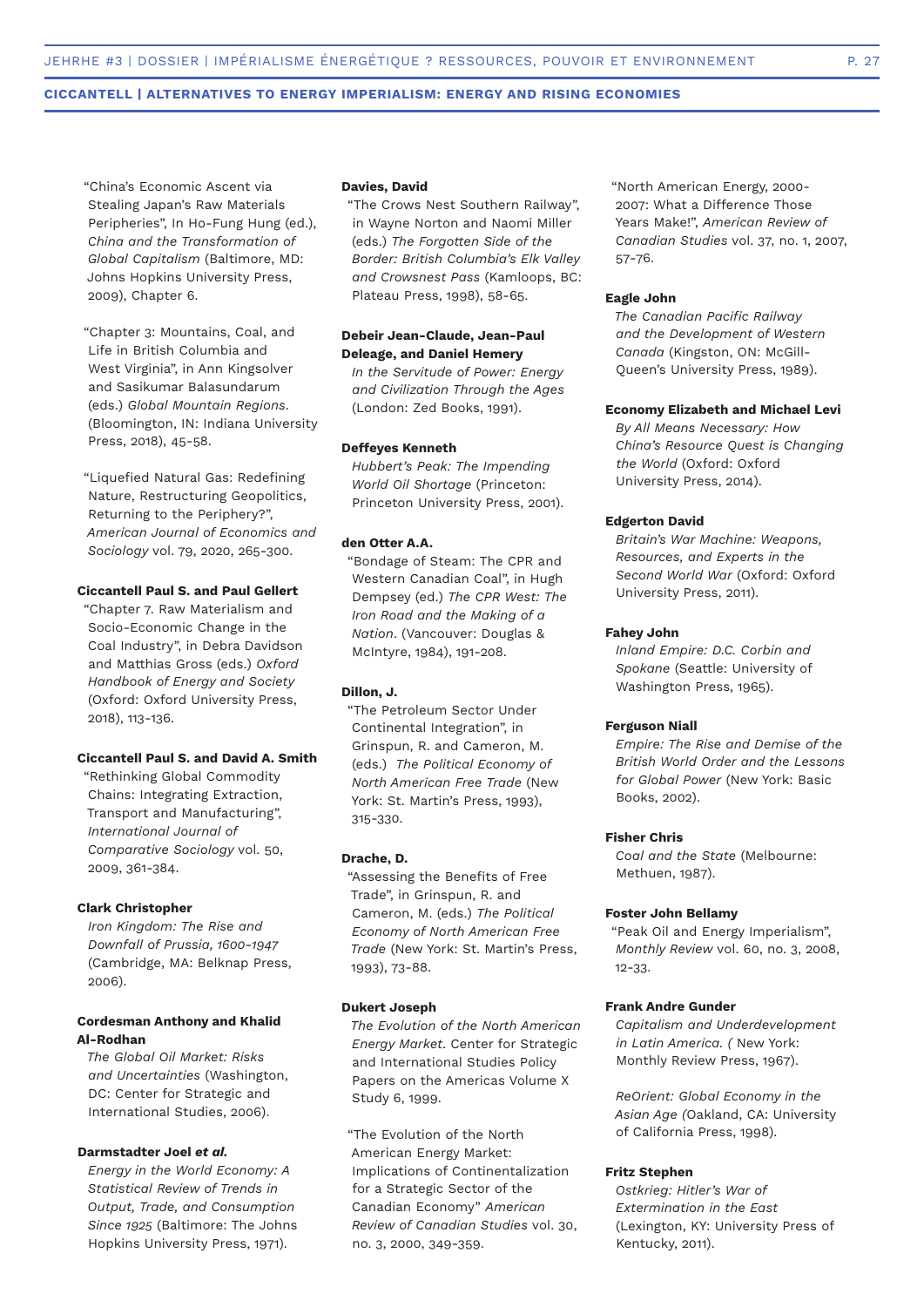#### **Gadd Ben**

*Handbook of the Canadian Rockies* (Jasper, AB: Corax Press, 2009).

#### **Galpern Steven**

*Money, Oil, and Empire in the Middle East: Sterling and Postwar Imperialism, 1944-1971* (New York: Cambridge University Press, 2009).

#### **Gattinger Monica**

"From Government to Governance in the Energy Sector: The States of the Canada-U.S. Energy Relationship", *American Review of Canadian Studies* vol. 35, no. 2, 2005, 321-352.

#### **Gellert Paul and Paul S. Ciccantell**

"Coal's Persistence in the Capitalist World-Economy: Against Teleology in Energy 'Transition' Narratives", *Sociology of Development,* vol. 6, 2020, 194-221.

#### **Girvan Norman**

*Corporate Imperialism: Conflict and Expropriation* (New York: Monthly Review Press, 1976).

# **Gordon Meghan**

"Oil, LNG Trade at Stake in US-China Talks Resuming Monday", *Platts* January 4, 2019.

#### **Gray Steven**

*Steam Power and Sea Power: Coal, The Royal Navy, and the British Empire, c. 1870-1914* (London: Palgrave Macmillan, 2017).

### **Grigas Agnia**

*The New Geopolitics of Natural Gas* (Cambridge, MA: Harvard University Press, 2017).

# **Haeg Larry**

*Harriman Vs. Hill: Wall Street's Great Railroad War* (Minneapolis: University of Minnesota Press, 2013).

#### **Hale Geoffrey**

"'In the Pipeline' or 'Over a Barrel'? Assessing Canadian Efforts to Manage U.S. Canadian Energy Interdependence", *Canadian-American Public Policy*: vol. 76, 2011, 1-44.

#### **Hamlin David**

*Germany's Empire in the East: Germans and Romania in an Age of Globalization and Total War, 1866-1918* (Cambridge: Cambridge University Press, 2017).

# **Harvey David**

*The New Imperialism* (Oxford: Oxford University Press, 2003).

#### **Harvey R.G.**

*Carving the Western Path: By River, Rail, and Road Through B.C.'s Southern Mountains* (Victoria, BC: Heritage House Publishing Company, 1998).

*Carving the Western Path: Routes to Remember* (Victoria, BC: Heritage House Publishing Company, 2006).

#### **Hein Laura**

*Fueling Growth: The Energy Revolution and Economic Policy in Postwar Japan* (Cambridge, MA: Harvard University Press, 1990).

#### **Hogan William**

*The Steel Industry of China: Its Present Status and Future Potential* (Lanham, MD: Lexington Books, 1999a).

"The Changing Shape of the Chinese Industry", *New Steel* vol. 15, no. 11, 1999b, 28-29.

#### **Huber Matthew**

*Lifeblood: Oil, Freedom, and the Forces of Capital* (Minneapolis: University of Minnesota Press, 2013).

#### **Hughes Llewelyn**

*Globalizing Oil: Firms and Oil Market Governance in France, Japan, and the United States* (Cambridge: Cambridge University Press, 2014).

# **Hung Ho-fung**

*The China Boom: Why China Will Not Rule the World* (Columbia University Press, 2015).

# **Hurtig Mel**

*The Betrayal of Canada (2nd ed.)* (Toronto: Stoddart Publishing Company, 1992).

#### **Innis Harold**

*A History of the Canadian Pacific Railway* (London: P.S. King & Son, 1923).

*Essays in Canadian Economic History* (Toronto: University of Toronto Press, 1956).

#### **International Energy Agency (IEA)**

*Coal Information* (Paris: OECD, Various Years).

*Oil Information* (Paris: OECD, Various Years).

#### **Johnson Chalmers**

*MITI and the Japanese Miracle: The Growth of Industrial Policy, 1925- 1975* (Stanford: Stanford University Press, 1982).

#### **Jones Christopher**

"Petromyopia: Oil and the Energy Humanities", *Humanities* vol. 5, no.36, 2015, DOI: 10.3390/h5020036.

# **Karsh Efraim and Inari Karsh**

*Empires of the Sand: The Struggle for Mastery in the Middle East 1789-1923* (Cambridge, MA: Harvard University Press, 1999).

#### **Kent Marian**

*Moguls and Mandarins: Oil, Imperialism, and the Middle East in British Foreign Policy, 1900-1940* (London: Frank Cass, 1993).

# **Klare Michael**

*Resource Wars: The New Landscape of Global Conflict* (New York: Metropolitan Books, 2001).

*Blood and Oil* (New York: Metropolitan Books, 2004).

*Rising Powers, Shrinking Planet: The New Geopolitics of Energy* (New York: Metropolitan Books, 2008).

*The Race for What's Left: The Global Scramble for the World's Last Resources* (New York: Henry Holt and Company, 2012).

# **Krupnick Alan and Isabel Echarte**

*Economic Impacts of Unconventional Oil and Gas Development* (Washington, DC: Resources for the Future, 2017).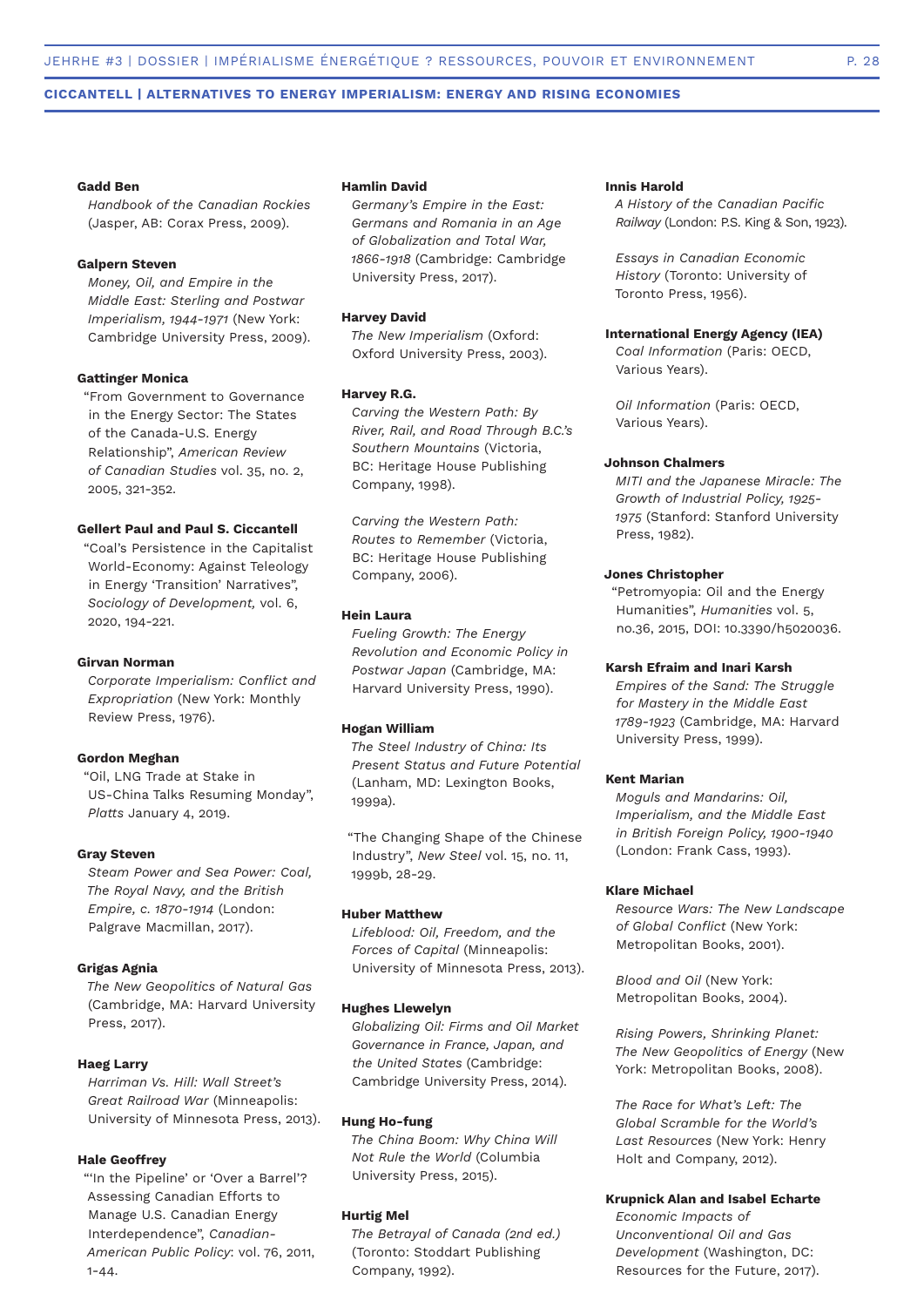#### **Leacy F.**

*Historical Statistics of Canada* (2nd ed.) (Ottawa: Government of Canada, 1983).

# **Lehmann Timothy**

*For Profit or Power? The Strategic Purpose of Economic Exchange in the U.S.-Japan Great Power Rivalry* (Ph.D. Dissertation, Ohio State University, 2002).

# **Macdonald D.**

"The Politics and Economics of Bilateral Free Trade: Canadian Perceptions", in Fried, E., Stone, F. and Trezise, P. (eds.) *Building a Canadian-American Free Trade Area* (Washington: Brookings Institution, 1987), 11-17.

### **Mahbubani Kishore**

"Understanding China", *Foreign Affairs* Vol. 84, No. 5: 49-50, 51-56, 57-58, 59-60.

#### **Malm Andreas**

*Fossil Capital: The Rise of Steam Power and the Roots of Global Warming* (New York: Verso, 2016).

#### **Malone Michael**

*James J. Hill: Empire Builder of the Northwest* (Norman, OK: University of Oklahoma Press, 1996).

### **Massell David**

*Amassing Power: J.B. Duke and the Saguenay River 1897-1927* (Montreal: McGill-Queen's University Press, 2000).

# **McCormick Thomas**

*America's Half Century: United States Foreign Policy in the Cold War and After* (2nd ed.) (Baltimore: Johns Hopkins University Press, 1995).

# **McMillan C.**

*The Japanese Industrial System* (Second Edition) (Berlin: Walter de Gruyter, 1985).

# **Mitchell B.R.**

*International Historical Statistics: The Americas 1750-1993* (4th ed.) (New York: Macmillan Reference, 1998).

#### **Mitchell Timothy**

*Carbon Democracy: Political Power in the Age of Oil* (London: Verso, 2011).

# **Modelski George and William Thompson**

*Leading Sectors and World Powers: The Coevolution of Global Politics and Economics* (Columbia, SC: University of South Carolina Press, 1996).

# **Mol, Arthur P. J. and David A. Sonnenfeld (eds)**

Ecological Modernisation Around the World: Perspectives and Critical Debates (Portland, OR: Frank Cass, 2000).

### **Mommer Bernard**

*Global Oil and the Nation State* (Oxford: Oxford University Press, 2002).

### **Nappi Carmine**

"Canada: An Expanding Industry", in M. Peck (ed.) *The World Aluminum Industry in a Changing Energy Era* (Washington, DC: Resources for the Future, 1988), 175-221.

#### **Nayar Baldev Raj**

"The Geopolitics of China's Economic Miracle", *China Report* vol 40, no. 1, 2004, 19-47.

# **Neff Donald**

*Warriors at Suez: Eisenhower Takes America into the Middle East* (New York: Simon & Schuster, 1981).

#### **Ozawa T.**

"Japan's Largest Financier of Multinationalism: The EXIM Bank", *Journal of World Trade Law* vol. 20, no. 6, 1986, 599-614.

#### **Panda Rajaram**

*Pacific Partnership: Japan-Australia Resource Diplomacy* (Rohtak, India: Manthan Publications, 1982).

#### **Pastor R.**

"Post-Revolutionary Mexico: The Salinas Opening", *Journal of Interamerican Studies and World Affairs* vol. 32, no. 3, 1990. 1-22.

#### **Paul Corey**

"Political Challenges Send Chill Through US Gathering of LNG Interests", *Platts* October 15, 2019.

#### **Piper Liza and Heather Green**

"A Province Powered by Coal: The Renaissance of Coal Mining in Late Twentieth-Century Alberta", *Canadian Historical Review* vol. 98, no. 3, 2017, 532-567.

#### **Podobnik Bruce**

*Global Energy Shifts: Fostering Sustainability in a Turbulent Age* (Philadelphia: Temple University Press, 2006).

#### **Ramsey Bruce**

*The Elk River Valley: 100 Years of Coal Mining* (Altona, Manitoba: Friesens Corporation, 1997).

#### **Rhodes Richard**

*Energy: A Human History* (New York: Simon and Schuster, 2018).

### **Rostow Walter**

*The Stages of Economic Growth: A Non-Communist Manifesto* Third Edition (New York: Cambridge University Press, 1960).

#### **Sampson Anthony**

*The Seven Sisters: The Great Oil Companies & the World They Shaped* (New York: Bantam Books, 1975).

#### **Samuels Richard**

*The Business of the Japanese State: Energy Markets in Comparative and Historical Perspective* (Ithaca: Cornell University Press, 1987).

#### **Schneider Jen and Jennifer Peeples**

"The Energy Covenant: Energy Dominance and the Rhetoric of the Aggrieved", *Frontiers in Communication* vol. 3, 2018, 1-12.

# **Shrybman S.**

"Trading Away the Environment", in Grinspun, R. and Cameron, M. (eds). (1993). *The Political Economy of North American Free Trade* (New York: St. Martin's Press, 1993), 271-196.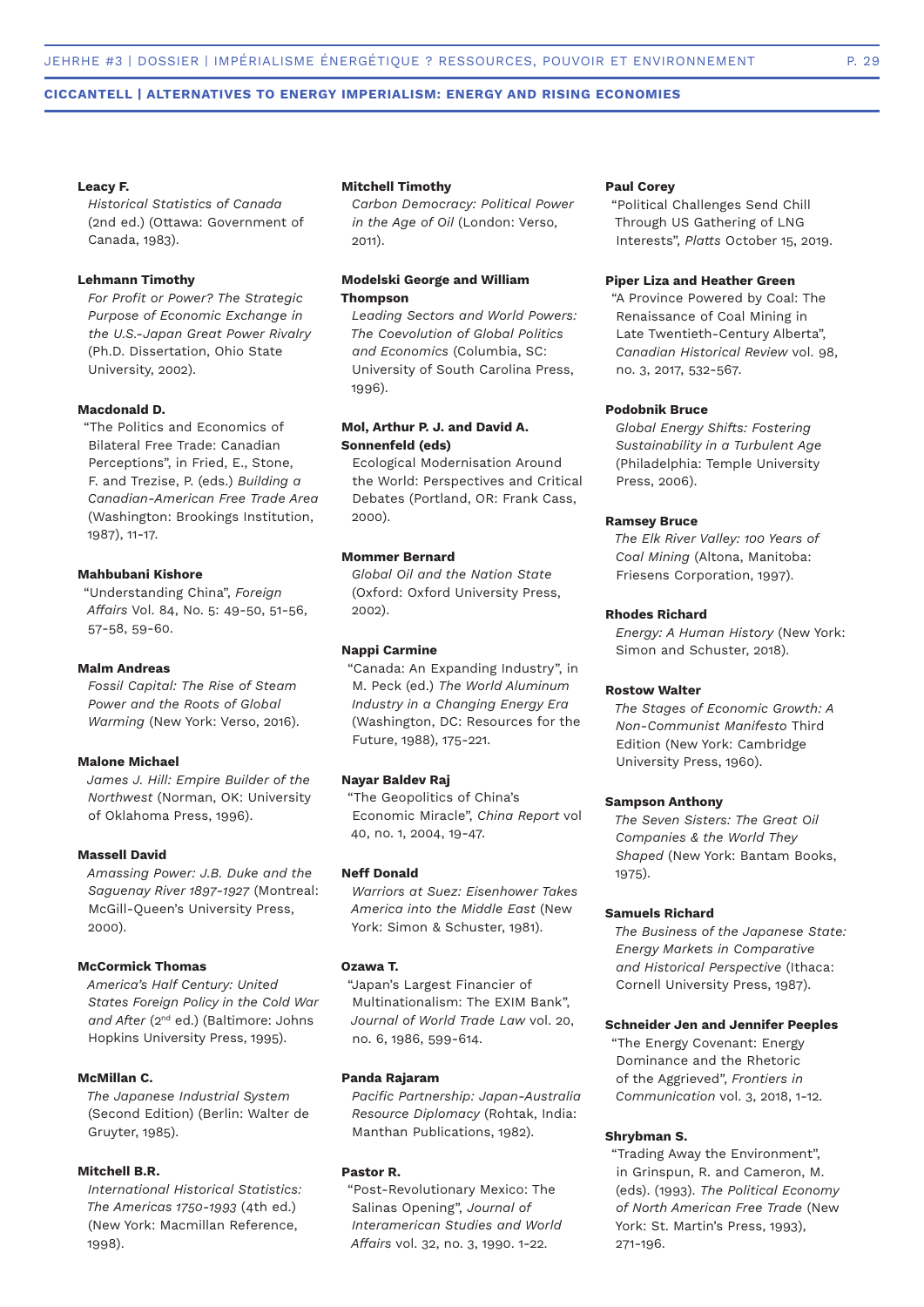#### **Shuckburgh Evelyn**

*Descent to Suez: Foreign Office Diaries 1956-1956* (New York: W.W. Norton & Co., 1986).

### **Shirer William**

*The Rise and Fall of the Third Reich: A History of Nazi Germany* (New York: Simon & Schuster, 1959).

# **Shulman Peter**

*Coal & Empire: The Birth of Energy Security in Industrial America* (Baltimore: Johns Hopkins University Press, 2015).

# **Simmons Matthew**

*Twilight in the Desert: The Coming Saudi Oil Shock and the World Economy* (Hoboken, NJ: John Wiley & Sons, 2005).

# **Smil Vaclav**

*Energy Myths and Realities: Bringing Science to the Energy Policy Debates* (New York: Praeger, 2010).

*Natural Gas: Fuel for the 21st Century* (Chichester, UK: John Wiley & Sons, 2015).

*Energy and Civilization: A History* (Cambridge, MA: MIT Press, 2017).

### **Smith George**

*From Monopoly to Competition: The Transformations of Alcoa, 1888-1986* (Cambridge: Cambridge University Press, 1988).

### **So Alvin**

*East Asia and the World Economy* (Thousand Oaks, CA: Sage, 1995).

# **Sovacool Benjamin K.**

"How long will it take? Conceptualizing the temporal dynamics of energy transitions", *Energy Research & Social Science*  vol. 13, 2016, 202-215.

# **Sovacool Benjamin K. and Frank W. Geels**

"Further reflections on the temporality of energy transitions: A response to critics", *Energy Research & Social Science* vol. 22, 2016, 232-37.

### **Staley Eugene**

*Raw Materials in Peace and War* (New York: Council on Foreign Relations, 1937).

# **Stern Fritz**

*Gold and Iron: Bismarck, Bleichroder, and the Building of the German Empire* (New York: Vintage Books, 1977).

#### **Stewart James**

"Trump Keeps Talking about 'Keeping' Middle East Oil. That Would Be Illegal", *The Washington Post* November 5, 2019.

#### **Stivers William**

*Supremacy and Oil: Iraq, Turkey, and the Anglo-American World Order, 1918-1930* (Ithaca, NY: Cornell University Press, 1982).

# **Tanzer Michael**

*The Political Economy of International Oil and the Underdeveloped Countries* (Boston: Beacon Press, 1969).

*The Energy Crisis: World Struggle for Power and Wealth* (New York: Monthly Review Press, 1975).

#### **Thomas Evan**

*The War Lovers: Roosevelt, Lodge, Hearst, and the Rush to Empire, 1898* (New York: Little, Brown and Company, 2010).

#### **Thomas Hugh**

*Suez* (New York: Harper Colophon, 1966).

# **Todd D.**

*Industrial Dislocation: The Case of Global Shipbuilding* (London: Routledge, 1991).

#### **Toprani Anand**

"'Our Efforts Have Deteriorated Into a Contest For Dollars.' The 'Revolt of the Admirals' NSC-68, and the Political Economy of the Cold War", *Diplomacy and Statecraft* vol. 30, 2019, 681-706.

# **Tse Pui-Kwan**

*The Mineral Industry of China* (Washington, DC: U.S. Geological Survey, 2000).

#### **Ulrichsen Kristian**

*The First World War in the Middle East* (London: Hurst & Co., 2014).

# **United States Bureau of Mines/ United States Geological Survey (USBM/USGS)**

*Minerals Yearbook* (Washington, DC: USBM/USGS, Various Years).

#### **United States State Department**

"Basic Initial Post-Surrender Directive to Supreme Commander for the Allied Powers for the Occupation and Control of Japan", *Political Reorientation of Japan, September 1945 to September 1948* (Washington: United States Government Printing Office, 1949).

#### **Van Ness Peter**

"Hegemony, Not Anarchy: Why China and Japan are not Balancing US Unipolar Power", *International Relations of the Asia-Pacific* Vol. 2, No. 1, 2002, 131-150.

### **Vernon Raymond**

*Two Hungry Giants: The United States and Japan in the Quest for Oil and Ores* (Cambridge, MA: Harvard University Press, 1983).

#### **Wallerstein Immanuel**

*The Modern World-System I* (New York: Academic Press, 1974).

*The Capitalist World-Economy* (Cambridge: Cambridge University Press, 1979).

*The Modern World-System IV: Centrist Liberalism Triumphant, 1789-1914* (Berkeley, CA: University of California Press, 2011).

# **Williams John**

*Appalachia: A History* (Chapel Hill, NC: University of North Carolina Press, 2002).

# **Wrigley E.A.**

*Energy and the English Industrial Revolution* (Cambridge: Cambridge University Press, 2010).

### **Yep Eric** *et al***.**

"China To Raise Tariff on US LNG to 25% But Excludes US Crude from List", *Platts* May 13, 2019.